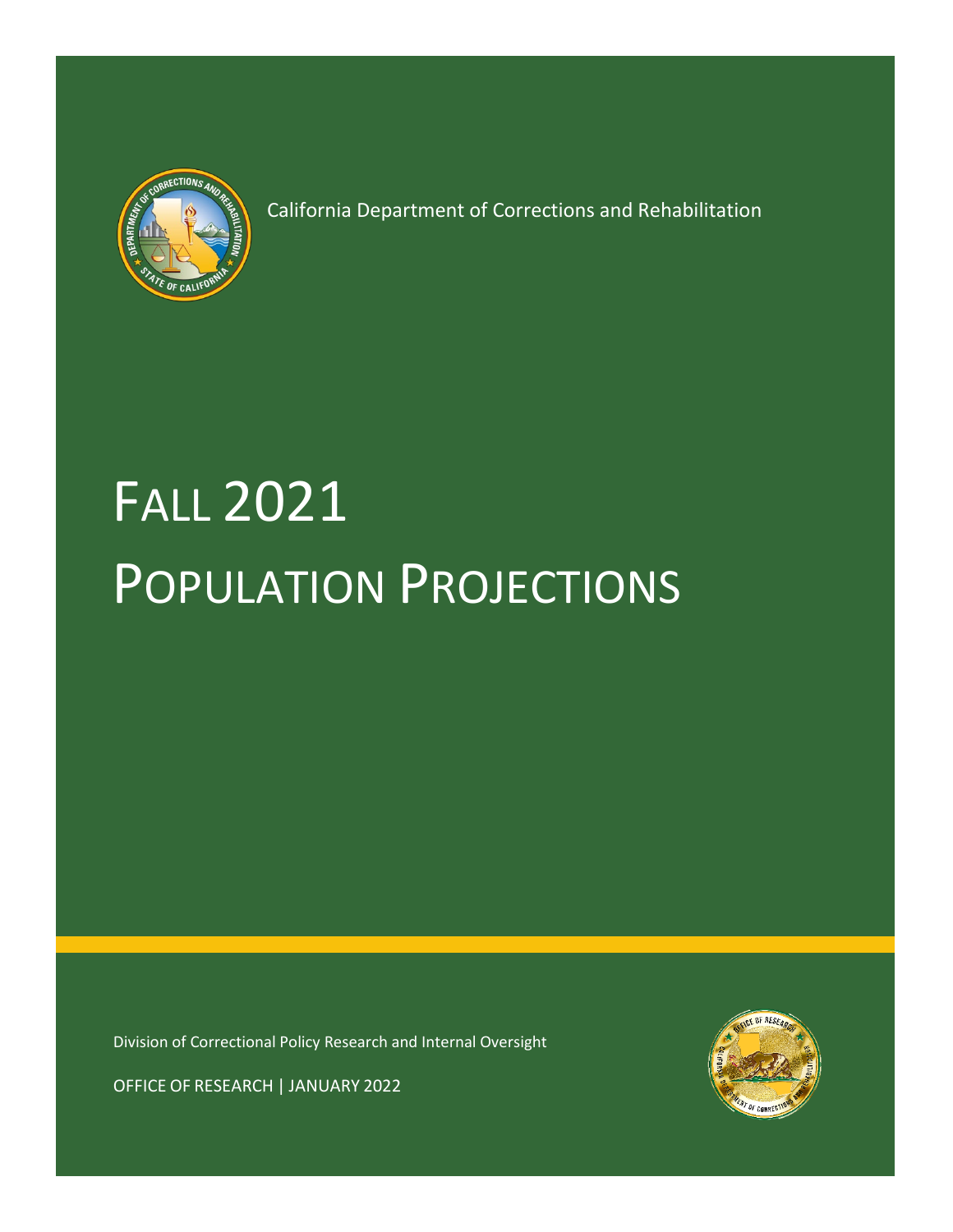You can obtain copies of reports by contacting the Department of Corrections and Rehabilitation on the Internet at:

[https://cdcr.ca.gov/research/](https://www.cdcr.ca.gov/research/)

*The Mission of CDCR's Office of Research:*

"To inform public policy by analyzing correctional trends, developing population projections, guiding research projects and publishing Department reports."

> Kathleen Allison, Secretary Jennifer Barretto, Undersecretary Amy Miller, Director Chris Chambers, Deputy Director Loran Sheley, Chief



Produced by:

Jenny Belnas, Research Data Supervisor I Michelle Saavedra, Research Data Specialist I Haneya Mustafa, Research Data Analyst I Juan Angel Villon, Research Specialist II

This report would not have been possible without the support of others. Matthew Basinger and Miguel Lizarde provided technical assistance and assistance with reviewing projections data, and Kameliya Olarte, and Diana Garcia-Perez assisted with reviewing and formatting the report.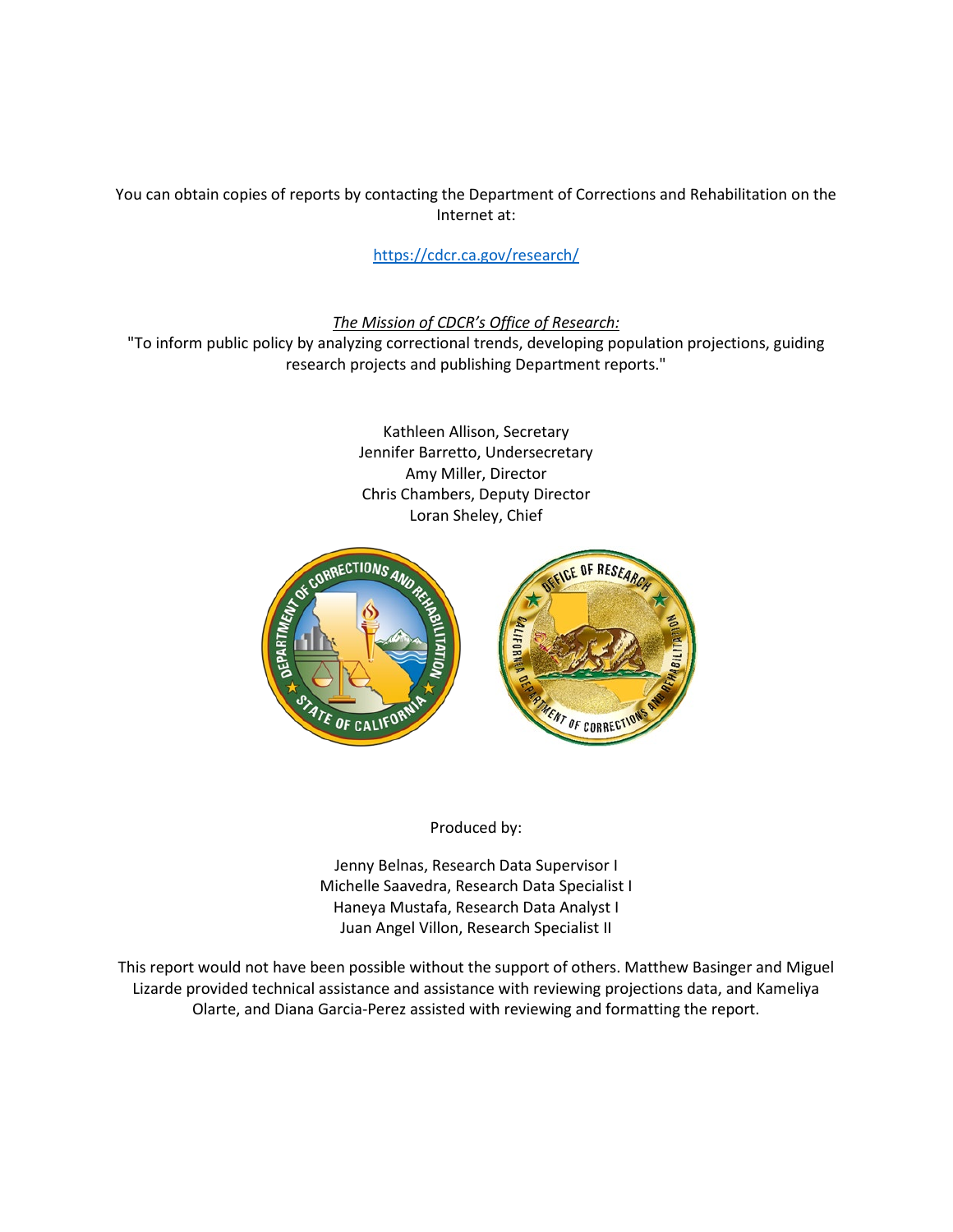# Table of Contents

| 1              |     |       |                                                                                       |  |  |  |  |  |
|----------------|-----|-------|---------------------------------------------------------------------------------------|--|--|--|--|--|
|                | 1.1 |       |                                                                                       |  |  |  |  |  |
| $\overline{2}$ |     |       |                                                                                       |  |  |  |  |  |
|                | 2.1 |       | Adult Total Institution Population Projections, Comparisons, and Historical Trends  4 |  |  |  |  |  |
|                |     | 2.1.1 | Comparison of Spring 2021 and Fall 2021 Total Institution Population Projections  4   |  |  |  |  |  |
|                |     | 2.1.2 |                                                                                       |  |  |  |  |  |
|                |     | 2.1.3 |                                                                                       |  |  |  |  |  |
|                | 2.2 |       |                                                                                       |  |  |  |  |  |
|                |     | 2.2.1 |                                                                                       |  |  |  |  |  |
|                |     | 2.2.2 |                                                                                       |  |  |  |  |  |
|                |     | 2.2.3 |                                                                                       |  |  |  |  |  |
|                |     | 2.2.4 |                                                                                       |  |  |  |  |  |
|                |     | 2.2.5 |                                                                                       |  |  |  |  |  |
| 3              |     |       |                                                                                       |  |  |  |  |  |
|                | 3.1 |       |                                                                                       |  |  |  |  |  |
|                |     | 3.1.1 | Comparison of Spring 2021 and Fall 2021 Total Court Commitment Projections  11        |  |  |  |  |  |
|                |     | 3.1.2 |                                                                                       |  |  |  |  |  |
|                |     | 3.1.3 |                                                                                       |  |  |  |  |  |
|                | 3.2 |       |                                                                                       |  |  |  |  |  |
|                |     | 3.2.1 |                                                                                       |  |  |  |  |  |
|                |     | 3.2.2 |                                                                                       |  |  |  |  |  |
|                | 3.3 |       | Felon Second Strike Court Commitment Projections and Historical Trends  16            |  |  |  |  |  |
|                |     | 3.3.1 |                                                                                       |  |  |  |  |  |
|                |     | 3.3.2 |                                                                                       |  |  |  |  |  |
| 4              |     |       |                                                                                       |  |  |  |  |  |
| 5              |     |       |                                                                                       |  |  |  |  |  |
|                | 5.1 |       | Comparison of Spring 2021 and Fall 2021 Active Parole Population Projections  19      |  |  |  |  |  |
|                | 5.2 |       |                                                                                       |  |  |  |  |  |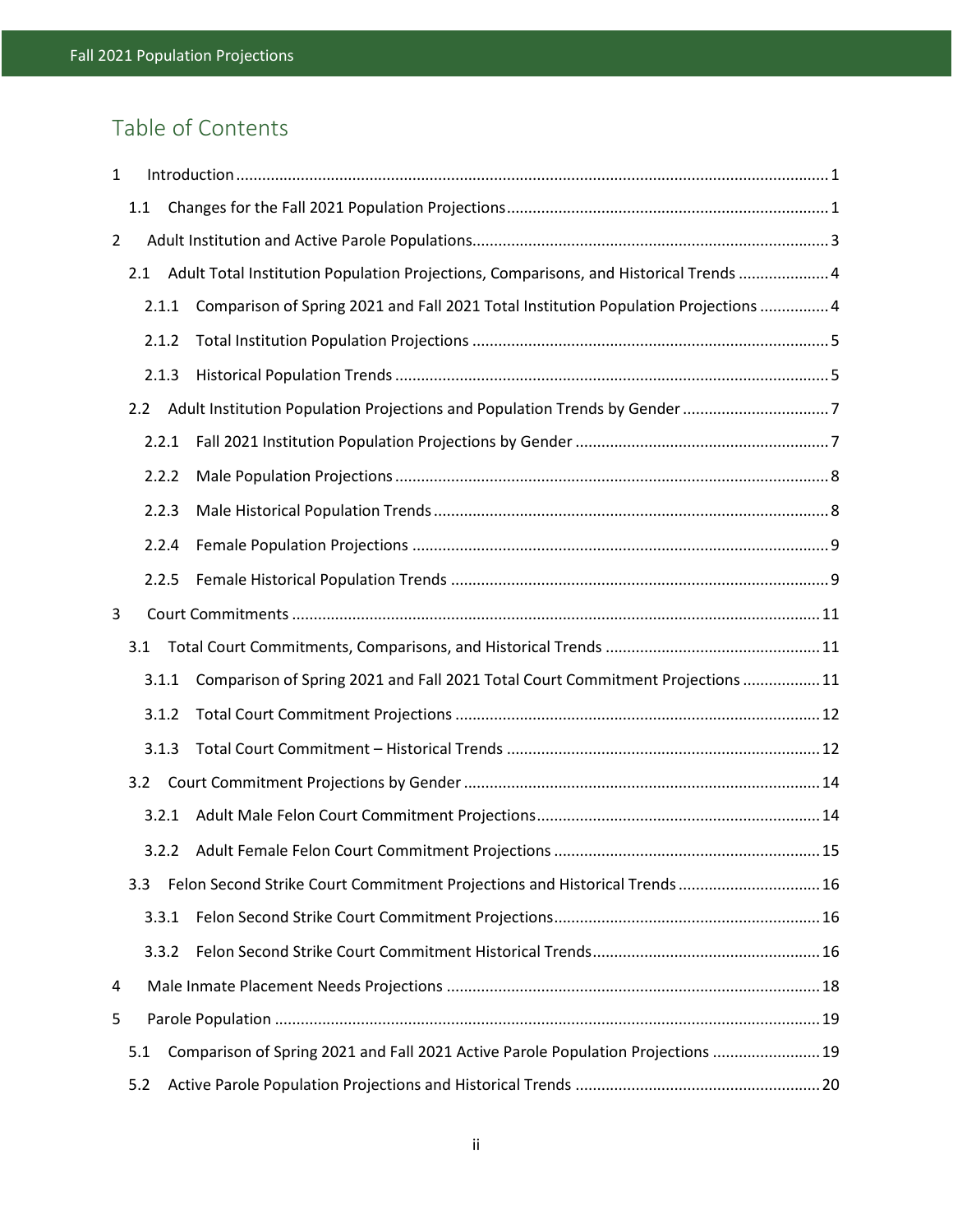|     | 5.2.1 |                                                                            |  |
|-----|-------|----------------------------------------------------------------------------|--|
|     | 5.2.2 |                                                                            |  |
| 6   |       |                                                                            |  |
| 6.1 |       | Comparison of Spring 2021 and Fall 2021 Juvenile Population Projections 23 |  |
| 6.2 |       |                                                                            |  |
| 6.3 |       |                                                                            |  |
|     |       |                                                                            |  |
|     |       |                                                                            |  |
|     |       |                                                                            |  |
|     |       |                                                                            |  |
|     |       |                                                                            |  |
|     |       |                                                                            |  |
|     |       |                                                                            |  |
|     |       |                                                                            |  |
|     |       |                                                                            |  |
|     |       |                                                                            |  |
|     |       |                                                                            |  |
|     |       |                                                                            |  |
|     |       |                                                                            |  |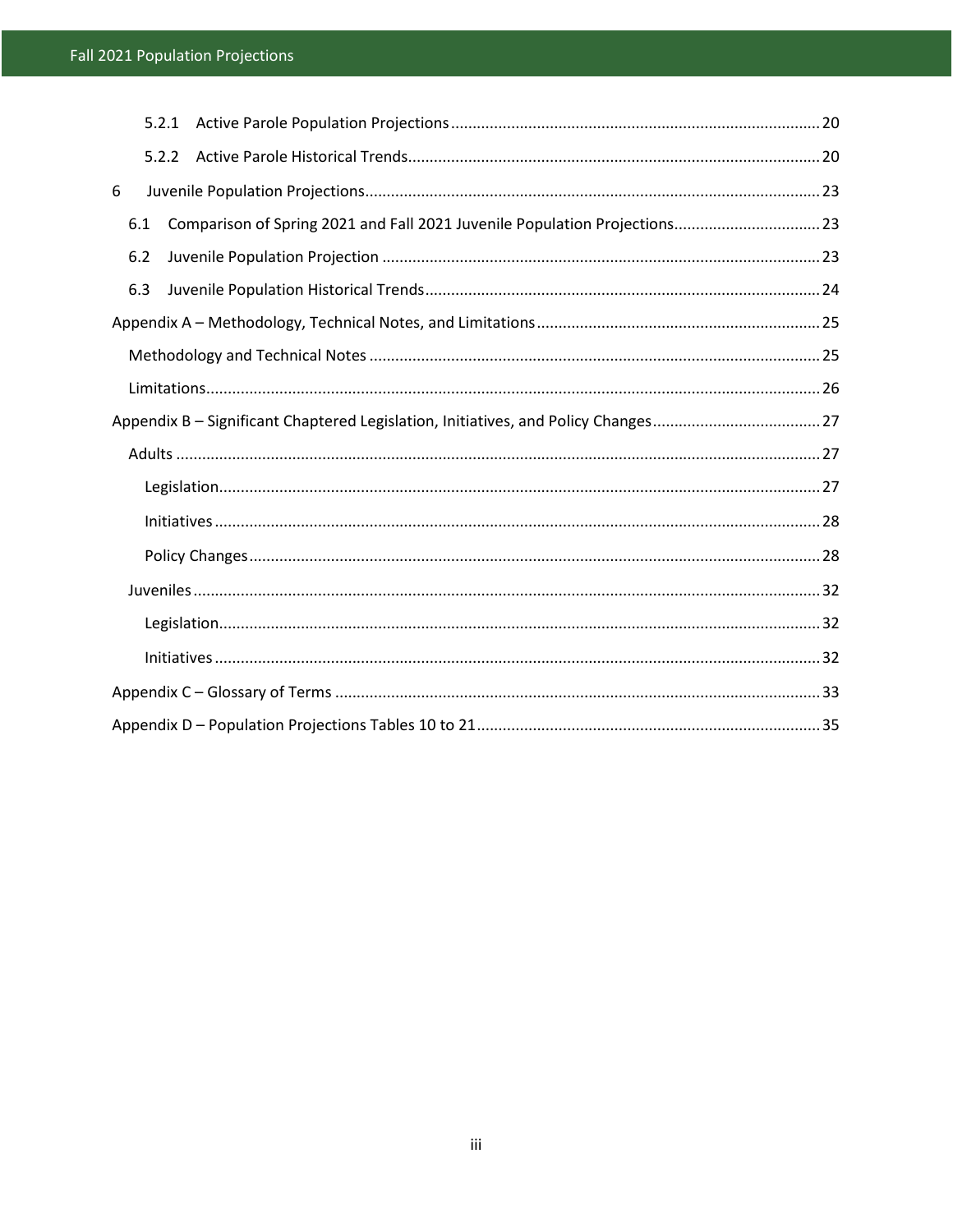# List of Tables and Figures

## Tables

| Table 1. Institution and Active Parole Population, June 30, 2012 through June 30, 20263                 |
|---------------------------------------------------------------------------------------------------------|
| Table 2. Comparison of Spring 2021 (Budget) and Fall 2021 Total Institution Population Projections  5   |
|                                                                                                         |
| Table 4. Comparison of Spring 2021 (Budget) and Fall 2021 Total Court Commitment Projections  12        |
| Table 5. Felon Court Commitments and Projections by Gender, Fiscal Years 2011-12 through 2025-26.13     |
| Table 6. Male Institution Population Projections by Housing Level, June 30, 2021, through June 30, 2026 |
|                                                                                                         |
| Table 7. Comparison of Spring 2021 and Fall 2021 Active Parole Population Projections20                 |
| Table 8. Active Parole Population Supervised in California, June 30, 2012 through June 30, 2026 21      |
| Table 9. Juvenile Average Daily Population and Projected Average Daily Population, June 2012 through    |
|                                                                                                         |
| Table 10. Actual Felon Court Commitments, Fiscal Years 2011-12 through 2020-21 35                       |
| Table 11. Actual Male Felon Court Commitments, Fiscal Years 2011-12 through 2020-2135                   |
| Table 12. Actual Female Felon Court Commitments, Fiscal Years 2011-12 through 2020-21  36               |
| Table 13. Fall 2021 Projected Felon Institution Court Commitments, Fiscal Years 2021-22 through         |
|                                                                                                         |
| Table 14. Fall 2021 Projected Male Felon Institution Court Commitments, Fiscal Years 2021-22 through    |
|                                                                                                         |
| Table 15. Fall 2021 Projected Female Felon Institution Court Commitments, Fiscal Years 2021-22 through  |
|                                                                                                         |
| Table 16. Institution Population by Quarter and Gender, Fiscal Years 2021-22 through 2022-23 38         |
| Table 17. Average Daily Institution Population by Quarter and Gender, Fiscal Years 2021-22 through      |
|                                                                                                         |
| Table 18. Projected Institution Population by Quarter and Housing Level, Fiscal Years 2021-22 through   |
|                                                                                                         |
| Table 19. Projected Institution Population by Housing Level, June 30, 2021 through June 30, 2026  39    |
| Table 20. California Active Parole Population by Quarter, Fiscal Years 2021-22 through 2022-23  40      |
| Table 21. California Average Daily Active Parole Population by Quarter, Fiscal Years 2021-22 through    |
|                                                                                                         |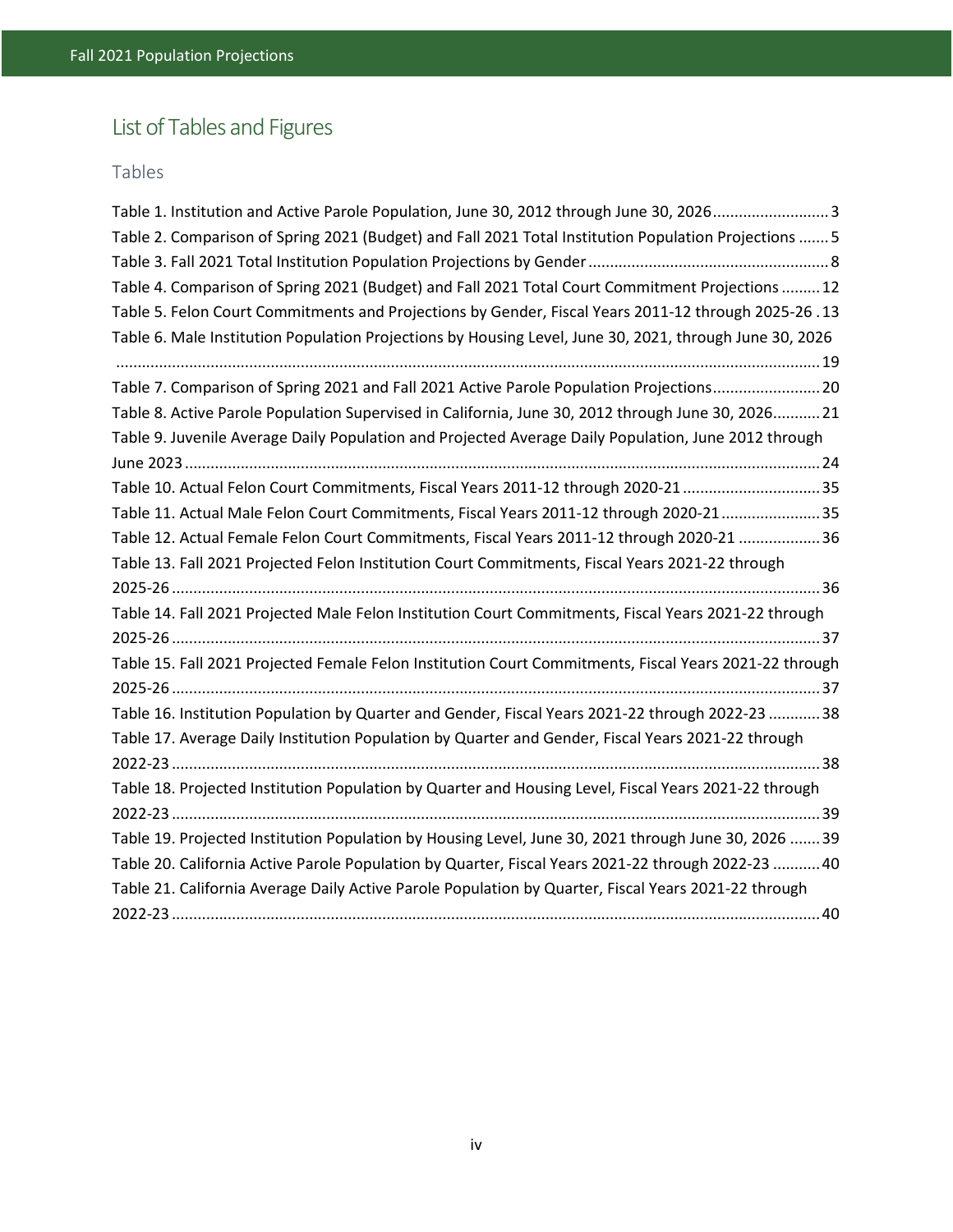# Figures

| Figure 1. Total Institution Population Trends and Projections, June 30, 2012 through June 30, 2026 7 |  |
|------------------------------------------------------------------------------------------------------|--|
| Figure 2. Male Population Trends and Projections, June 30, 2012 through June 30, 2026                |  |
| Figure 3. Female Population Trends and Projections, June 30, 2012 through June 30, 2026 10           |  |
| Figure 4. Felon Court Commitments and Projections, Fiscal Years 2011-12 through 2025-26 14           |  |
| Figure 5. Felon Court Commitment Trends and Projections by Gender, Fiscal Years 2011-12 through      |  |
|                                                                                                      |  |
| Figure 6. Actual and Projected Second Strike Court Commitments, Fiscal Years 2010-11 through 2025-26 |  |
|                                                                                                      |  |
| Figure 7. Active Parole Population Trends and Projections, June 30, 2011 through June 30, 2026  22   |  |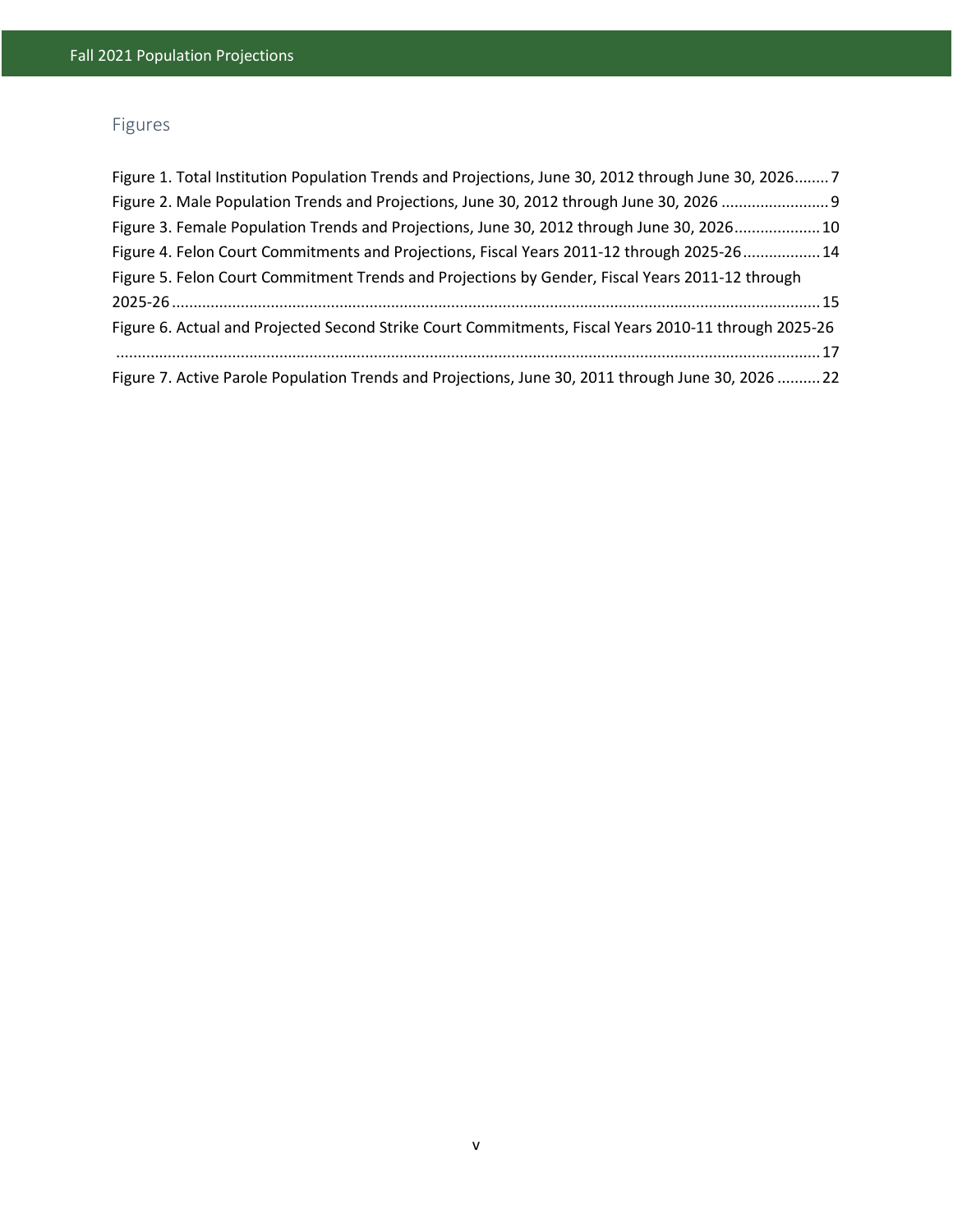$\overline{\phantom{a}}$ 

## Executive Summary

This report presents the California Department of Corrections and Rehabilitation's (CDCR) Fall 2021 adult institution, parole, and juvenile institution population projections. The institution and parole projections are provided through June 2026, and juvenile projections are provided through June 2023.

Similar to past population projections, the Fall 2021 Population Projections incorporate the impacts of several court-ordered population reduction measures, Proposition 47 and Proposition 57.<sup>[1](#page-6-0)</sup> The projections also include the impact of recent policy and process changes implemented in direct response to COVID-19.

The full impact of COVID-19 and recent policy changes on CDCR's populations are still developing, and due to the extraordinary circumstances surrounding the Fall 2021 projections, the authors of this report suggest using caution when interpreting these projection results.

The Spring [2](#page-6-1)021 Population Projections originally prepared and published by CDCR in January 2021<sup>2</sup> were subsequently revised for use in the FY 2021-22 State Budget. Intake to reception centers resumed at a faster rate than was anticipated in the preliminary Spring 2021 projections, and as a result, court commitment and institution population projections were adjusted to account for the accelerated admissions. These Spring 2021 (Budget) institution projections are available only for the court commitment and total institution population projections. The Spring 2021 parole and juvenile population projections were not affected by the change.

#### Adult Institution Population and Court Commitment Projections

The Fall 2021 institution projections are very similar to the Spring 2021 (Budget) projections, ranging from 0.0 to 0.2 percent higher for the early part of the projection cycle, and 0.5 to 1.0 percent lower than the Spring 2021 (Budget) projections for the later part of the projection cycle. The differences between the projections are due to lower admissions of court commitments to CDCR Reception Centers than was assumed in the Spring 2021 (Budget) Population Projections as well updates to the assumptions related to planned credit-earning changes. Additionally, the Fall 2021 Population Projections include estimated impacts for recently expanded eligibility criteria for both elderly parole

<span id="page-6-0"></span><sup>1</sup> Many court-ordered measures were subsequently enacted with the implementation of Proposition 57. Additional information is available at[: https://www.cdcr.ca.gov/3-judge-court-update.](https://www.cdcr.ca.gov/3-judge-court-update/) Proposition 47 was passed by voters in November 2014 and reduced penalties for most non-serious, non-violent property and drug crimes by mandating a misdemeanor instead of a felony sentence for certain crimes. Proposition 57 was passed by voters in November 2016. More information is available at: [https://www.cdcr.ca.gov/proposition57/.](https://www.cdcr.ca.gov/proposition57/)

<span id="page-6-1"></span><sup>&</sup>lt;sup>2</sup> CDCR's Spring 2021 Population Projections report is available here[: https://www.cdcr.ca.gov/research/wp](https://www.cdcr.ca.gov/research/wp-content/uploads/sites/174/2021/05/Spring-2021-Population-Projections.pdf)[content/uploads/sites/174/2021/05/Spring-2021-Population-Projections.pdf.](https://www.cdcr.ca.gov/research/wp-content/uploads/sites/174/2021/05/Spring-2021-Population-Projections.pdf) This report includes projections prior to the adjustments made to account for accelerated admissions.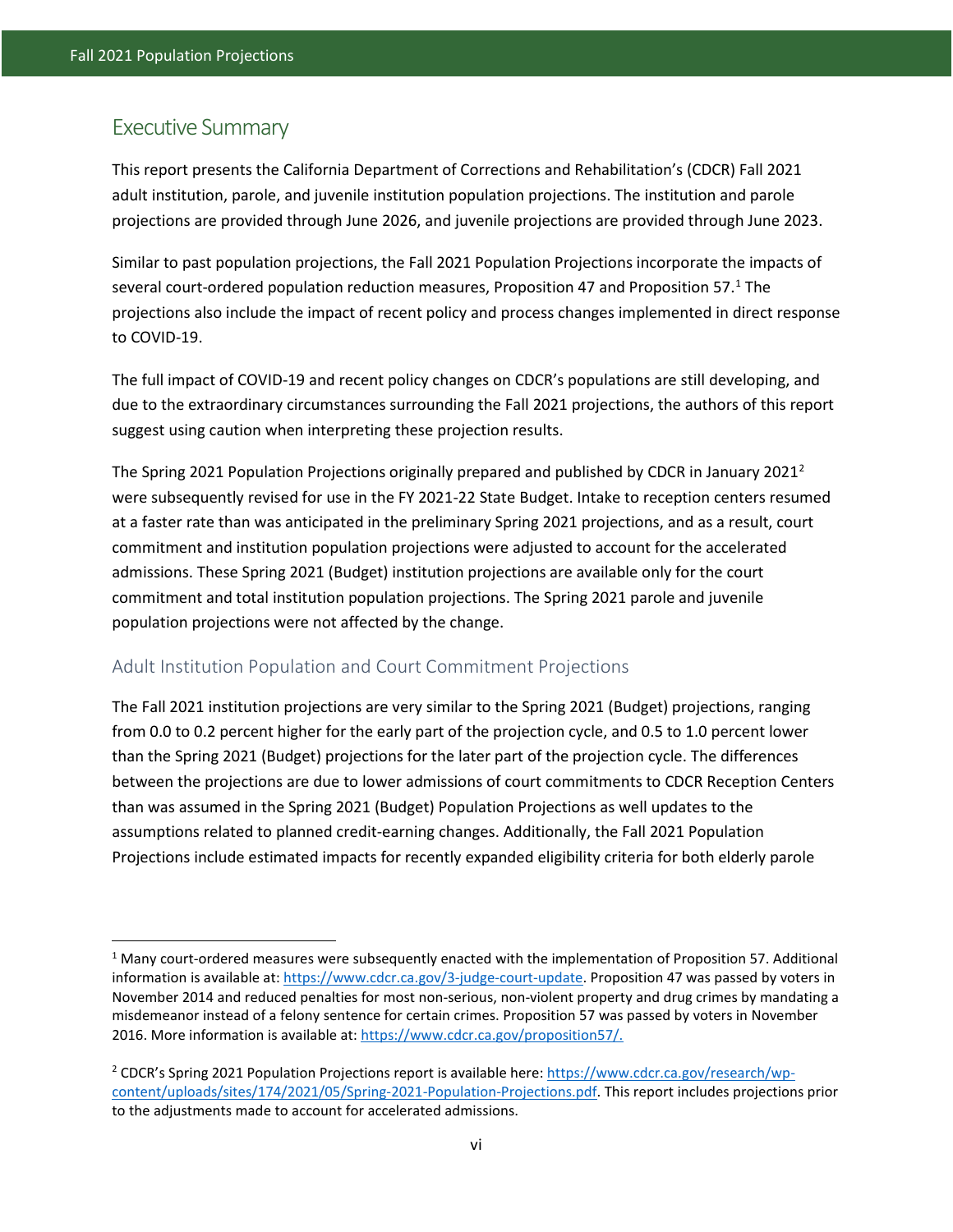and the non-violent parole process and were not included in the Spring 2021 (Budget) projections. More information about these changes is available in Appendix B of the report.

The June 30, 2021 institution population of 98,472 inmates is expected to increase 12.9 percent to 111,193 inmates by June 30, 2022, and then increase an additional 3.4 percent, peaking at 114,968 inmates by June 30, 2023. The adult institution population is then expected to decrease in the last three years of the projection cycle, reaching 96,378 inmates by June 30, 2026, a net five-year decrease of 2.1 percent or 2,094 inmates. The Fall 2021 Population Projections anticipate that institution populations will begin to increase in Fiscal Year (FY) 2021-22 as admissions of court commitments to CDCR Reception Centers return to pre-pandemic levels. As admissions to Reception Centers continue, CDCR projects the institution population will see an initial increase, though not to the level it had been pre-COVID-19. After reaching a peak in FY 2022-23, CDCR anticipates the population to return to its pattern of decline related to policy reforms (such as Proposition 57), as well as new credit-earning changes that were implemented in 2021.

The COVID-19 pandemic<sup>[3](#page-7-0)</sup>, impacted admissions to CDCR throughout 2020. CDCR resumed intake to Reception Centers from county jails in January 2021 and will continue to assess and adjust admissions based on the continuing impacts of COVID-19. The Fall 2021 Population Projections assume that admissions to Reception Centers will surpass pre-pandemic levels at the beginning of FY 2021-22 and then return to pre-pandemic levels in the second half of the fiscal year. CDCR anticipates court commitments to decrease to 33,925 in FY 2022-23 and then remain fairly stable throughout the rest of the projection cycle, ranging from 33,950 commitments in FY 2023-24 to 33,970 commitments in FY 2025-26. [4](#page-7-1)

#### Adult Parole Projections

l

The parole population on June 30, 2021, was 50,322 parolees. The Fall 2021 Population Projections estimate that the parole population will decrease to 43,440 parolees by June 30, 2022. Over the following three fiscal years, it is anticipated that the parole population will experience a slight decline reaching 42,570 by June 30, 2025. The parole population is expected to reach 38,284 parolees by June 30, 2026. This represents a net five-year decrease of 23.9 percent or 12,038 parolees. The overall decline over the next five years is primarily due to recent changes that allow for a review that may lead to accelerated discharge from parole and shorten the maximum length of parole for most offenders released to parole in July 2020 or later.

<span id="page-7-1"></span><span id="page-7-0"></span><sup>&</sup>lt;sup>3</sup> More information about transfers to CDCR from county jail during the COVID-19 pandemic is available at [https://www.cdcr.ca.gov/covid19/covid-19-response-efforts/#CJI.](https://www.cdcr.ca.gov/covid19/covid-19-response-efforts/#CJI)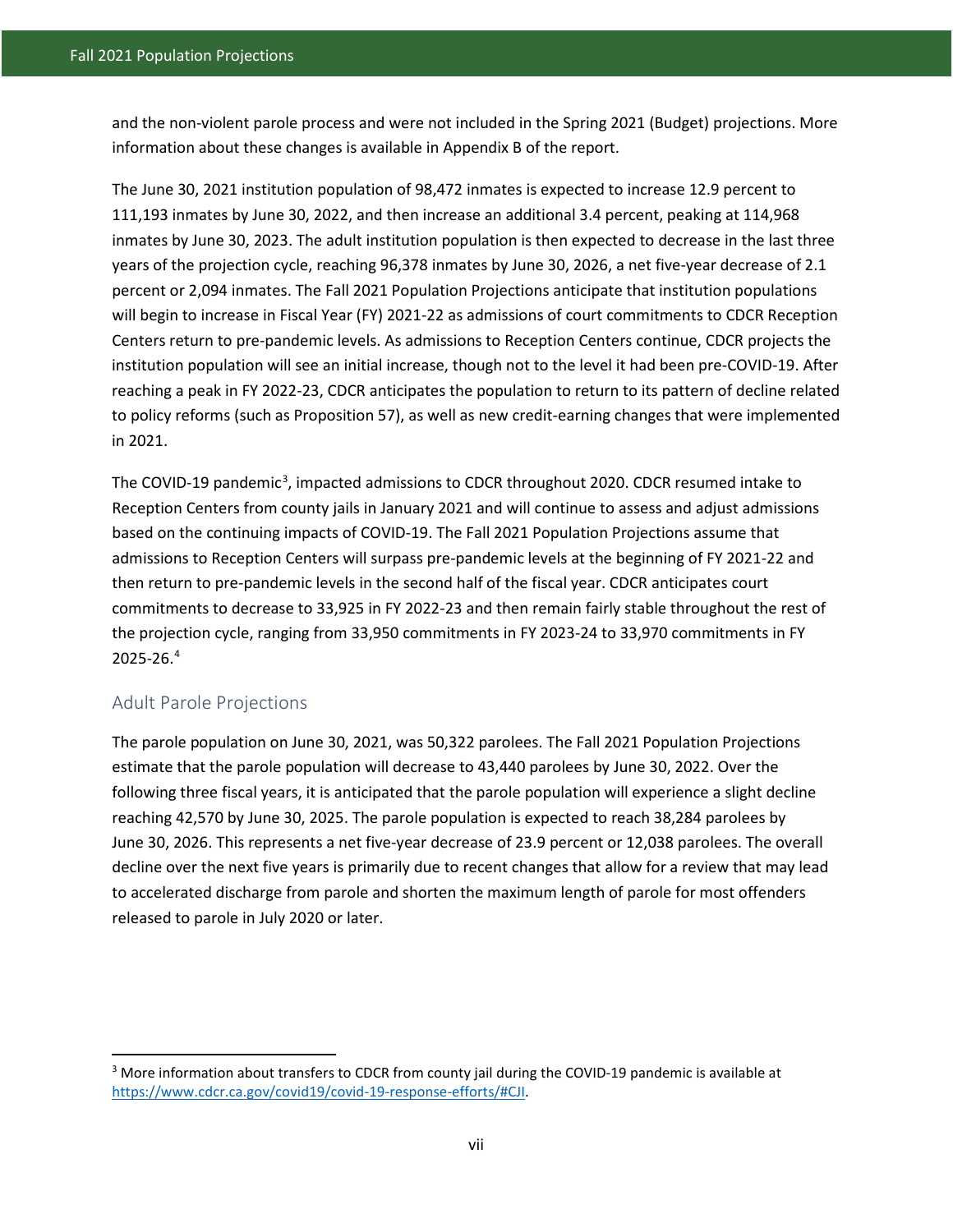#### Juvenile Projections

CDCR predicts the total Division of Juvenile Justice (DJJ) average daily population will decrease 10.7 percent from 692 youth offenders in June 2021 to 618 youth offenders by June 2022. The youth offender population is expected to continue its decline by an estimated 20.2 percent to 493 youth by June 2023. The reductions in the youth offender population are a result of Senate Bill (SB) 823 and SB 92 (see Appendix B, page 32). Per SB 823, DJJ ceased intake of new youth commitments sentenced on or after July 1, 2021 with limited exceptions. SB 92 sets a defined closure date of June 30, 2023 for all DJJ facilities and allows counties to establish secure youth treatment facilities as an alternative to DJJ. Intake of youth sentenced prior to June 30, 2021 was expected to end by July 31, 2021. However, as a result of COVID-related precautions and the staggered intake of youth, the Fall 2021 Population Projections anticipate that youth offenders will continue to arrive through December 2021.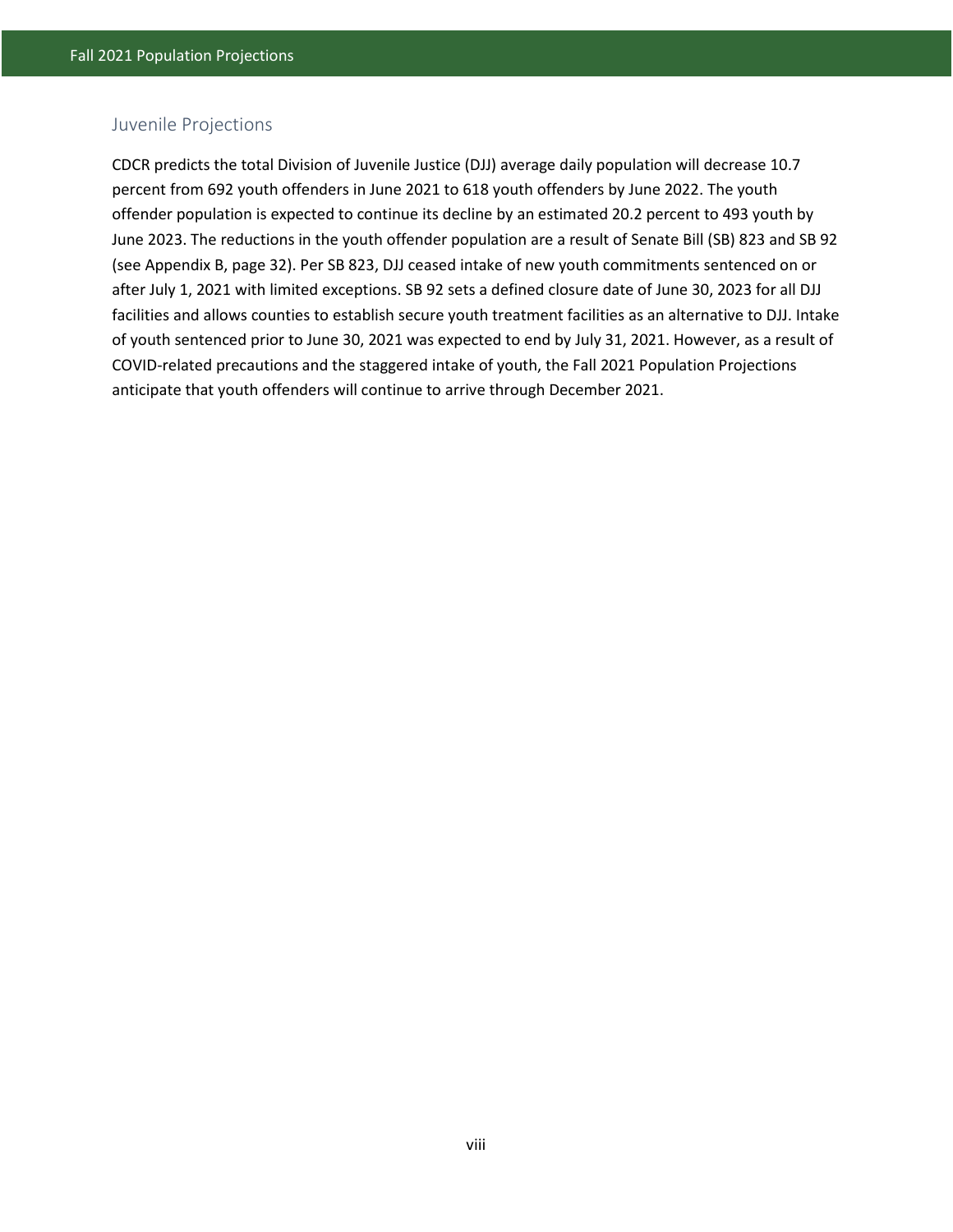# **CALIFORNIA DEPARTMENT OF CORRECTIONS AND REHABILITATION FALL 2021 POPULATION PROJECTIONS**

## <span id="page-9-0"></span>1 Introduction

 $\overline{a}$ 

This report presents the California Department of Corrections and Rehabilitation's (CDCR) Fall 2021 adult institution, parole, and juvenile institution population projections. CDCR developed these projections using historical trend data, time series, and simulation modeling techniques. The population projections methodology is described in Appendix A. The Fall 2021 Population Projections incorporate the effects of existing laws and regulations on the state institution and parole populations.

## <span id="page-9-1"></span>1.1 Changes for the Fall 2021 Population Projections

The Fall 2021 Population Projections include the impact of planned increases to credit-earning for offenders that were also included in the Spring 2021 Population Projections effective May 1, 2021. The Spring 2021 Population Projections also included these changes but assumed they would be implemented on April 1, 2021. Additionally, these projections include the assumed impact of changes to elderly parole and the non-violent offender parole process (NVPP). The implemented changes expanded the eligibility criteria for both elderly parole and NVPP, and is anticipated to decrease the institution population and increase the parole population as eligible inmates are identified and reviewed by the Board of Parole Hearings (BPH). More information about these changes is available in Appendix B of the report.

Unless otherwise noted, the projections do not include the impact of proposed legislation, programs, propositions, or policy changes that have not been signed, affirmed, or implemented as of June 30, 2021.

The Fall 2021 Population Projections assume that CDCR Reception Centers will see elevated admissions through the end of November 2021 while the backlog of court commitments in county jails is being resolved.<sup>1</sup> Admissions of court commitments are expected to decrease to pre-pandemic levels once the backlog is resolved, which is anticipated to be by the end of the calendar year 2021. Additional information about court commitments is included in Section 3.

As a response to COVID-19, CDCR expedited the release of non-violent and non-sex registrant offenders with 180 days or less remaining on their sentences on a rolling basis beginning in July 2020. The last list

<span id="page-9-2"></span> $1$  As a response to COVID-19, in March 2020, CDCR began a series of suspensions and subsequent re openings of intake of court commitment admissions into CDCR Reception Centers. Between March 2020 and January 2021, CDCR suspended the intake of court commitments into Reception Centers for a total of 174 days. Court commitments that were not admitted to CDCR Reception Centers during this time remained housed in county jail and at the height, counties held 10,755 incarcerated persons on behalf of the state. Intake to CDCR Reception Centers has been continuous since January 2021.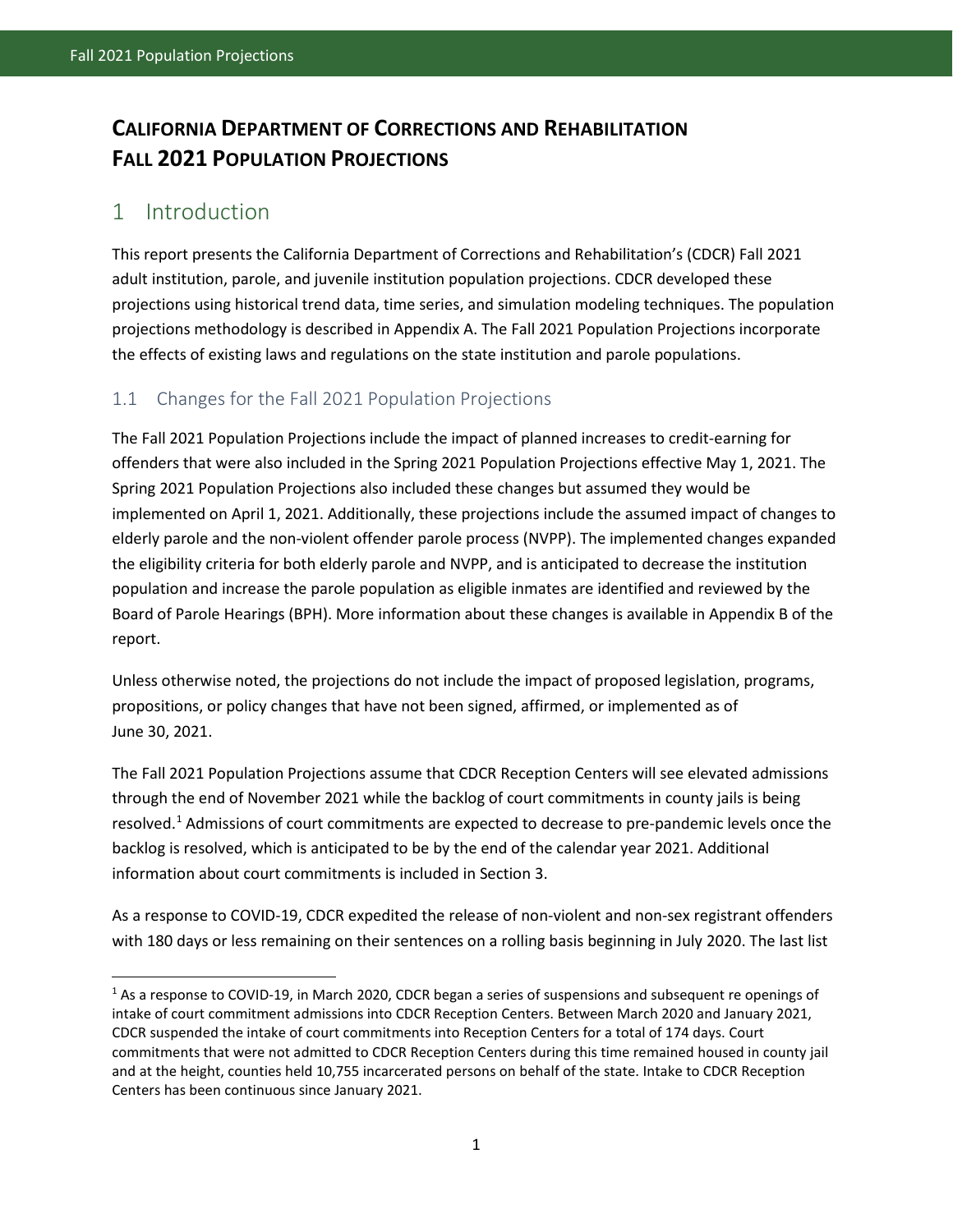$\overline{a}$ 

of potentially eligible people was created in July 2021, and only people who appear on the final list will be eligible for expedited release.<sup>[2](#page-10-0)</sup>

<span id="page-10-0"></span><sup>&</sup>lt;sup>2</sup> More information about expedited releases is available a[t https://www.cdcr.ca.gov/covid19/frequently-asked](https://www.cdcr.ca.gov/covid19/frequently-asked-questions-expedited-releases/)[questions-expedited-releases/](https://www.cdcr.ca.gov/covid19/frequently-asked-questions-expedited-releases/)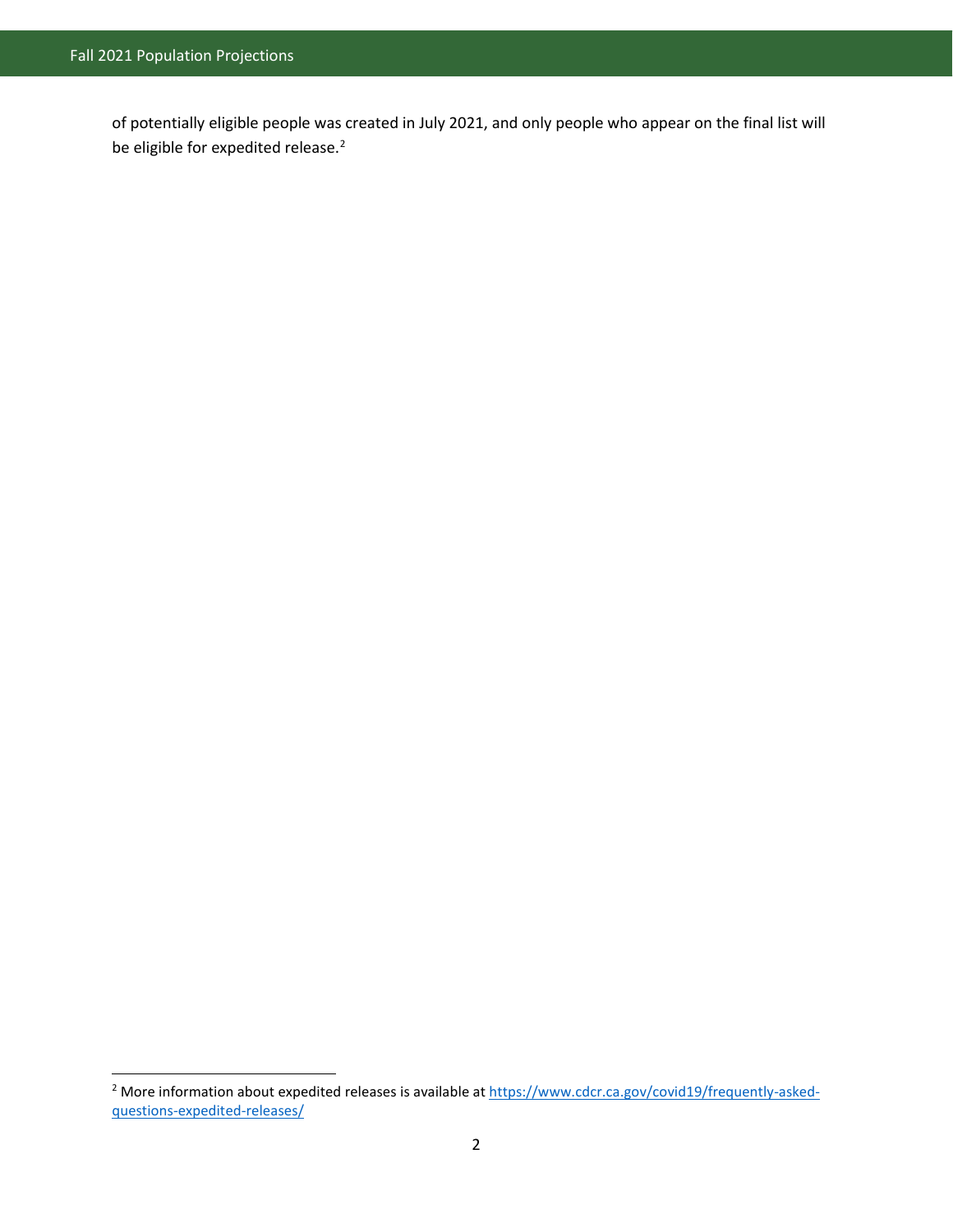# <span id="page-11-0"></span>2 Adult Institution and Active Parole Populations

CDCR expects the adult institution population to increase from 98,472 inmates as of June 30, 2021, to approximately 111,193 inmates by June 30, 2022, and then increase to approximately 114,968 inmates by June 30, 2023 (see Table 1). Following these two years of increases, annual decreases are projected through June 2026. The adult institution population is expected to decrease to 96,378 inmates by June 30, 2026, which is a net five-year reduction of 2.1 percent.

The Fall 2021 Population Projections predict the active parole population will decrease 13.7 percent (6,882 parolees) from June 30, 2021, to June 30, 2022. The active parole population is predicted to decrease 23.9 percent (12,038 parolees) to a total of 38,284 parolees by June 2026.

|               |        | <b>Institution</b> |              |                | <b>Active Parole</b> |          |
|---------------|--------|--------------------|--------------|----------------|----------------------|----------|
|               |        |                    |              | <b>Percent</b> |                      | Percent  |
| June 30       | Female | <b>Male</b>        | <b>Total</b> | Change         | <b>Total</b>         | Change   |
| <b>Actual</b> |        |                    |              |                |                      |          |
| 2012          | 6,471  | 128,852            | 135,323      | N/A            | 69,435               | N/A      |
| 2013          | 5,995  | 127,019            | 133,014      | $-1.7%$        | 51,300               | $-26.1%$ |
| 2014          | 6,306  | 129,294            | 135,600      | 1.9%           | 44,499               | $-13.3%$ |
| 2015          | 5,857  | 123,325            | 129,182      | $-4.7%$        | 45,473               | 2.2%     |
| 2016          | 5,769  | 122,874            | 128,643      | $-0.4%$        | 43,814               | $-3.6%$  |
| 2017          | 5,971  | 125,289            | 131,260      | 2.0%           | 45,261               | 3.3%     |
| 2018          | 5,906  | 123,511            | 129,417      | $-1.4%$        | 47,370               | 4.7%     |
| 2019          | 5,691  | 119,781            | 125,472      | $-3.0%$        | 50,822               | 7.3%     |
| 2020          | 4,721  | 108,682            | 113,403      | $-9.6%$        | 53,427               | 5.1%     |
| 2021          | 3,910  | 94,562             | 98,472       | $-13.2%$       | 50,322               | $-5.8%$  |
| Projected     |        |                    |              |                |                      |          |
| 2022          | 4,510  | 106,683            | 111,193      | 12.9%          | 43,440               | $-13.7%$ |
| 2023          | 4,886  | 110,082            | 114,968      | 3.4%           | 43,599               | 0.4%     |
| 2024          | 4,385  | 99,665             | 104,050      | $-9.5%$        | 42,796               | $-1.8%$  |
| 2025          | 4,361  | 93,963             | 98,324       | $-5.5%$        | 42,570               | $-0.5%$  |
| 2026          | 4,379  | 91,999             | 96,378       | $-2.0%$        | 38,284               | $-10.1%$ |

#### <span id="page-11-1"></span>*Table 1. Institution and Active Parole Population, June 30, 2012 through June 30, 2026*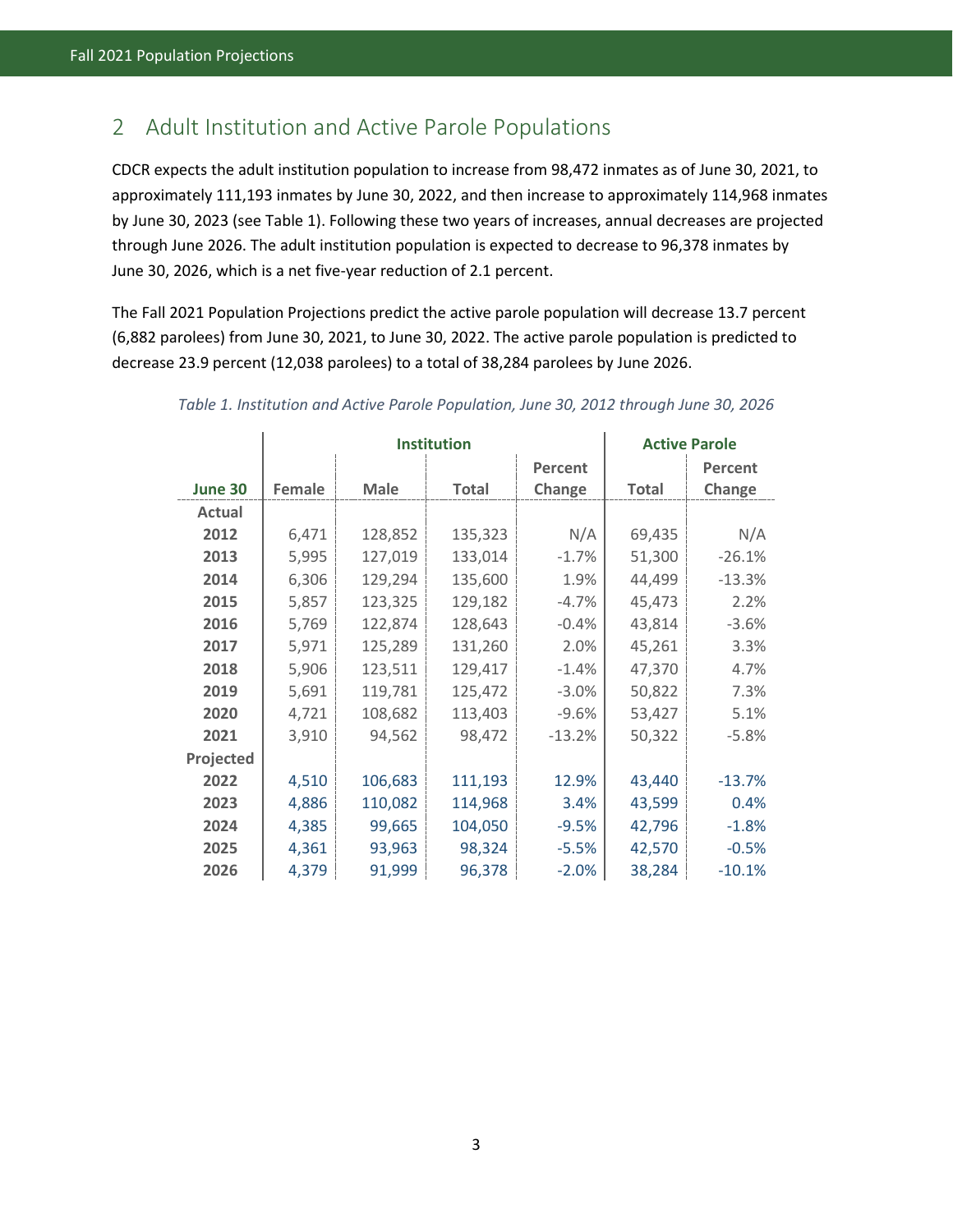## <span id="page-12-0"></span>2.1 Adult Total Institution Population Projections, Comparisons, and Historical Trends

The Spring 2021 Population Projections originally prepared and published by CDCR in January 2021<sup>[3](#page-12-2)</sup> were subsequently revised for use in the FY 2021-22 State Budget. Intake to reception centers resumed at a faster rate than was anticipated in the preliminary Spring 2021 projections, and as a result, court commitment and institution population projections were adjusted to account for the accelerated admissions. These Spring 2021 (Budget) institution projections are available only for the court commitment and total institution population projections. Therefore, institution population projection comparisons by gender are not available in the current report.

#### <span id="page-12-1"></span>2.1.1 Comparison of Spring 2021 and Fall 2021 Total Institution Population Projections

The Fall 2021 Population Projections predict a higher total institution population for Fiscal Years (FY) 2021-22 and FY 2022-23, and a lower total institution population for FY 2023-24 and FY 2024-25 than estimated by the Spring 2021 (Budget) Population Projections. The Fall 2021 Population Projections estimate of 111,193 inmates for June 30, 2022, is 0.2 percent or 248 inmates higher than what was projected by the Spring 2021 (Budget) Population Projections (see Table 2). For June 30, 2023, the Fall 2021 Population Projections anticipate the total institution population to be 114,968, which is 0.0 percent (6 inmates) higher than what was anticipated in the Spring 2021 (Budget) Population Projections. By June 30, 2024, the institution population is predicted to decrease to 104,050 inmates, which is 1.0 percent (1,043 inmates) lower than what was predicted in the Spring 2021 (Budget) Population Projections. By June 30, 2025, the institution population is expected to decrease to 98,324 inmates, which is 0.5 percent (505 inmates) lower than what was expected in the Spring 2021 (Budget) Population Projections.

The differences between the Spring 2021 (Budget) and Fall 2021 projections are related to the creditearning changes for certain offenders. The Spring 2021 (Budget) Population Projections assumed an implementation date of April 1, 2021, for increases to credit-earning, and the Fall 2021 Population Projections include the actual implementation date of May 1, 2021. Additionally, the assumed methodology in which good conduct credits are applied in sentence calculations differs between the Spring 2021 (Budget) and Fall 2021 projections. Moreover, the Fall 2021 population projections include the estimated impact of recent policy changes that expanded the eligibility criteria for both elderly parole and the non-violent offender parole process that were not included in the Spring 2021 (Budget) projections.[4](#page-12-3) Impacts for both of these changes are anticipated to occur beginning FY 2022-23 and result in a decrease to the population.

 $\overline{a}$ 

<span id="page-12-2"></span><sup>&</sup>lt;sup>3</sup> CDCR's Spring 2021 Population Projections report is available here[: https://www.cdcr.ca.gov/research/wp](https://www.cdcr.ca.gov/research/wp-content/uploads/sites/174/2021/05/Spring-2021-Population-Projections.pdf)[content/uploads/sites/174/2021/05/Spring-2021-Population-Projections.pdf.](https://www.cdcr.ca.gov/research/wp-content/uploads/sites/174/2021/05/Spring-2021-Population-Projections.pdf) This report includes projections prior to the adjustments made to account for accelerated admissions.

<span id="page-12-3"></span><sup>4</sup> More information on these changes is available in Appendix B.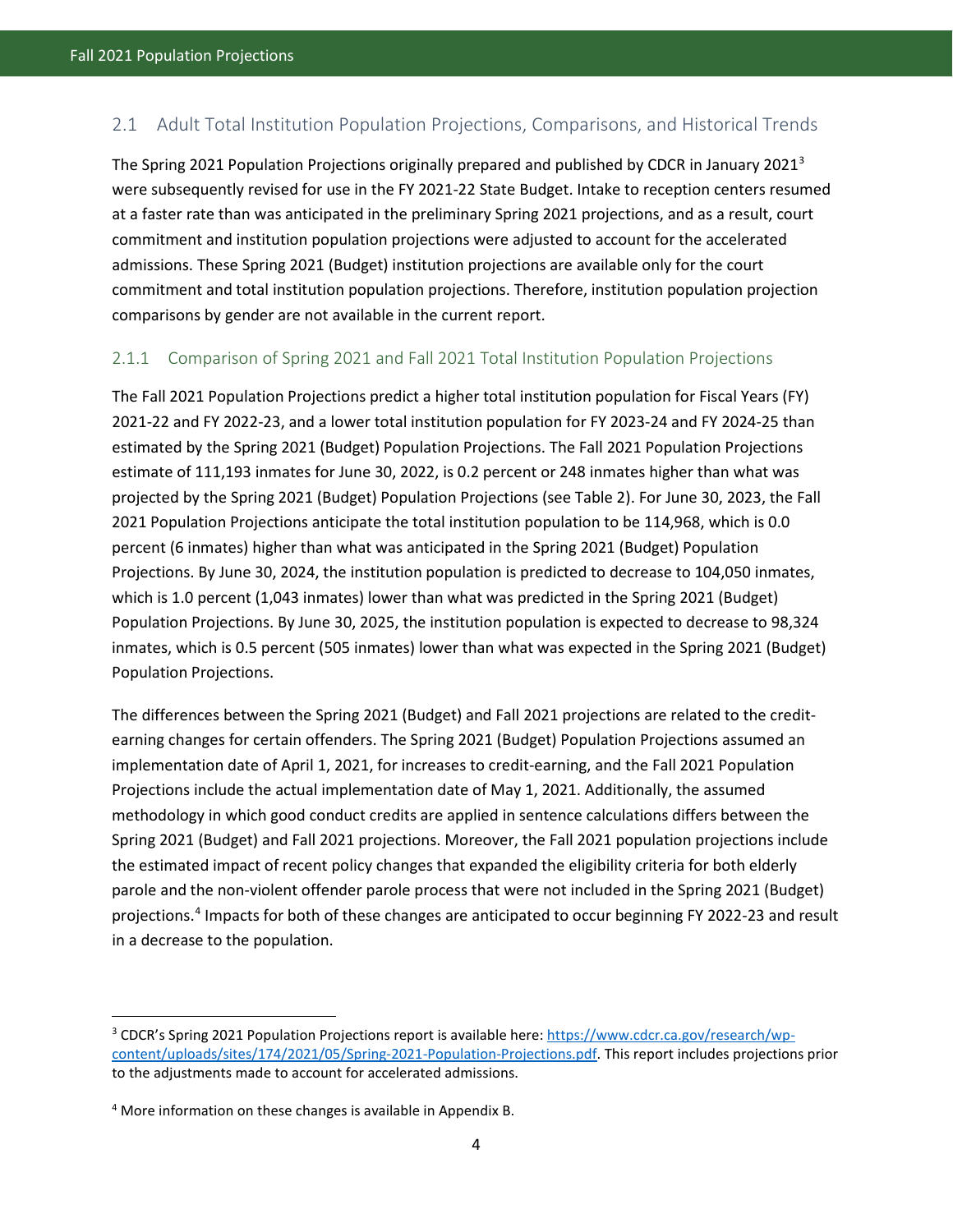|         | Spring 2021 |                  |                   | <b>Percent</b>    |
|---------|-------------|------------------|-------------------|-------------------|
| June 30 | (Budget)    | <b>Fall 2021</b> | <b>Difference</b> | <b>Difference</b> |
| 2022    | 110,945     | 111,193          | 248               | 0.2%              |
| 2023    | 114,962     | 114,968          | 6                 | 0.0%              |
| 2024    | 105,093     | 104,050          | $-1,043$          | $-1.0%$           |
| 2025    | 98,829      | 98,324           | $-505$            | $-0.5%$           |
| 2026    | N/A         | 96,378           | N/A               | N/A               |

<span id="page-13-2"></span>*Table 2. Comparison of Spring 2021 (Budget) and Fall 2021 Total Institution Population Projections*

#### <span id="page-13-0"></span>2.1.2 Total Institution Population Projections

The Adult Institution population is expected to increase 12.9 percent (12,721 inmates) to 111,193 inmates by June 30, 2022, and then increase an additional 3.4 percent (3,775 inmates) to 114,968 by June 30, 2023 (see Table 1 and Figure 1). After these increases, CDCR expects to see annual decreases in the total institution population during FY 2023-24, FY 2024-25, and FY 2025-26. By the end of FY 2023- 24, CDCR expects the institution population to decrease by 9.5 percent (10,918 inmates) to 104,050 inmates. The institution population is anticipated to decrease by 5.5 percent (5,726 inmates) to 98,324 inmates in June 2025, and decrease another 2.0 percent to 96,378 inmates by June 2026. After reaching a peak in FY 2022-23, CDCR anticipates the population to return to its pattern of decline related to policy reforms (such as Proposition 57), as well as new credit-earning changes that were implemented in 2021.

#### <span id="page-13-1"></span>2.1.3 Historical Population Trends

 $\overline{a}$ 

The adult total institution population decreased 1.7 percent (2,309 inmates) between 2012 and 2013, reaching 133,014 inmates on June 30, 2013 (see Table 1 and Figure 1). The population increased 1.9 percent (2,586 inmates) the following year, reaching 135,600 inmates on June 30, 2014. Following that year of growth, the institution population decreased in the two subsequent years to 128,643 inmates on June 30, 2016 (a two-year decrease of 5.1 percent or 6,957 inmates). This decrease was primarily due to the impacts of several court-ordered population reduction measures and Proposition 47. With the exception of 2014, CDCR has observed annual decreases in the institution population each June between the years of 2012 and 2016. The declines were primarily due to the impacts of 2011 Realignment legislation, several court-ordered population reduction measures, and the effects of Proposition 47[.5](#page-13-3) Those decreases were outpaced by longer-term trends that caused growth in groups such as inmates convicted of violent offenses or sentenced to life institution terms, which contributed to a 2.0 percent (2,617 inmates) annual population increase from June 30, 2016, to June 30, 2017 (128,643 to 131,260 inmates).

<span id="page-13-3"></span><sup>&</sup>lt;sup>5</sup> Proposition 47 was passed by voter initiative in November 2014 and reduced penalties for most non-serious, nonviolent property and drug crimes by mandating a misdemeanor instead of a felony sentence for certain crimes.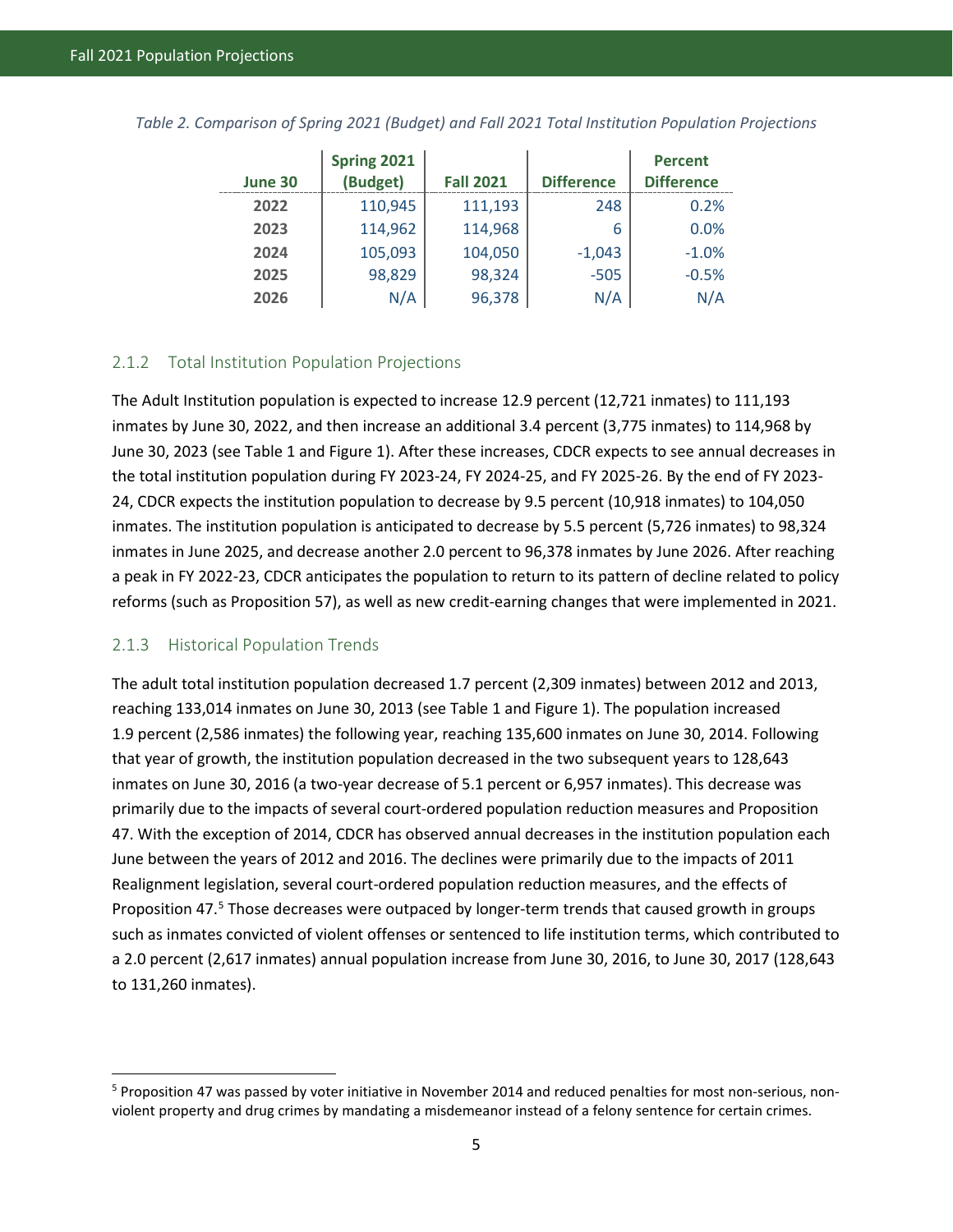$\overline{a}$ 

The aforementioned court-ordered population reduction measures and the effects of Proposition 47 mainly impacted non-serious, non-violent, and non-sex-registrant offenders. The associated decreases were outpaced by long-term trends in groups such as offenders convicted of violent offenses and sentenced to life institution terms, who were mostly unaffected by the changes. A simultaneous increase in admissions of court commitments also contributed to the increase in the adult institution population in 2016 and 2017. More recently, CDCR has observed a decrease in the institution population, primarily because of Proposition 57 and other recent policy changes.<sup>[6](#page-14-0)</sup> The adult institution population declined 1.4 percent (1,843 inmates) from 131,260 inmates on June 30, 2017, to 129,417 inmates on June 30, 2018. In 2017, Proposition 57-related changes began to impact the adult institution and parole populations which contributed to the population decline. Proposition 57 and other recent policy changes contributed to a 3.0 percent decrease (3,945 inmates) in the population from 129,417 inmates on June 30, 2018, to 125,472 inmates on June 30, 2019. The total institution population experienced larger decreases over the following two fiscal years. The adult institution population decreased 9.6 percent (12,069 inmates) to 113,403 inmates on June 30, 2020, and then decreased an additional 13.2 percent (14,931 inmates) to 98,472 inmates on June 30, 2021. This decrease in the population is related to the impact on admissions and releases stemming from COVID-19, along with related policy changes that resulted in more offenders being released early.

<span id="page-14-0"></span><sup>6</sup> Many court-ordered measures were subsequently enacted with the implementation of Proposition 57. Additional information is available at[: https://www.cdcr.ca.gov/3-judge-court-update.](https://www.cdcr.ca.gov/3-judge-court-update)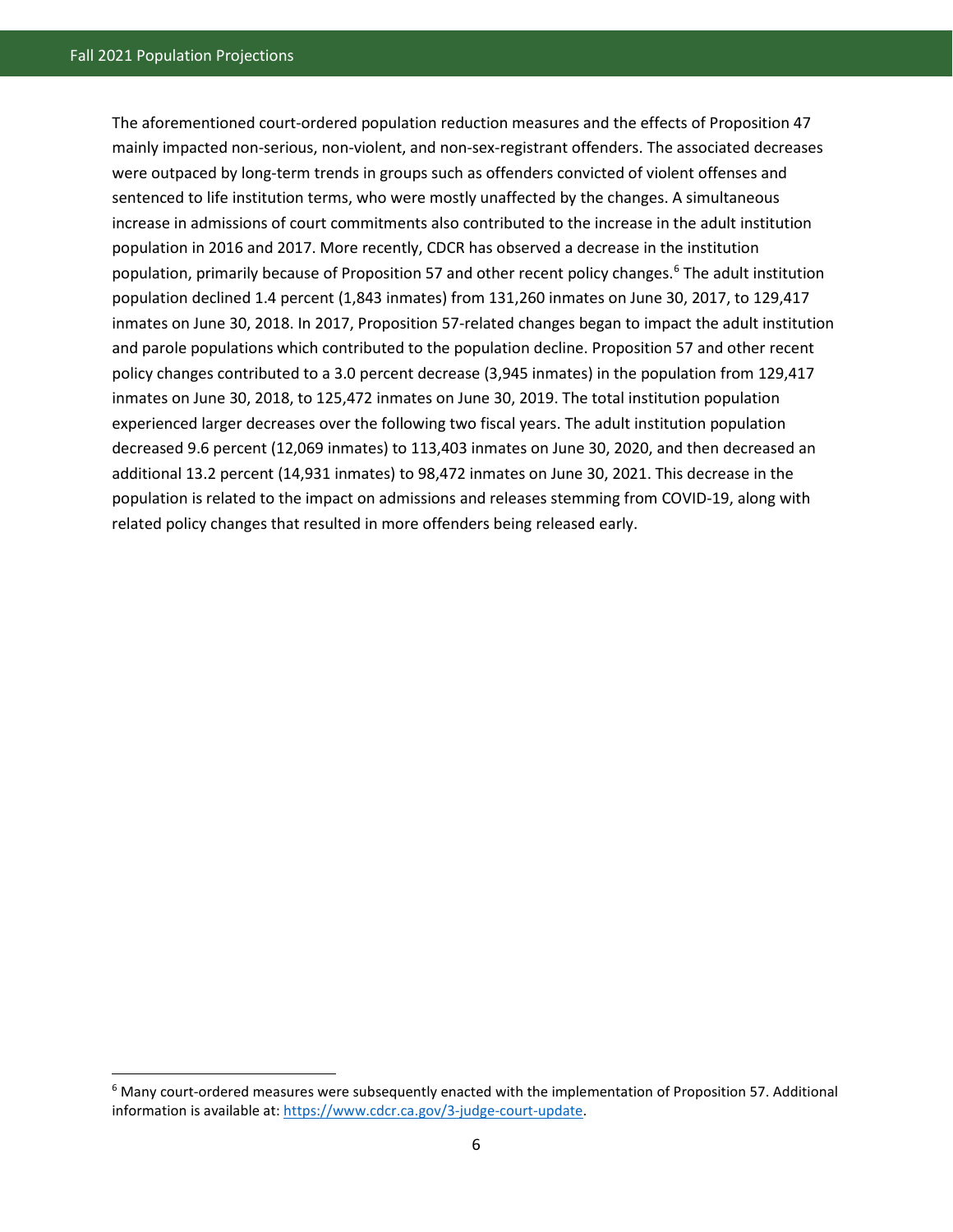

<span id="page-15-2"></span>*Figure 1. Total Institution Population Trends and Projections, June 30, 2012 through June 30, 2026* 

#### <span id="page-15-0"></span>2.2 Adult Institution Population Projections and Population Trends by Gender

#### <span id="page-15-1"></span>2.2.1 Fall 2021 Institution Population Projections by Gender

The male institution population was 94,562 as of June 30, 2021, which is the lowest it has been in recent years. Throughout the five years of the projection cycle, the Fall 2021 Population Projections predict the male institution population to range from 16.4 percent higher and 2.7 percent lower than the actual male population institution was on June 30, 2021. The Fall 2021 Population Projections predict the male institution population to reach 110,082 by June 30, 2023, and 91,999 by June 30, 2026, which is 16.4 percent (15,520 inmates) higher and 2.7 percent (2,563 inmates) lower than the 2021 actual male institution population, respectively (see Table 3).

The female institution population was 3,910 as of June 30, 2021, which is the lowest it has been in several years. Throughout the five years of the projections cycle, the Fall 2021 Population Projections predict the female institution population to range from 11.5 to 25.0 percent higher than the actual female institution population was on June 30, 2021. The Fall 2021 Population Projections predicts the female institution population to reach 4,886 by June 30, 2023, and 4,379 by June 30, 2026, which is 25.0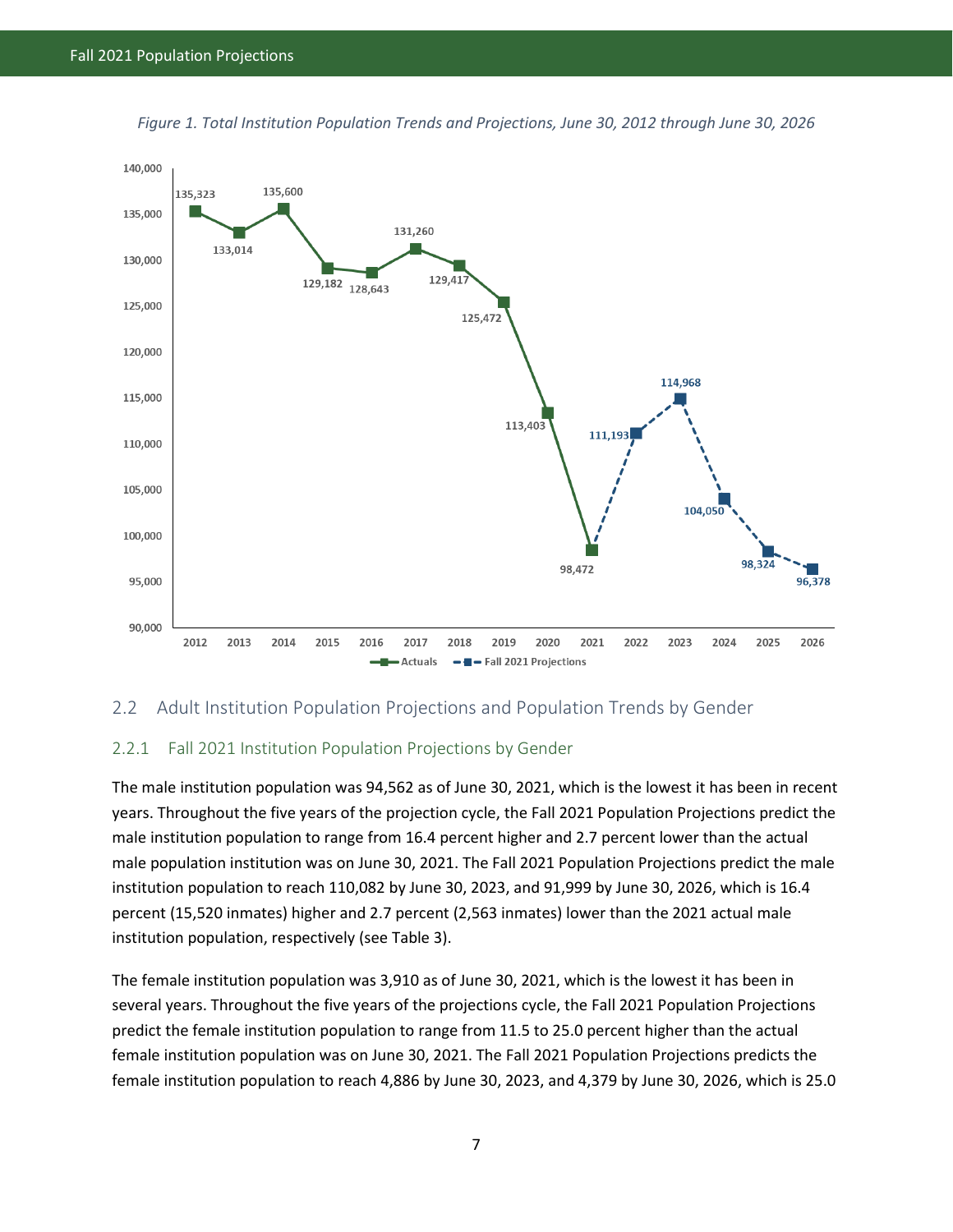<span id="page-16-2"></span>percent (976 inmates) and 12.0 percent (469 inmates) higher than the 2021 actual female institution population, respectively (see Table 3).

| June 30                      |             |               |              |  |
|------------------------------|-------------|---------------|--------------|--|
|                              | <b>Male</b> | <b>Female</b> | <b>Total</b> |  |
| 2021                         | *94,562     | $*3,910$      | *98,472      |  |
| 2022                         | 106,683     | 4,510         | 111,193      |  |
| 2023                         | 110,082     | 4,886         | 114,968      |  |
| 2024                         | 99,665      | 4,385         | 104,050      |  |
| 2025                         | 93,963      | 4,361         | 98,324       |  |
| 2026                         | 91,999      | 4,379         | 96,378       |  |
| منتقله المنمر المنبطة الأخلا |             |               |              |  |

*Table 3. Fall 2021 Total Institution Population Projections by Gender*

\*Actual Population

#### <span id="page-16-0"></span>2.2.2 Male Population Projections

The Fall 2021 Population Projections forecast the male institution population to increase to 106,683 by June 30, 2022, and then further increase to 110,082 by June 30, 2023. Following these increases, the male institution population is projected to experience annual decreases for the remainder of the projection cycle. The male institution population is anticipated to decrease to 99,665 by June 30, 2024, to 93,963 by June 30, 2025, and 91,999 by June 30, 2026. The Fall 2021 Population Projections estimates a net five-year decrease of 2.7 percent or 2,563 inmates (see Table 1 and Figure 2). Adult male inmates comprise the majority of the adult institution population, which leads the male population trend to generally follow the total institution population trends.

#### <span id="page-16-1"></span>2.2.3 Male Historical Population Trends

The male population decreased by 1.4 percent (1,833 inmates) from June 30, 2012, to June 30, 2013 (128,852 to 127,019 inmates; see Table 1 and Figure 2). Following that, the male population increased by 1.8 percent in the subsequent year (127,019 to 129,294 inmates). In the two years immediately following the passage of Proposition 47, the male population dropped by 4.6 percent (5,969 inmates) from 129,294 inmates on June 30, 2014, to 123,325 inmates on June 30, 2015, followed by a 0.4 percent decrease (451 inmates) to 122,874 inmates on June 30, 2016. After that decrease, CDCR observed a 2.0 percent increase (2,415 inmates) to 125,289 inmates on June 30, 2017, which was followed by a decrease in subsequent years following the implementation of Proposition 57. On June 30, 2018, the male population decreased to 123,511 inmates, a 1.4 percent decrease (1,778 inmates), and then an additional decrease of 3.0 percent (3,730 inmates) to 119,781 on June 30, 2019. The male population decreased by 9.3 percent (11,099 inmates) to 108,682 inmates by June 30, 2020, and decreased an additional 13.0 percent (14,120 inmates) to 94,562 on June 30, 2021.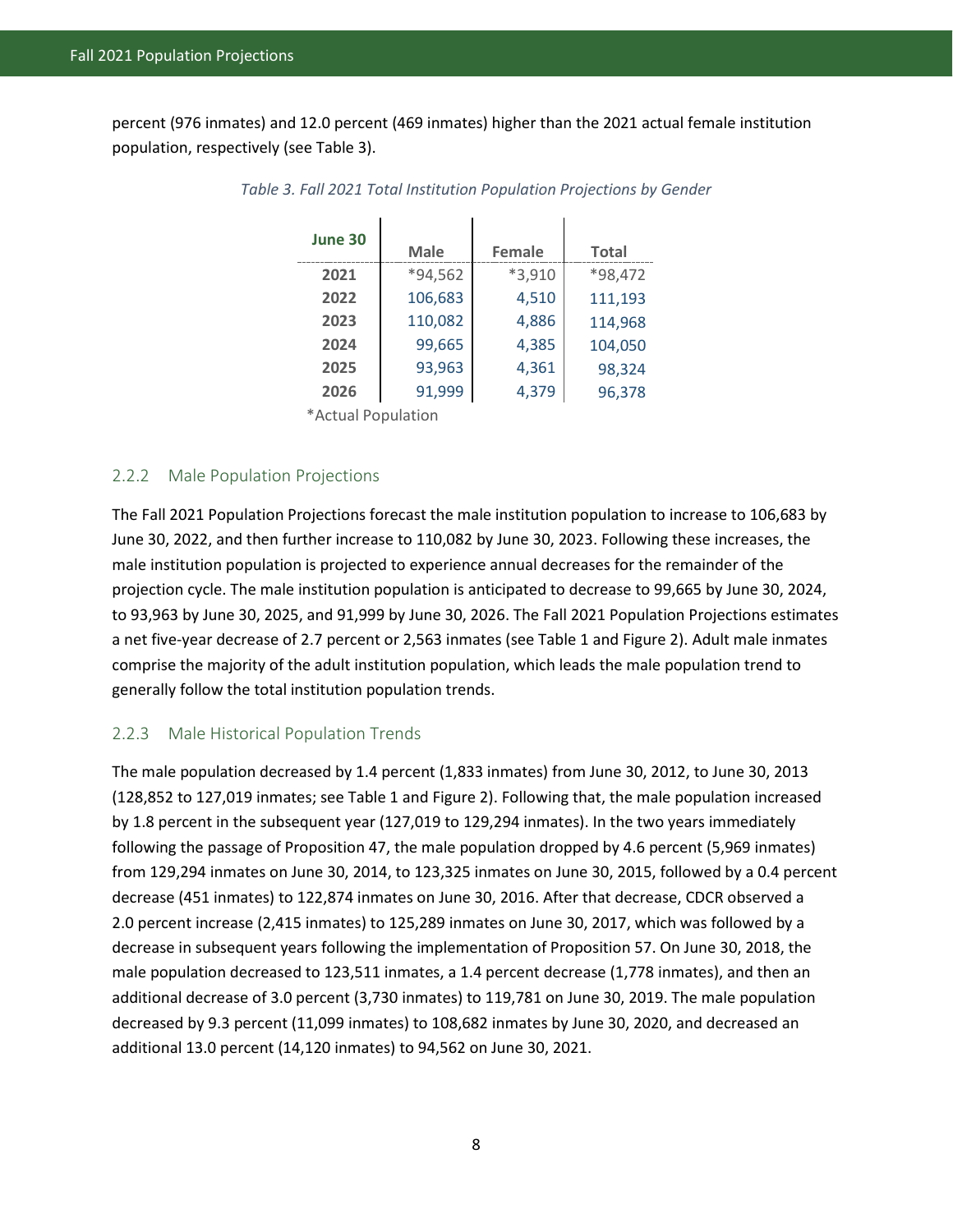<span id="page-17-2"></span>



#### <span id="page-17-0"></span>2.2.4 Female Population Projections

The female population is expected to increase to 4,510 by June 30, 2022, and then continue to increase to 4,886 by June 30, 2023. This will be followed by a decrease to 4,385 by June 30, 2024, and to 4,361 by June 30, 2025. After those decreases, the population is projected to increase slightly to 4,379 by June 30, 2026 (see Table 1 and Figure 3).

#### <span id="page-17-1"></span>2.2.5 Female Historical Population Trends

Between June 30, 2012, and June 30, 2013, the female institution population decreased 7.4 percent from 6,471 to 5,995 inmates, which was a larger percent decrease observed than in the male population during the same time period (see Table 1 and Figure 3). From June 30, 2013, to June 30, 2014, the female population increased by 5.2 percent from 5,995 to 6,306 inmates. Similar to the male population, this was a reversal of several years of reduction, and it was a larger percentage increase than observed in the male population. In the two subsequent years following the implementation of Proposition 47, CDCR observed a 7.1 percent decrease (449 inmates) in the female population to 5,857 inmates on June 30, 2015, and another 1.5 percent decrease (88 inmates) to 5,769 inmates on June 30, 2016. By June 30, 2017, the female population increased by 3.5 percent (202 inmates) to 5,971 inmates.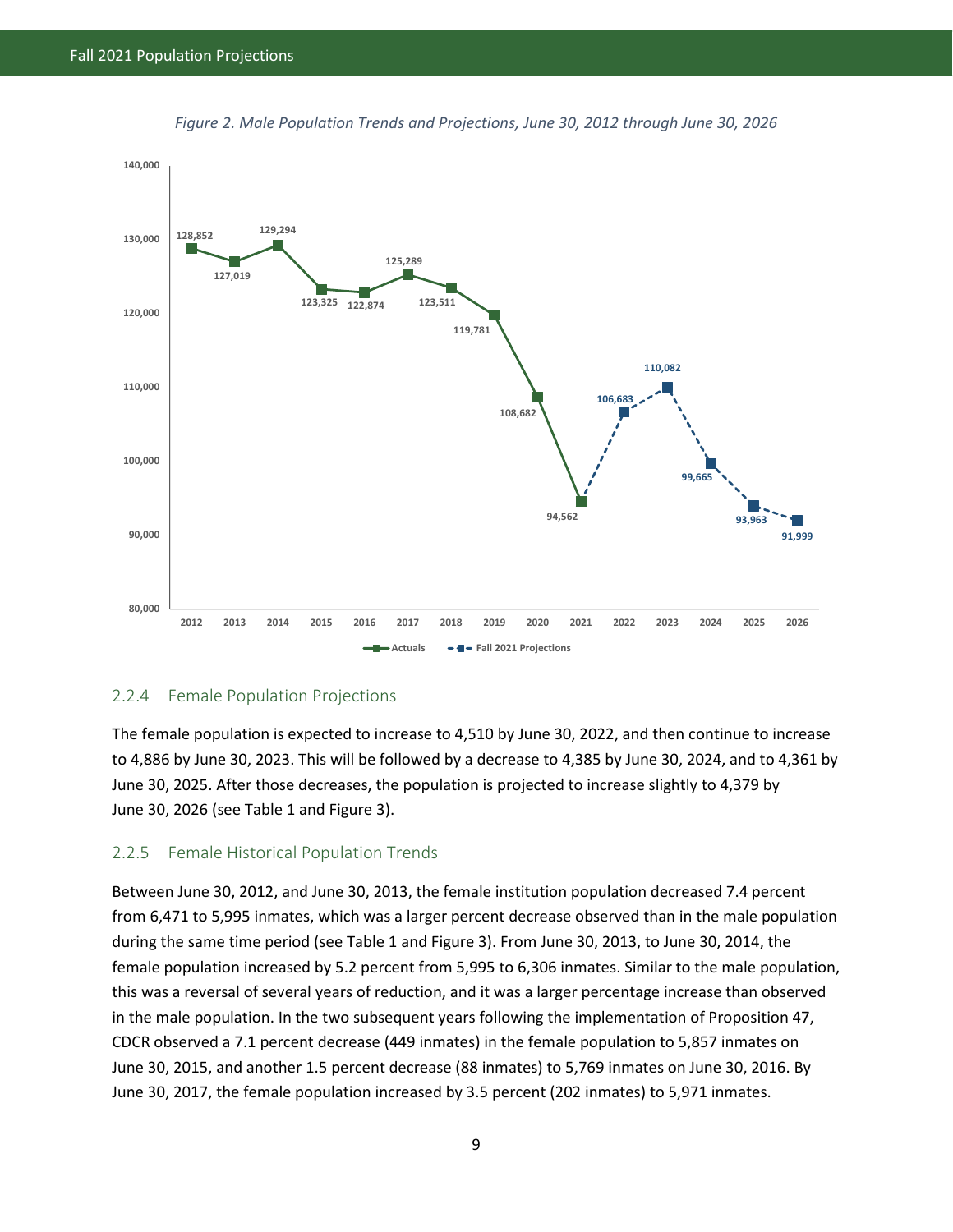Following the implementation of Proposition 57, the female population experienced a decrease of 1.1 percent (65 inmates) to 5,906 inmates on June 30, 2018, followed by a 3.6 percent decrease (215 inmates) to 5,691 inmates on June 30, 2019. As of June 30, 2020, the female population had decreased by 17.0 percent (970 inmates) to 4,721 inmates from the previous year. The following year, the female population experienced an additional 17.2 percent (811 inmates) decline, reaching 3,910 inmates on June 30, 2021.

Quarterly projections of the institution population by gender for FY 2021-22 and FY 2022-23 are available in Appendix D, Tables 16 and 17.

<span id="page-18-0"></span>

*Figure 3. Female Population Trends and Projections, June 30, 2012 through June 30, 2026*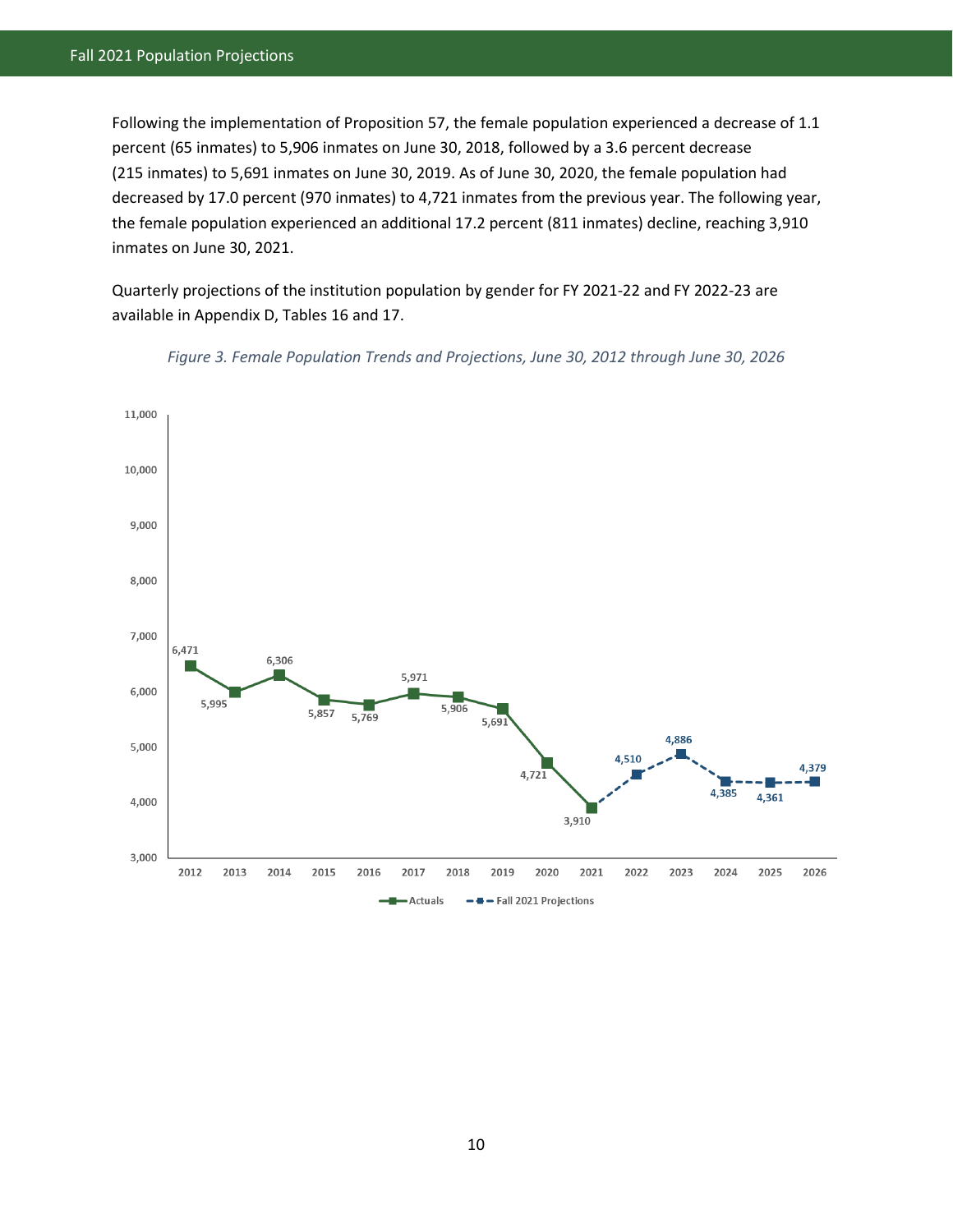l

# <span id="page-19-0"></span>3 Court Commitments[7](#page-19-3)

#### <span id="page-19-1"></span>3.1 Total Court Commitments, Comparisons, and Historical Trends

#### <span id="page-19-2"></span>3.1.1 Comparison of Spring 2021 and Fall 2021 Total Court Commitment Projections

The Spring 2021 Population Projections originally prepared and published by CDCR in January 2021<sup>[8](#page-19-4)</sup> were subsequently revised for use in the FY 2021-22 State Budget. Intake to reception centers resumed at a faster rate than was anticipated in the preliminary Spring 2021 projections, and as a result, court commitment and institution population projections were adjusted to account for the accelerated admissions. These Spring 2021 (Budget) institution projections are available only for the court commitment and total institution population projections. Therefore, court commitment projection comparisons by gender are not available in the current report.

The Fall 2021 Population Projections predict 35,100 admissions of court commitments to CDCR Reception Centers in FY 2021-22, which is 3.9 percent (1,440 commitments) lower than anticipated by the Spring 2021 (Budget) Population Projections for the same time period (see Table 4). The Spring 2021 Population Projections assumed that the number of court commitments admitted to CDCR Reception Centers would remain low for several months before increasing to pre-pandemic levels near the end of calendar year 2021. However, after resuming intake on January 11, 2021, admissions to CDCR Reception Centers began approaching pre-pandemic levels in early 2021. The Spring 2021 total court commitment projections for FY 2020-21 and FY 2021-22 originally published in January 2021 were adjusted for the May revise of the State Budget to reflect the higher number of court commitments admitted than originally projected. The Fall 2021 Population Projections expect total court commitments to be 33,925 in FY 2022-23 and 33,950 in FY 2023-24, which is 0.6 percent or 217 commitments lower each fiscal year than the Spring 2021 projections predicted. The Fall 2021 Population Projections predict admissions of court commitments to CDCR Reception Centers to be 33,947 in FY 2024-25 which is 0.7 percent (250 commitments) lower than what was predicted in Spring 2021.

During the COVID-19 pandemic intake from county jails was closed for a total of 174 days between March 2020 and January 2021. The closure created a significant backlog of court commitments in county jails awaiting transfer to state prisons. At the height, counties held 10,755 incarcerated persons on behalf of the state. At the end of June 2021, there was a backlog of approximately 5,300 offenders in county jails waiting to be transferred to CDCR institutions. The Fall 2021 Population Projections assume

<span id="page-19-3"></span><sup>7</sup> Felon court commitments are a major factor in institution population increase or decline. Higher court commitments generally lead to institution population increase, and lower court commitments generally lead to institution population decline. These general patterns may be counterbalanced by other factors; such as changes in length of stay.

<span id="page-19-4"></span><sup>&</sup>lt;sup>8</sup> CDCR's Spring 2021 Population Projections report is available here[: https://www.cdcr.ca.gov/research/wp](https://www.cdcr.ca.gov/research/wp-content/uploads/sites/174/2021/05/Spring-2021-Population-Projections.pdf)[content/uploads/sites/174/2021/05/Spring-2021-Population-Projections.pdf.](https://www.cdcr.ca.gov/research/wp-content/uploads/sites/174/2021/05/Spring-2021-Population-Projections.pdf) This report includes projections prior to the adjustments made to account for accelerated admissions.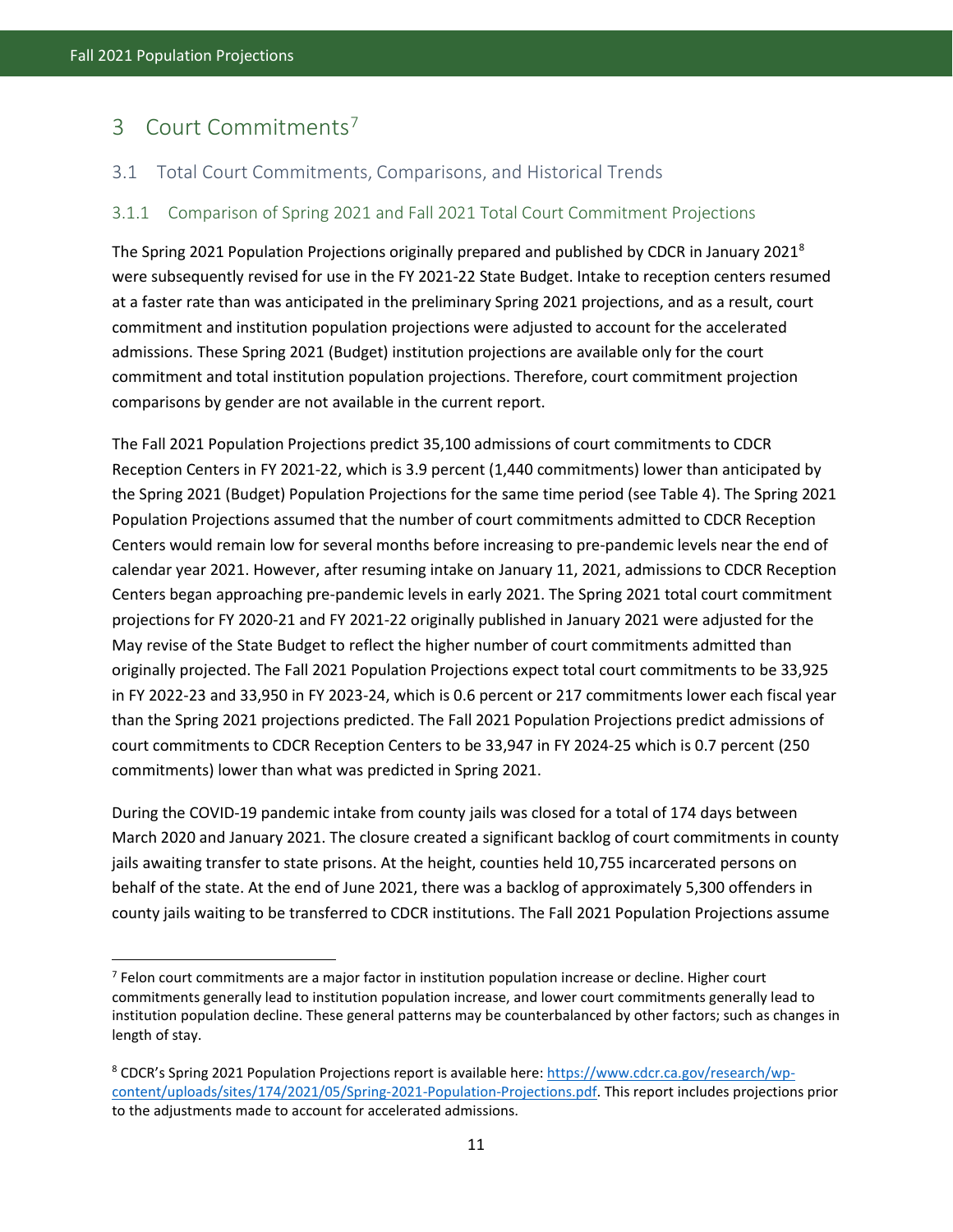that CDCR Reception Centers will see elevated admissions through the end of November 2021 while the backlog of court commitments in county jails is being resolved. Once the backlog is resolved, admissions of court commitments to CDCR Reception Centers are projected to decrease to pre-pandemic levels by the end of calendar year 2021.

| <b>Fiscal Year</b> | Spring 2021<br>(Budget) | <b>Fall 2021</b> | <b>Difference</b> | <b>Percent</b><br><b>Difference</b> |
|--------------------|-------------------------|------------------|-------------------|-------------------------------------|
| 2020-21            | 16,932                  | *17,068          | 136               | 0.8%                                |
| 2021-22            | 36,540                  | 35,100           | $-1,440$          | $-3.9%$                             |
| 2022-23            | 34,142                  | 33,925           | $-217$            | $-0.6%$                             |
| 2023-24            | 34,167                  | 33,950           | $-217$            | $-0.6%$                             |
| 2024-25            | 34,197                  | 33,947           | $-250$            | $-0.7%$                             |
| 2025-26            | N/A                     | 33,970           | N/A               | N/A                                 |

#### <span id="page-20-2"></span>*Table 4. Comparison of Spring 2021 (Budget) and Fall 2021 Total Court Commitment Projections*

\*Actual Population

#### <span id="page-20-0"></span>3.1.2 Total Court Commitment Projections

The Fall 2021 Population Projections predict admissions of felon court commitments to Reception Centers to increase back to historical levels in FY 2021-22 with 35,100 commitments. This is a significant increase of 105.6 percent (18,032 commitments) compared to the previous year, yet is only 0.48 percent (168 commitments) higher than pre-pandemic levels of commitments admitted in FY 2018-19 (see Table 5 and Figure 4). This increase is projected to be followed by a 3.3 percent (1,175 commitments) decrease in FY 2022-23. For the remainder of the projection cycle, court commitments are estimated to stabilize. The Fall 2021 Population Projections predict a 0.1 percent increase in FY 2023-24 (25 commitments), a 3 commitments or 0.0 percent decrease in FY 2024-25, and a 0.1 percent (23 commitments) increase in FY 2025-26.

#### <span id="page-20-1"></span>3.1.3 Total Court Commitment – Historical Trends

The number of felon court commitments that were admitted to CDCR decreased by 7.7 percent (39,001 to 35,997 commitments) in FY 2012-13, followed by an increase of 7.9 percent (35,997 to 38,853 commitments) in FY 2013-14. Total court commitments then decreased 8.5 percent in FY 2014-15 (38,853 to 35,547 commitments), primarily due to the passage of Proposition 47.

In FY 2015-16, admissions of felon court commitments increased by 0.3 percent (35,547 to 35,637 commitments), then by 2.6 percent in FY 2016-17 (35,637 to 36,556 commitments). Following these two years of increases, court commitments decreased 1.0 percent in FY 2017-18 (36,556 to 36,204 commitments) and 3.5 percent in FY 2018-19 (36,204 to 34,932 commitments). In FY 2019-20 and FY 2020-21, felon court commitments saw significant decreases of 29.2 percent (34,932 to 24,742 commitments) and 31.0 percent (24,742 to 17,068 commitments) which has not happened since FY 2011-12 when there was a 32.5 percent decrease related to the passing of Realignment legislation.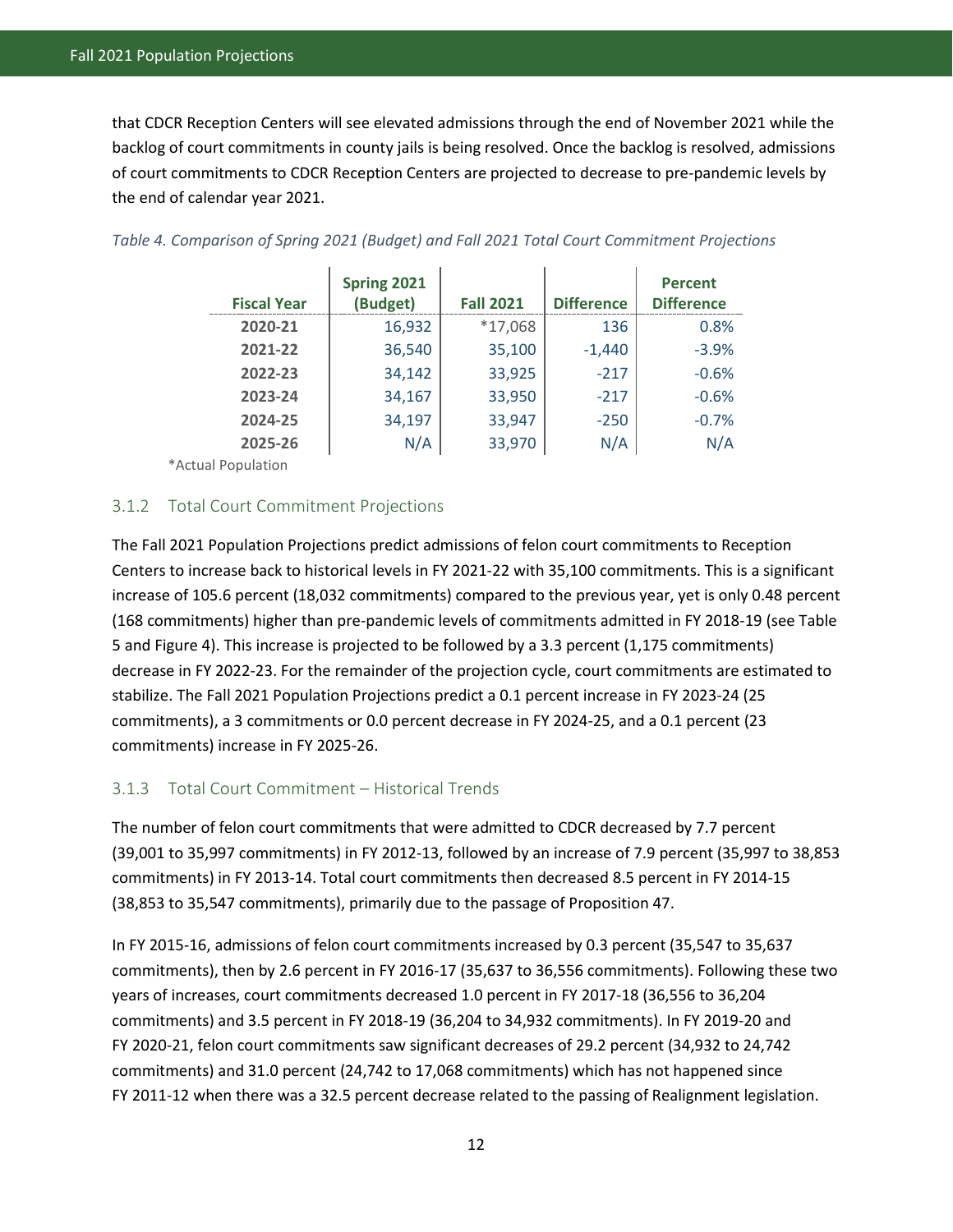This decrease was mainly due to CDCR temporarily suspending the intake of court commitments into CDCR Reception Centers in response to COVID-19.

Detailed tables showing actual and projected rates of admissions of court commitments into CDCR Reception Centers are shown in Appendix D, Tables 10 through 15.

<span id="page-21-0"></span>*Table 5. Felon Court Commitments and Projections by Gender, Fiscal Years 2011-12 through 2025-26* 

| <b>Fiscal</b> |             | <b>Percent</b> | <b>Percent</b> |        | <b>Percent</b> | <b>Percent</b> |              | <b>Percent</b> |
|---------------|-------------|----------------|----------------|--------|----------------|----------------|--------------|----------------|
| Year          | <b>Male</b> | of Total       | <b>Change</b>  | Female | of Total       | <b>Change</b>  | <b>Total</b> | <b>Change</b>  |
| Actual        |             |                |                |        |                |                |              |                |
| 2011-12       | 35,855      | 91.9%          | N/A            | 3,146  | 8.1%           | N/A            | 39,001       | N/A            |
| 2012-13       | 33,660      | 93.5%          | $-6.1%$        | 2,337  | 6.5%           | $-25.7%$       | 35,997       | $-7.7%$        |
| 2013-14       | 36,085      | 92.9%          | 7.2%           | 2,768  | 7.1%           | 18.4%          | 38,853       | 7.9%           |
| 2014-15       | 33,080      | 93.1%          | $-8.3%$        | 2,467  | 6.9%           | $-10.9%$       | 35,547       | $-8.5%$        |
| 2015-16       | 33,263      | 93.3%          | 0.6%           | 2,374  | 6.7%           | $-3.8%$        | 35,637       | 0.3%           |
| 2016-17       | 33,958      | 92.9%          | 2.1%           | 2,598  | 7.1%           | 9.4%           | 36,556       | 2.6%           |
| 2017-18       | 33,526      | 92.6%          | $-1.3%$        | 2,678  | 7.4%           | 3.1%           | 36,204       | $-1.0%$        |
| 2018-19       | 32,293      | 92.4%          | $-3.7%$        | 2,639  | 7.6%           | $-1.5%$        | 34,932       | $-3.5%$        |
| 2019-20       | 22,852      | 92.4%          | $-29.2%$       | 1,890  | 7.6%           | $-28.4%$       | 24,742       | $-29.2%$       |
| 2020-21       | 15,694      | 91.9%          | $-31.3%$       | 1,374  | 8.1%           | $-27.3%$       | 17,068       | $-31.0%$       |
|               |             |                |                |        |                |                |              |                |
| Projected     |             |                |                |        |                |                |              |                |
| 2021-22       | 32,314      | 92.1%          | 105.9%         | 2,786  | 7.9%           | 102.8%         | 35,100       | 105.6%         |
| 2022-23       | 31,179      | 91.9%          | $-3.5%$        | 2,746  | 8.1%           | $-1.4%$        | 33,925       | $-3.3%$        |
| 2023-24       | 31,248      | 92.0%          | 0.2%           | 2,702  | 8.0%           | $-1.6%$        | 33,950       | 0.1%           |
| 2024-25       | 31,293      | 92.2%          | 0.1%           | 2,654  | 7.8%           | $-1.8%$        | 33,947       | 0.0%           |
| 2025-26       | 31,357      | 92.3%          | 0.2%           | 2,613  | 7.7%           | $-1.5%$        | 33,970       | 0.1%           |

#### **Commitments**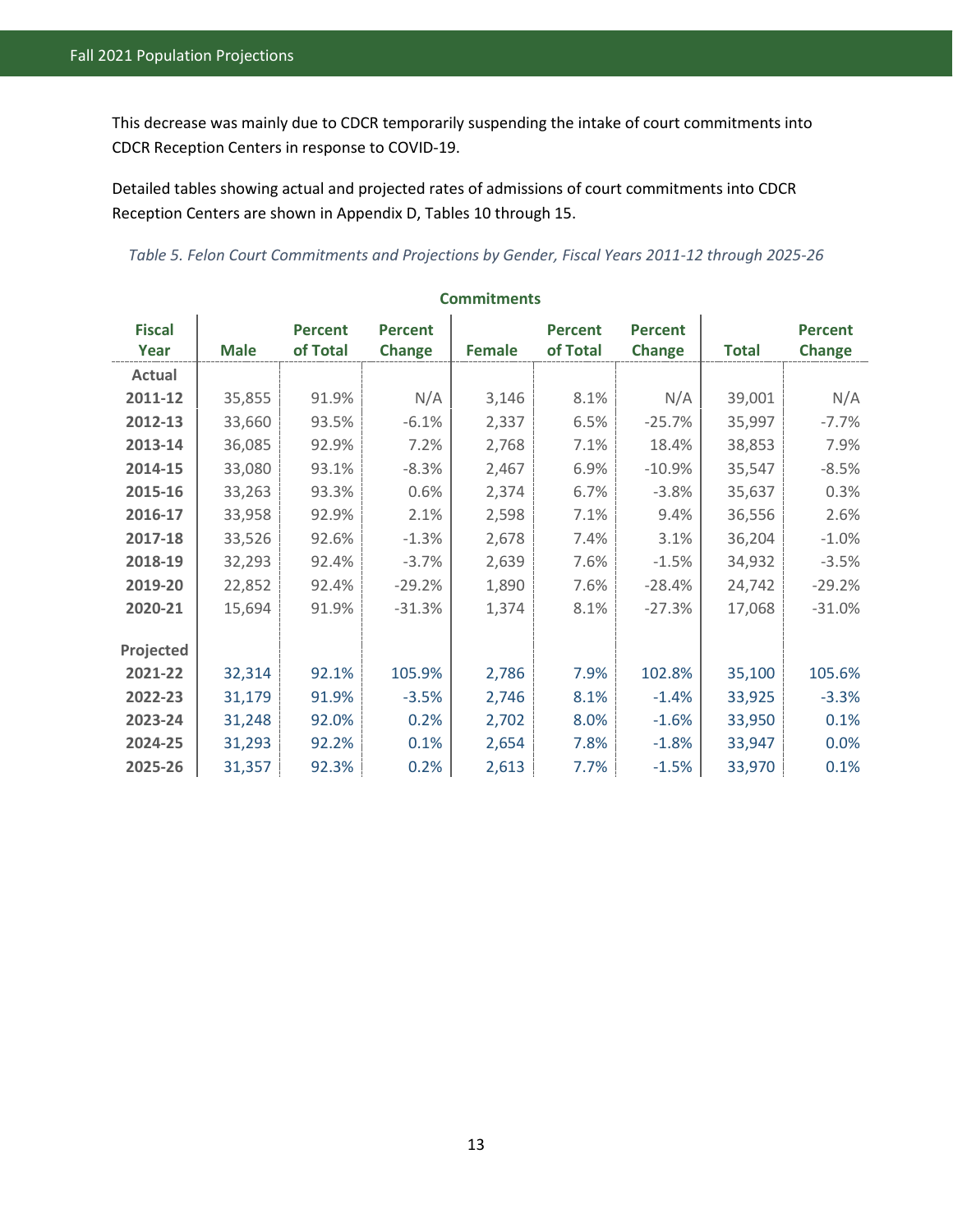<span id="page-22-2"></span>

*Figure 4. Felon Court Commitments and Projections, Fiscal Years 2011-12 through 2025-26* 

#### <span id="page-22-0"></span>3.2 Court Commitment Projections by Gender

#### <span id="page-22-1"></span>3.2.1 Adult Male Felon Court Commitment Projections

The Fall 2021 Population Projections predict that the number of admissions of male court commitments to CDCR Reception Centers will increase 105.9 percent (16,620 commitments) from 15,694 court commitments admitted in FY 2020-21 to an estimate of 32,314 by FY 2021-22 (see Table 5 and Figure 5). After this initial increase, male court commitments are expected to decrease 3.5 percent (1,135 commitments) in FY 2022-23. For the remainder of the projection cycle, male court commitments are predicted to stabilize with slight increases in each fiscal year. The Fall 2021 Population Projections estimate male court commitments will increase by 0.2 percent (69 commitments) in FY 2023-24, by 0.1 percent (45 commitments) in FY 2024-25, and by 0.2 percent (64 commitments) in FY 2025-26.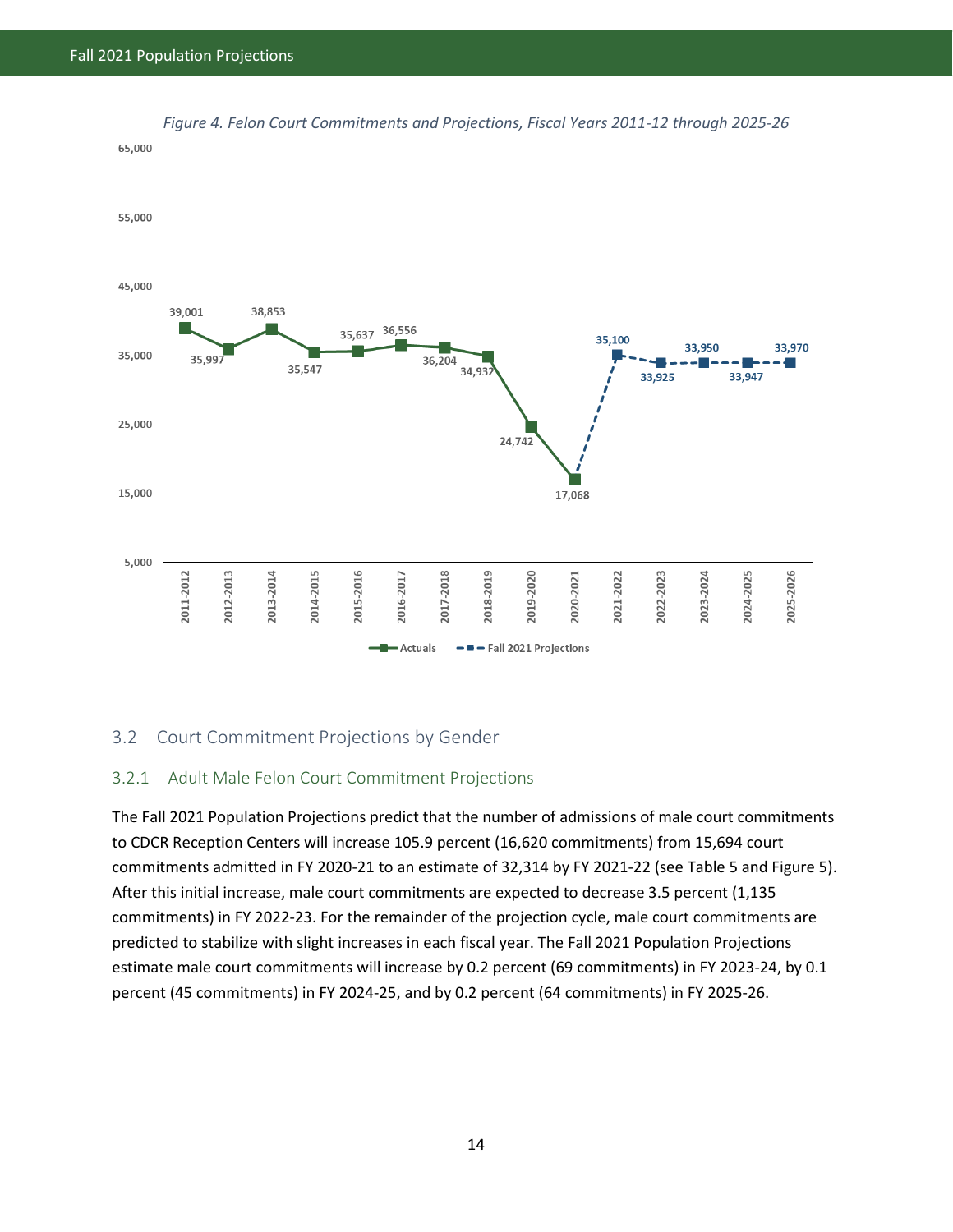#### <span id="page-23-0"></span>3.2.2 Adult Female Felon Court Commitment Projections

The Fall 2021 Population Projections anticipate the admissions of female court commitments to CDCR Reception Centers to increase 102.8 percent (1,412 commitments) from 1,374 court commitments admitted in FY 2020-21 to an estimate of 2,786 by FY 2021-22 (see Table 5 and Figure 5). After this initial increase, female court commitments are projected to decrease each year for the remainder of the projection cycle. The Fall 2021 Population Projections estimate female court commitments to decrease by 1.4 percent (40 commitments) in FY 2022-23 and by 1.6 percent (44 commitments) in FY 2023-24. CDCR expects the admissions of female felon court commitments to CDCR Reception Centers to decrease by 1.8 percent (48 commitments) in FY 2024-25 and by 1.5 percent (41 commitments) in FY 2025-26.

<span id="page-23-1"></span>

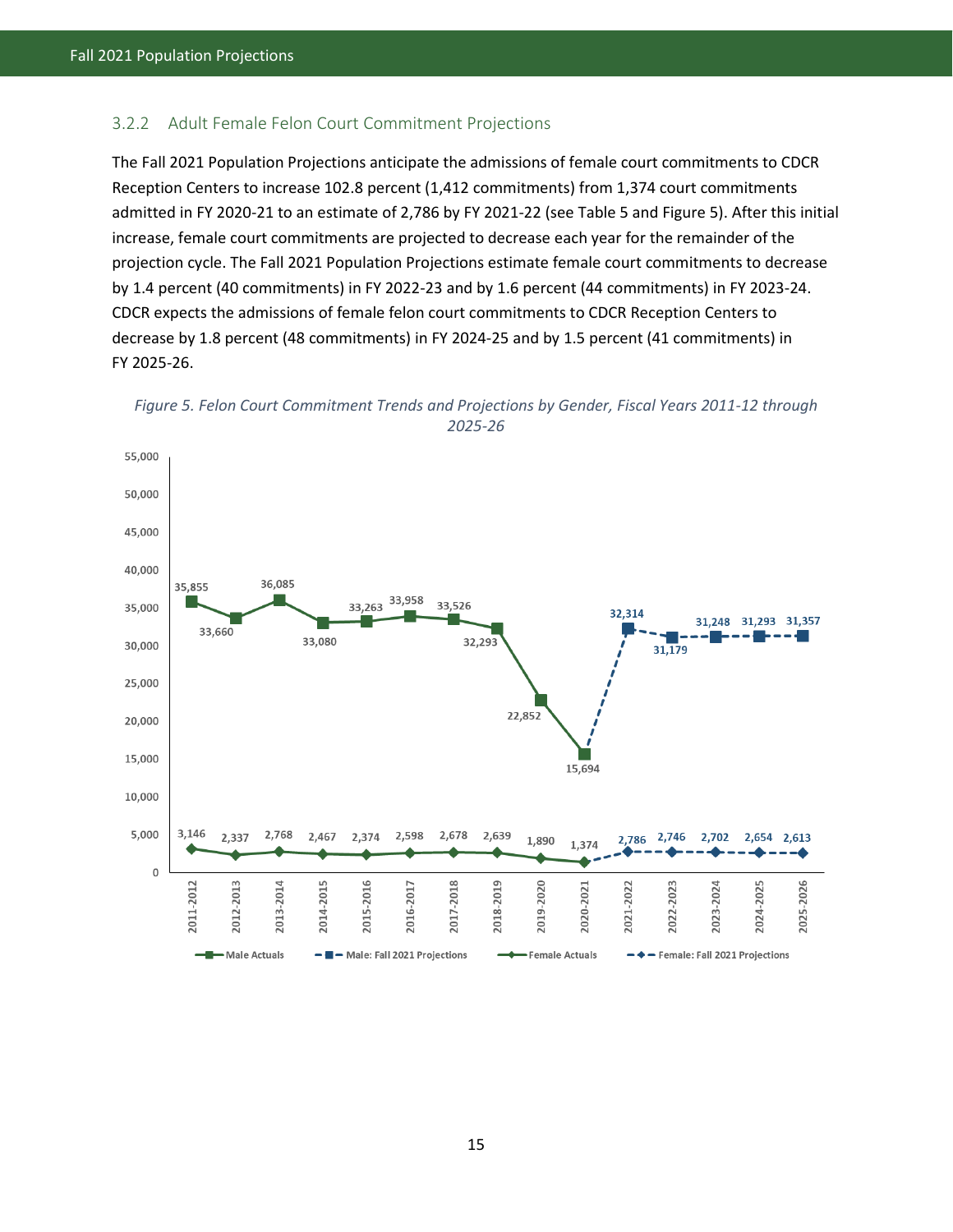## <span id="page-24-0"></span>3.3 Felon Second Strike Court Commitment Projections and Historical Trends

#### <span id="page-24-1"></span>3.3.1 Felon Second Strike Court Commitment Projections

Following the overall trend of total felon court commitments, the Fall 2021 Population Projections predict an increase for FY 2021-22 to 8,488 followed by a relatively stable population for the projections cycle, reaching 8,580 in FY 2025-26 (See Figure 4 and Figure 6).

#### <span id="page-24-2"></span>3.3.2 Felon Second Strike Court Commitment Historical Trends

From FY 2010-11 to FY 2012-13, the number of felon Second Strike court commitments admitted to CDCR increased 20.6 percent from 7,551 to 9,103 Second Strike commitments (see Figure 6). During the two years after the implementation of the 2011 Realignment legislation, admissions of Second Strike court commitments increased to an all-time high, reaching 10,376 commitments in FY 2013-14. However, following the passage of Proposition 47, Second Strike commitments decreased 13.7 percent down to 8,959 commitments in FY 2015-16. After these two years of decreases, Second Strike commitments increased 8.7 percent to 9,738 commitments by FY 2016-17, which was a larger percentage increase than observed in total court commitments. Similar to total felon court commitments, Second Strike court commitments decreased 3.5 percent (342 commitments) from FY 2016-17 to FY 2017-18 and 6.2 percent (580 commitments) from FY 2017-18 to FY 2018-19. During FY 2019-20, admissions of Second Strike court commitments to CDCR Reception Centers decreased 29.3 percent to 6,236 commitments from the previous fiscal year. Second-strike court commitments continued to decrease in FY 2020-2021, declining 30.1 percent (1,874 commitments) to 4,362 commitments.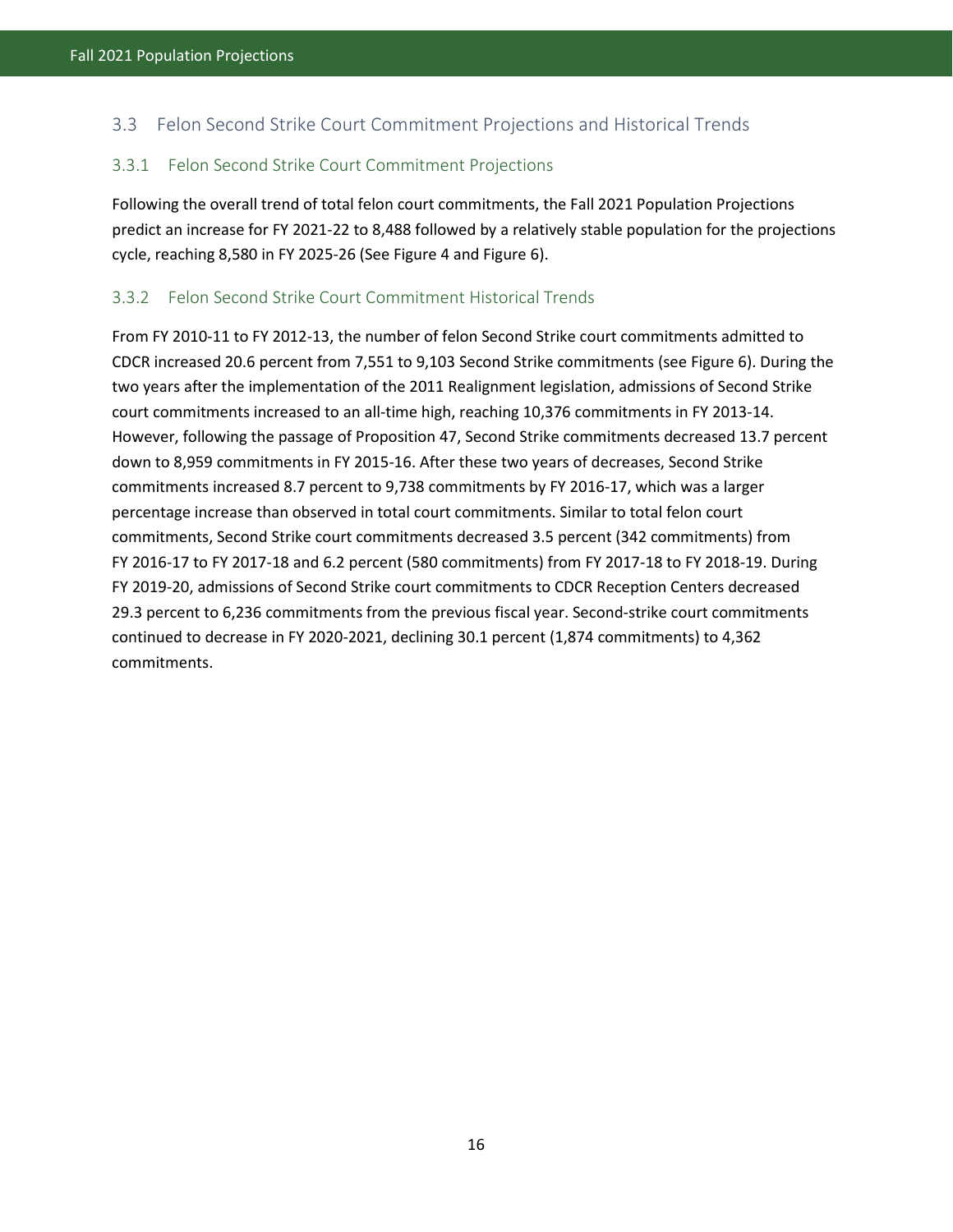

<span id="page-25-0"></span>*Figure 6. Actual and Projected Second Strike Court Commitments, Fiscal Years 2011-12 through 2025-26*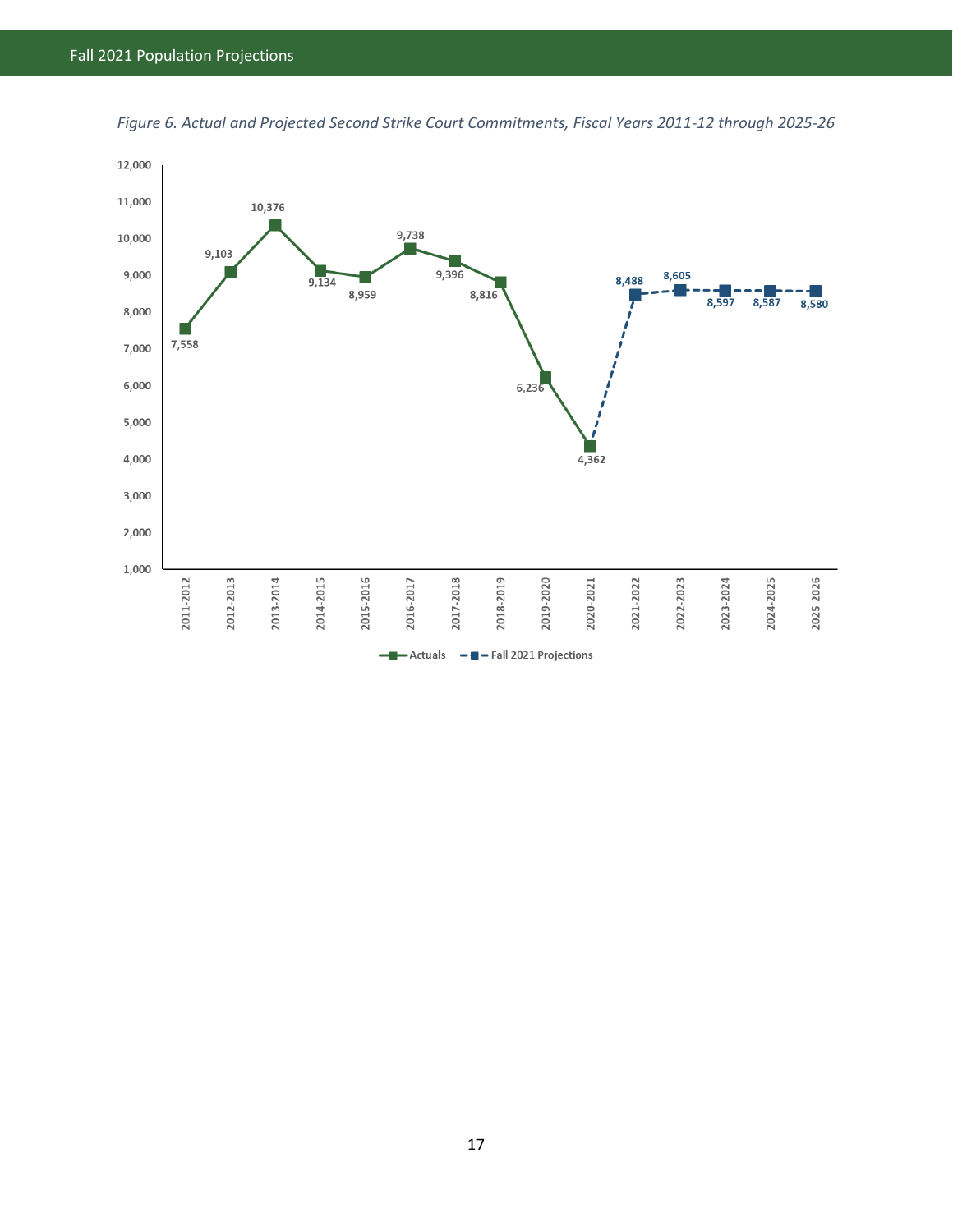## <span id="page-26-0"></span>4 Male Inmate Placement Needs Projections

The Spring 2021 Population Projections originally prepared and published by CDCR in January 2021[9](#page-26-2) were subsequently revised for use in the FY 2021-22 State Budget. Intake to reception centers resumed at a faster rate than was anticipated in the preliminary Spring 2021 projections, and as a result, court commitment and institution population projections were adjusted to account for the accelerated admissions. These Spring 2021 (Budget) institution projections are available only for the court commitment and total institution population projections. Therefore, inmate placement needs projections comparisons are not available in the current report.

Table 6 presents the Fall 2021 male institution population by housing level, based on historical trends. CDCR's Reception Center population was 5,044 inmates on June 30, 2021, an increase from the previous year but lower than historical levels. This increase was driven by the resumption of intake at an elevated rate to CDCR Reception Centers from county jails. CDCR predicts Reception Center needs will increase 47.5 percent (2,398 inmates) to 7,442 inmates in June 2022 and then remain relatively stable in subsequent years. CDCR Reception Center needs are anticipated to gradually increase to 7,679 inmates by June 30, 2026, which is also lower than historical levels and reflects the change implemented in September 2020 that may reduce the time spent in Reception Centers.<sup>[10](#page-26-3)</sup>

Of inmates requiring housing in Security Levels I through IV, CDCR predicts an increase in housing needs for the first two years of the projection cycle (FY 2022 and FY 2023), followed by annual incremental decreases. The decrease is due to recent policy changes and the continuing impact of Proposition 57 and COVID-19. The full impact in the later years will require further study as more information becomes available. Level II inmates are expected to encompass the largest portion of the male population, while Level I inmates are expected to represent the smallest portion throughout the projections cycle.

Identifying and understanding the full effect of COVID-19 and other recent policy changes on CDCR's populations by housing level may take some time. Due to the extraordinary circumstances that may potentially impact the Fall 2021 projections, the authors of this report suggest using caution when interpreting these projections. The projections are likely to be refined as we obtain further information and will be reevaluated in Spring 2022.

<span id="page-26-1"></span>Quarterly housing level projections through June 30, 2023, and annual housing level projections through June 30, 2026, are available in Appendix D, Tables 19 and 20.

 $\overline{a}$ 

<span id="page-26-2"></span><sup>&</sup>lt;sup>9</sup> CDCR's Spring 2021 Population Projections report is available here[: https://www.cdcr.ca.gov/research/wp](https://www.cdcr.ca.gov/research/wp-content/uploads/sites/174/2021/05/Spring-2021-Population-Projections.pdf)[content/uploads/sites/174/2021/05/Spring-2021-Population-Projections.pdf.](https://www.cdcr.ca.gov/research/wp-content/uploads/sites/174/2021/05/Spring-2021-Population-Projections.pdf) This report includes projections prior to the adjustments made to account for accelerated admissions.

<span id="page-26-3"></span> $10$  More information on this change is available in Appendix B.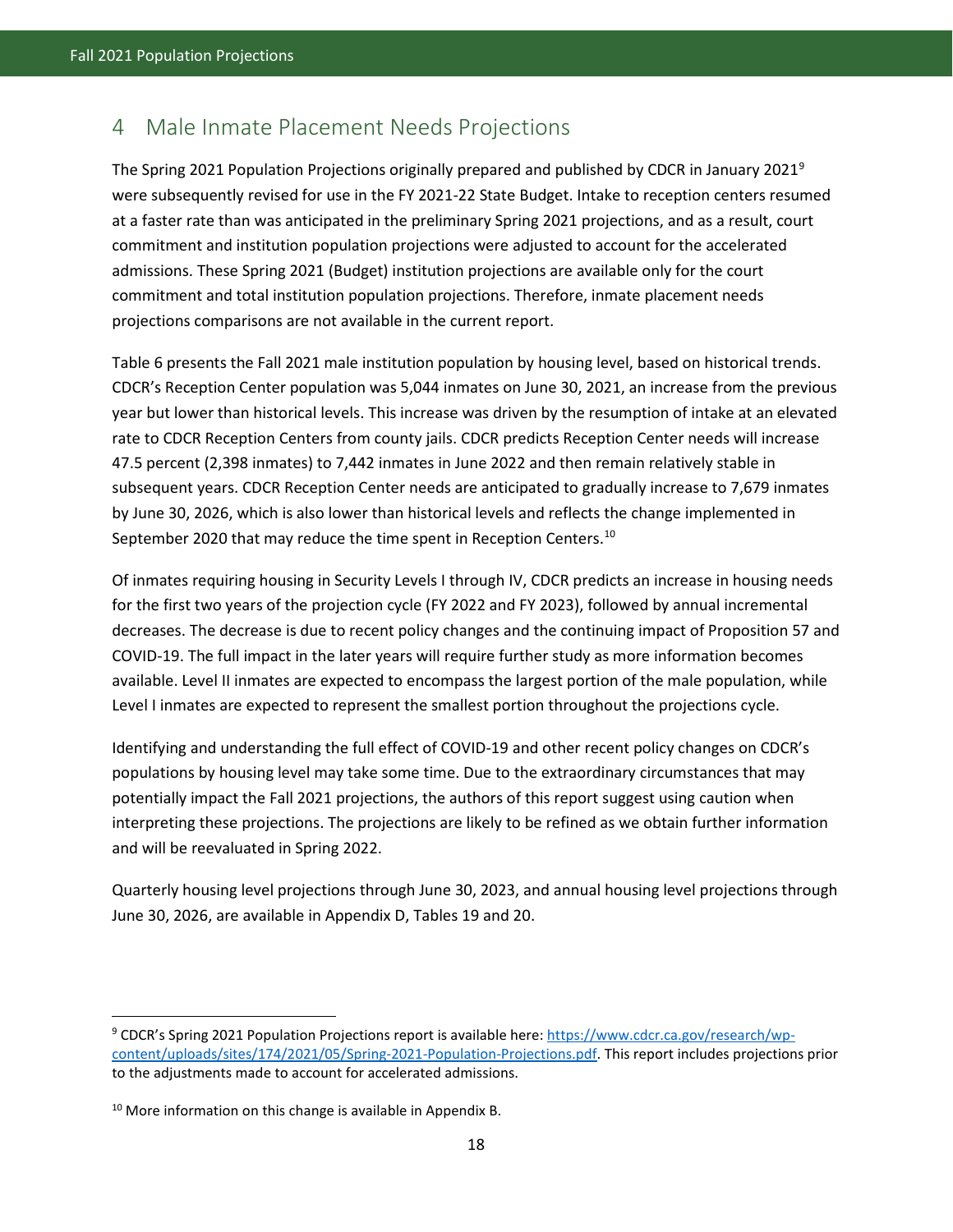|                      | <b>Security Level</b>             |                |                 |           |                 |            |            |                   |
|----------------------|-----------------------------------|----------------|-----------------|-----------|-----------------|------------|------------|-------------------|
| June 30              | <b>Reception</b><br><b>Center</b> | <b>Level I</b> | <b>Level II</b> | Level III | <b>Level IV</b> | <b>PHU</b> | <b>SHU</b> | <b>Total Male</b> |
| <b>2021 (Actual)</b> | 5,044                             | 8,383          | 41,317          | 15,910    | 23,348          | 7          | 553        | 94,562            |
| 2022                 | 7,442                             | 8,861          | 45,758          | 17,861    | 25,980          | 6          | 775        | 106,683           |
| 2023                 | 7,526                             | 9,160          | 47,298          | 18,462    | 26,855          | 6          | 775        | 110,082           |
| 2024                 | 7,521                             | 8,223          | 42,459          | 16,573    | 24,108          | 6          | 775        | 99,665            |
| 2025                 | 7,536                             | 7,708          | 39,803          | 15,536    | 22,599          | 6          | 775        | 93,963            |
| 2026                 | 7,679                             | 7,519          | 38,823          | 15,154    | 22,043          | 6          | 775        | 91,999            |

*Table 6. Male Institution Population Projections by Housing Level, June 30, 2021, through June 30, 2026* 

## <span id="page-27-0"></span>5 Parole Population

#### <span id="page-27-1"></span>5.1 Comparison of Spring 2021 and Fall 2021 Active Parole Population Projections

The Fall 2021 Population Projections predict a lower parole population for the early part of the projection cycle and a higher parole population in the later part, compared to the Spring 2021 Population Projections. The Fall 2021 Population Projections predict an active parole population of 43,440 parolees for June 30, 2022, which is 4.2 percent (1,911 parolees) lower than projected for the same time period in the Spring 2021 Population Projections. By June 30, 2023, the parole population is predicted to peak at 43,599 parolees, which is 3.4 percent (1,548 parolees) lower than what was expected in the Spring 2021 Population Projections. Following this peak, the Fall 2021 Population Projections anticipate the parole population to decrease to 42,796 parolees by June 30, 2024, which is 10.4 percent (4,026 parolees) higher than the was anticipated in the Spring 2021 Population Projections. The Fall 2021 Population Projection predicts the parole population to decrease slightly to 42,570 parolees by June 30, 2025, which is 12.0 percent (4,547 parolees) higher than the Spring 2021 Population Projections (See Table 7 and Figure 7).

<span id="page-27-2"></span>The differences between the Spring 2021 and Fall 2021 population projections are related to a few different factors. The Fall 2021 Population Projections incorporate updated impact estimates for recent credit-earning changes that accelerate releases to parole for eligible offenders. In the later part of the projection cycle, differences are related to accelerated institution admissions during 2021 that were not included in the Spring 2021 projections, unlike the institution population projections. When these individuals are released from prison, there will be a temporary increase to the parole population compared to the Spring 2021 projections, beginning around late calendar year 2023. In addition, the Fall 2021 Population Projections incorporate estimated impacts of expanded eligibility for elderly parole and the non-violent offender parole process, which are expected to generate relatively small increases to the parole population.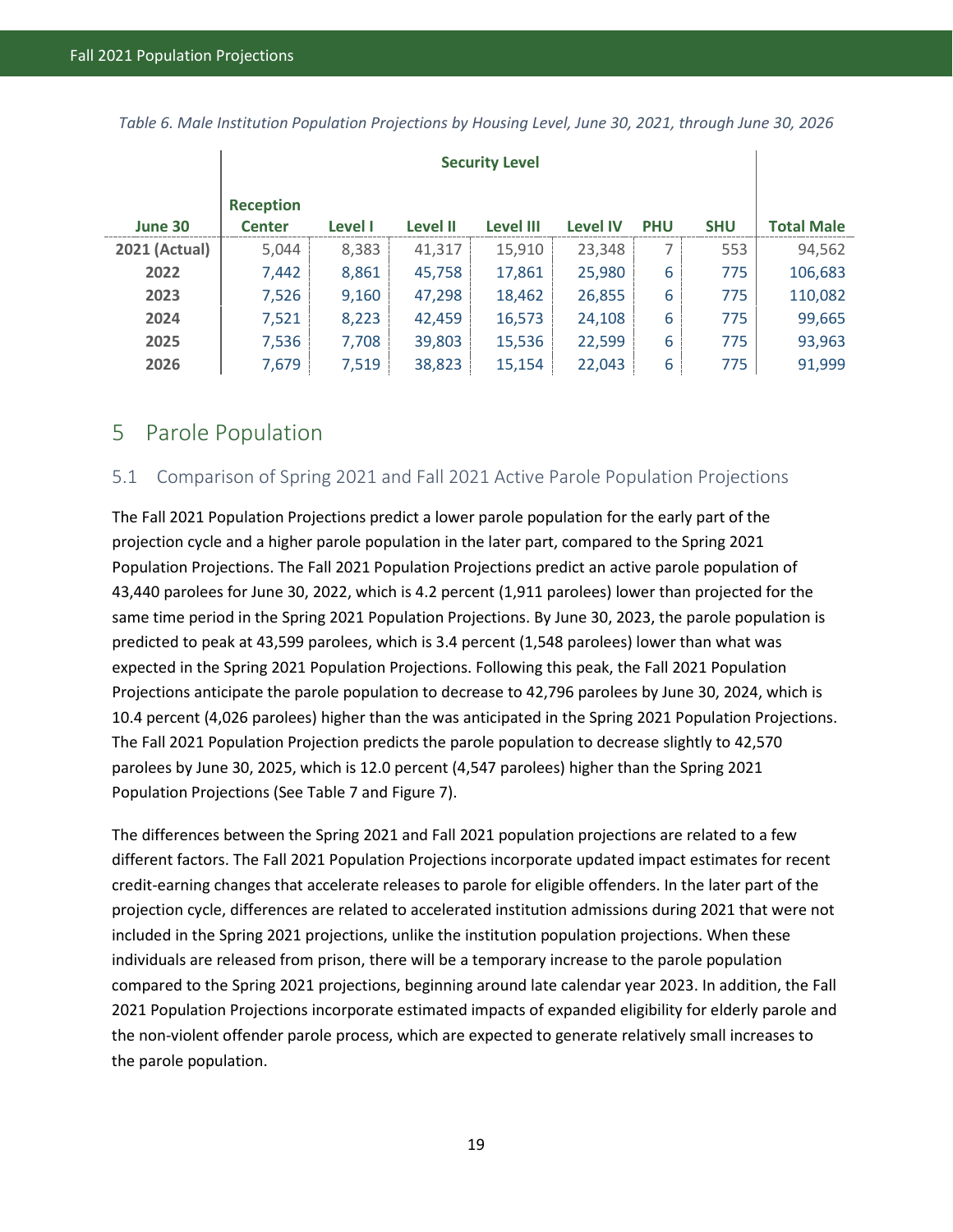| June 30 | Spring 2021 | <b>Fall 2021</b> | <b>Difference</b> | <b>Percent</b><br><b>Difference</b> |
|---------|-------------|------------------|-------------------|-------------------------------------|
| 2021    | 50,793      | *50,322          | $-471$            | $-0.9%$                             |
| 2022    | 45,351      | 43,440           | $-1,911$          | $-4.2%$                             |
| 2023    | 45,147      | 43,599           | $-1,548$          | $-3.4%$                             |
| 2024    | 38,770      | 42,796           | 4,026             | 10.4%                               |
| 2025    | 38,023      | 42,570           | 4,547             | 12.0%                               |
| 2026    | N/A         | 38,284           | N/A               | N/A                                 |

*Table 7. Comparison of Spring 2021 and Fall 2021 Active Parole Population Projections*

\*Actual Population

#### <span id="page-28-0"></span>5.2 Active Parole Population Projections and Historical Trends

#### <span id="page-28-1"></span>5.2.1 Active Parole Population Projections

CDCR projects the active parole population will experience a decrease of 13.7 percent (6,882 parolees) from June 30, 2021, to June 30, 2022 (50,322 parolees to 43,440 parolees; see Table 9). The Fall 2021 Population Projections predict a slight increase of 0.4 percent (159 parolees) from June 30, 2022, to 43,599 parolees by June 30, 2023. The parole population is expected to decline by 1.8 percent to 42,796 parolees by June 30, 2024 (803 parolees), and will further decrease by 0.5 percent (226 parolees) to 42,570 parolees by June 2025. CDCR predicts the parole population will continue to decline, decreasing by 10.1 percent (4,286 parolees) to reach 38,284 parolees on June 30, 2026. The anticipated decrease in the parole population is related to the changes to earned discharge and the parole cap application that went into effect in October 2020. The policy change allows offenders released to parole on or after July 1, 2020, to serve a maximum two-year parole period as long as they are non-sex registrant determinately sentenced parolees. The cap is three years for those with an indeterminate sentence. Additionally, the earned discharge policy change allows parolees who started their parole prior to July 1, 2020, to be eligible for possible discharge no later than 12 months after release from prison.

#### <span id="page-28-2"></span>5.2.2 Active Parole Historical Trends

l

The population of active parolees supervised in California decreased by 35.9 percent between 2012, and 2014 (69,435 to 44,499 parolees; see Table 8 and Figure 7). The largest single-year percent decrease of 26.1 percent occurred between June 30, 2012, and June 30, 2013 (69,435 to 51,300 parolees) which coincided with the implementation of the 2011 Realignment legislation. Following four years of decline, the parole population increased by 2.2 percent from June 30, 2014, to June 30, 2015 (44,499 to 45,473 parolees). This change was driven by the effects of Proposition 47 which resulted in approximately 4,700 offenders being resentenced and released from the institution. Most resentenced offenders subsequently served a one-year parole period.<sup>[11](#page-28-3)</sup> A short-term 3.6 percent decrease was observed

<span id="page-28-3"></span> $11$  In addition to the impact of resentencing while in CDCR institutions, offenders may also be resentenced while serving time in county jail or under other county-level supervision and subsequently placed on state parole supervision under Proposition 47 (court walkovers).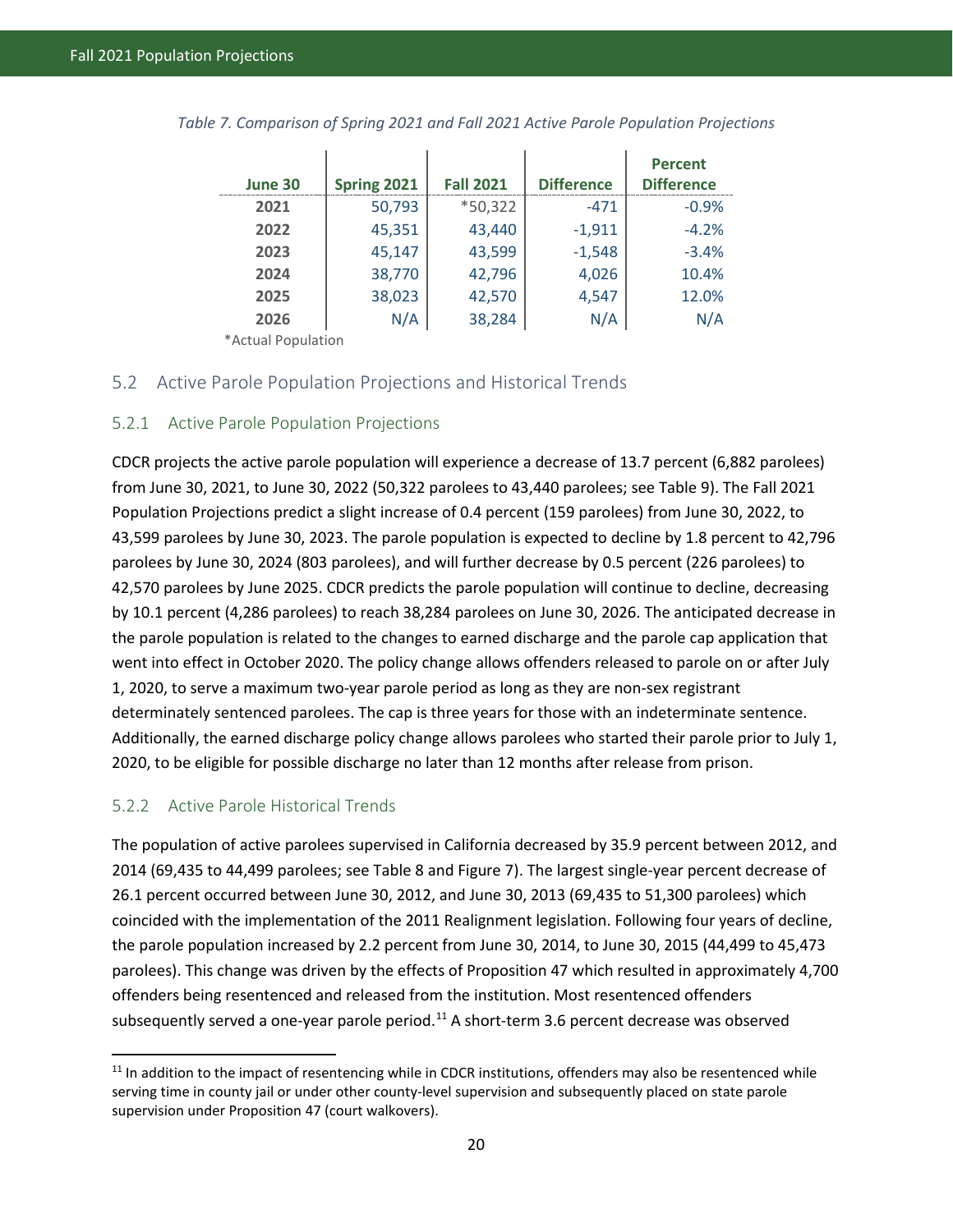between June 30, 2015, and June 30, 2016 (45,473 to 43,814 parolees) as Proposition 47 parolees were discharged from parole.

Following this decrease, the active parole population experienced four consecutive years of increase. From June 30, 2016, to June 30, 2017, the population grew by 3.3 percent (43,814 to 45,261 parolees), this was followed by a 4.7 percent increase from June 30, 2017, to June 30, 2018 (45,261 to 47,370 parolees). The parole population experienced a 7.3 percent increase from June 30, 2018, to June 30, 2019 (47,370 to 50,822 parolees), and an additional increase of 5.1 percent from June 30, 2019, to June 30, 2020 (50,822 to 53,427 parolees). The active parole population experienced a decrease of 5.8 percent from June 30, 2020, and June 30, 2021 (53,427 to 50,322 parolees).

Parole population increases observed in more recent years were related to a growing number of parolees who served life institution terms and were consequently expected to serve long lengths of stay on parole, as well as an increased number of releases from the institutions due to the impacts of Proposition 57 and other recent policy changes. The decrease in the parole population observed from June 30, 2020, to June 30, 2021, is related to the earned discharge policy change which allows certain parolees to be eligible for possible discharge no later than 12 months after release from prison.

Quarterly projections of the active parole population through June 2023 are available in Appendix D, Tables 20 and 21.

| June 30   | <b>Active</b><br><b>Parole</b> | <b>Percent</b><br><b>Change</b> |  |
|-----------|--------------------------------|---------------------------------|--|
| Actual    |                                |                                 |  |
| 2012      | 69,435                         | N/A                             |  |
| 2013      | 51,300                         | $-26.1%$                        |  |
| 2014      | 44,499                         | $-13.3%$                        |  |
| 2015      | 45,473                         | 2.2%                            |  |
| 2016      | 43,814                         | $-3.6%$                         |  |
| 2017      | 45,261                         | 3.3%                            |  |
| 2018      | 47,370                         | 4.7%                            |  |
| 2019      | 50,822                         | 7.3%                            |  |
| 2020      | 53,427                         | 5.1%                            |  |
| 2021      | 50,322                         | $-5.8%$                         |  |
| Projected |                                |                                 |  |
| 2022      | 43,440                         | $-13.7%$                        |  |
| 2023      | 43,599                         | 0.4%                            |  |
| 2024      | 42,796                         | $-1.8%$                         |  |
| 2025      | 42,570                         | $-0.5%$                         |  |
| 2026      | 38,284                         | $-10.1%$                        |  |

<span id="page-29-0"></span>*Table 8. Active Parole Population Supervised in California, June 30, 2012 through June 30, 2026*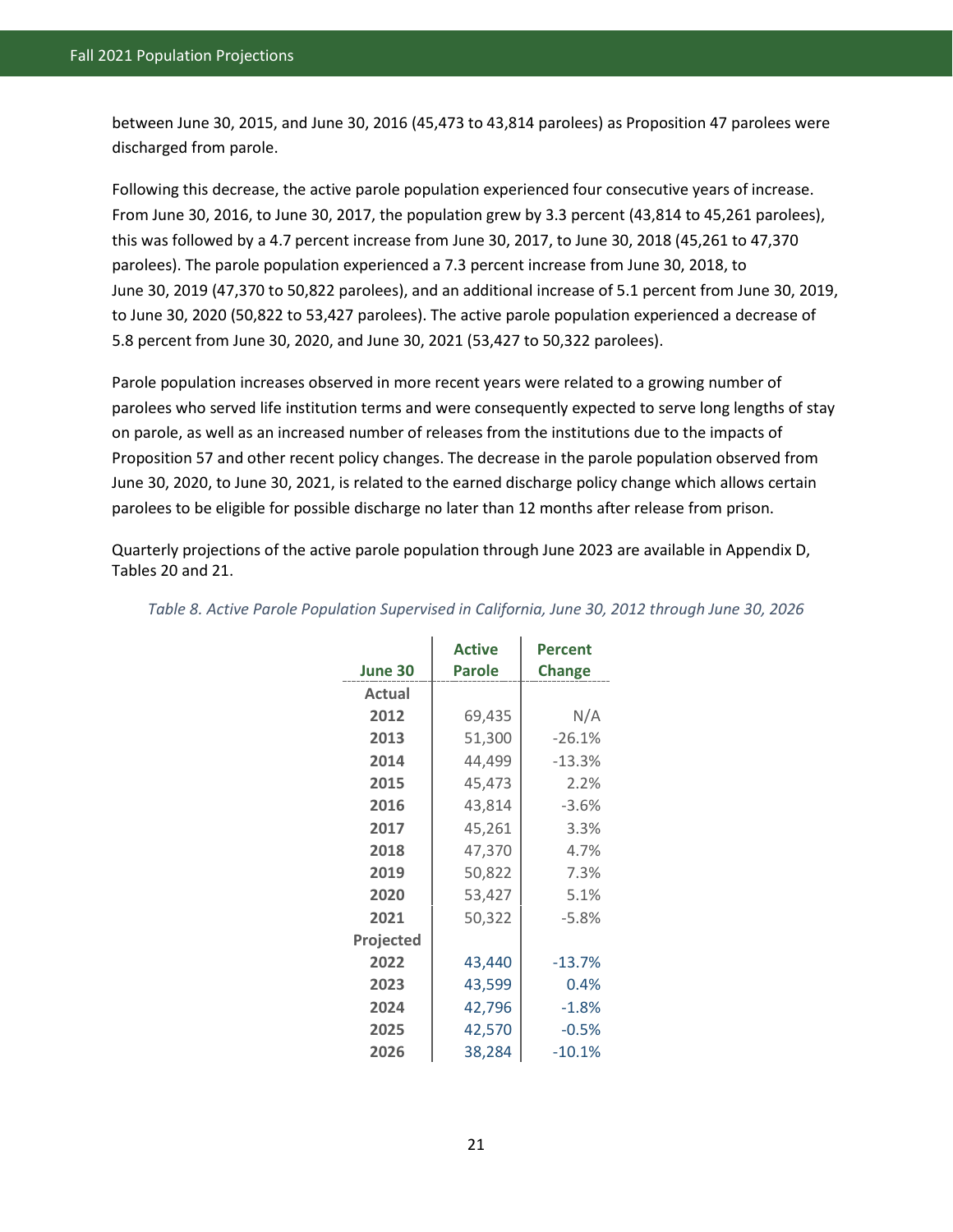<span id="page-30-0"></span>

*Figure 7. Active Parole Population Trends and Projections, June 30, 2012 through June 30, 2026*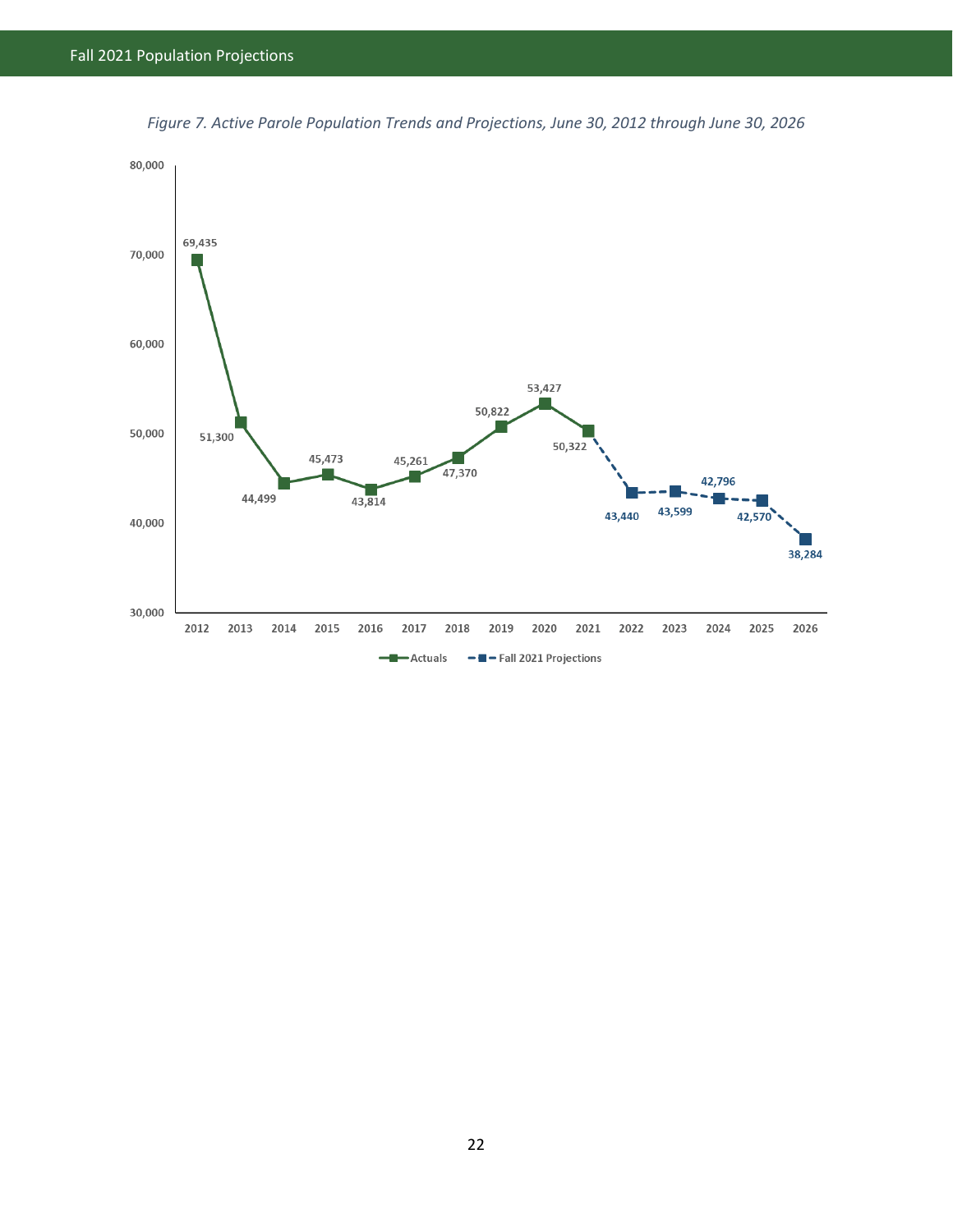# <span id="page-31-0"></span>6 Juvenile Population Projections

## <span id="page-31-1"></span>6.1 Comparison of Spring 2021 and Fall 2021 Juvenile Population Projections

The Fall 2021 Population Projections predicts the juvenile population to have an Average Daily Population (ADP) of 618 youth by June 2022, which is 18.2 percent (95 youth) higher than the 523 youth predicted in the Spring 2021 Population Projections. The difference between the projections is due to updated assumptions related to Department of Juvenile Justice (DJJ) receptions and releases based on more recent data and observations.

## <span id="page-31-2"></span>6.2 Juvenile Population Projection

CDCR predicts the total juvenile ADP will reach 618 youth by June 2022, which is a 10.7 (74 youth) decrease from June 2021 (see Table 9). The juvenile ADP is projected to decrease an additional 20.2 percent (125 youth) to reach 493 ADP by June 2023. The projected decline reflects anticipated changes as the Division of Juvenile Justice is realigned to local systems. Intake of youth sentenced prior to June 30, 2021 was expected to end by July 31, 2021. However, as a result of COVID-related precautions and the staggered intake of youth, the Fall 2021 Population Projections anticipate that youth offenders will continue to arrive through December 2021. More information about this change is included in Appendix B.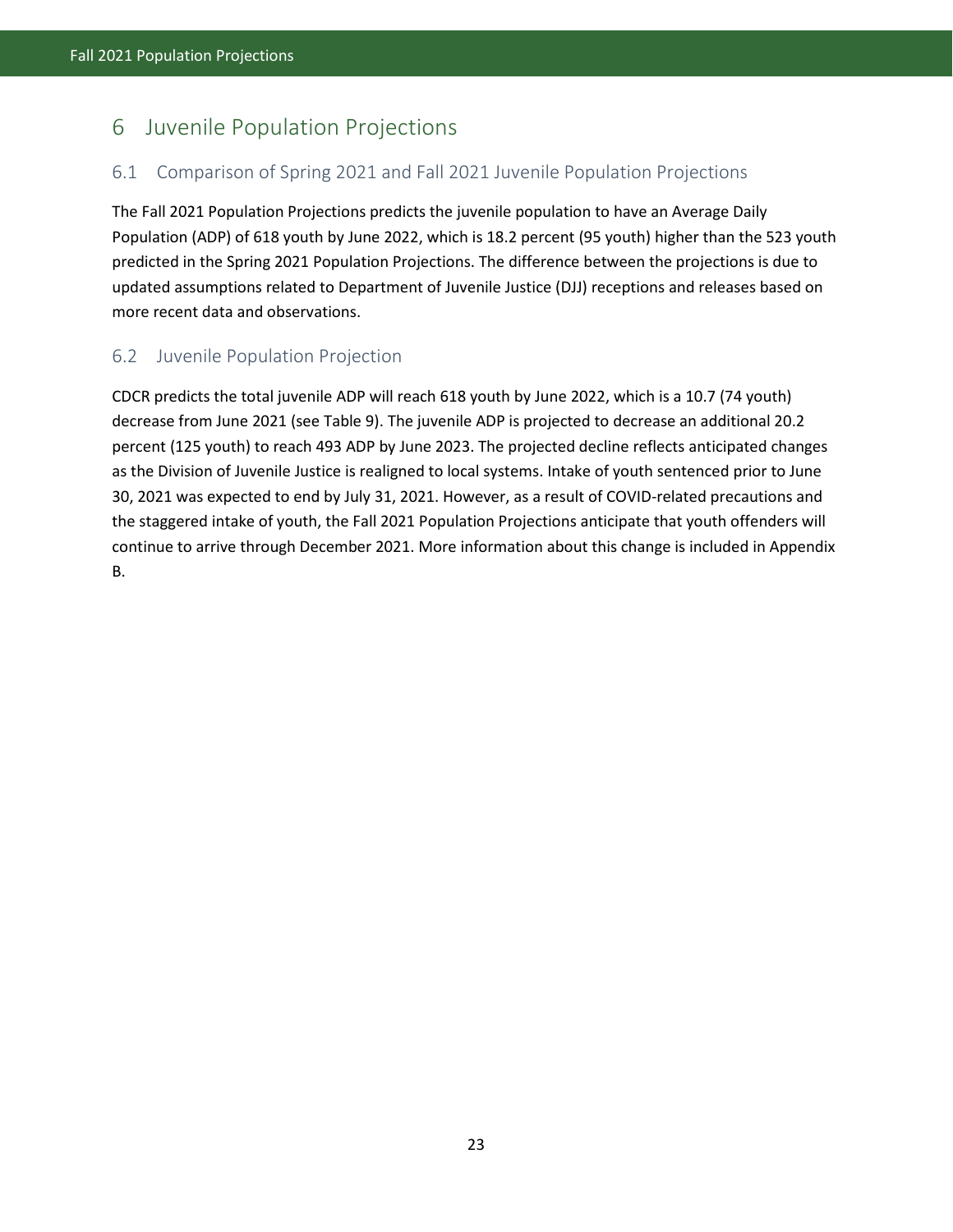### <span id="page-32-0"></span>6.3 Juvenile Population Historical Trends

The male juvenile June ADP decreased 34.9 percent from 934 to 608 youth from June 2012 to June 2018 then increased by 13.3 percent (81 youth) from June 2018 to June 2019 (see Table 9). In June 2020, the male population increased by 6.8 percent to 736 youth compared to 689 in June 2019. The following year the male juvenile ADP decreased 10.1 percent to 662 in June 2021. The female juvenile ADP decreased 3.8 percent from 26 to 25 youth from 2012 to 2018 then increased by 12.0 percent (3 youth) from 2018 to 2019. The female population increased by 7.1 percent (2 youth) to 30 youth in 2020 and remained at 30 ADP for June 2021.

| June             | <b>Male</b> | <b>Female</b> | <b>Total</b> |
|------------------|-------------|---------------|--------------|
| Actual           |             |               |              |
| 2012             | 934         | 26            | 960          |
| 2013             | 709         | 26            | 735          |
| 2014             | 665         | 23            | 688          |
| 2015             | 665         | 25            | 690          |
| 2016             | 678         | 26            | 705          |
| 2017             | 613         | 21            | 634          |
| 2018             | 608         | 25            | 633          |
| 2019             | 689         | 28            | 717          |
| 2020             | 736         | 30            | 766          |
| 2021             | 662         | 30            | 692          |
| <b>Projected</b> |             |               |              |
| 2022             | 592         | 26            | 618          |
| 2023             | 470         | 23            | 493          |

<span id="page-32-1"></span>

| Table 9. Juvenile Average Daily Population and Projected Average Daily Population, |                             |  |  |
|------------------------------------------------------------------------------------|-----------------------------|--|--|
|                                                                                    | June 2012 through June 2023 |  |  |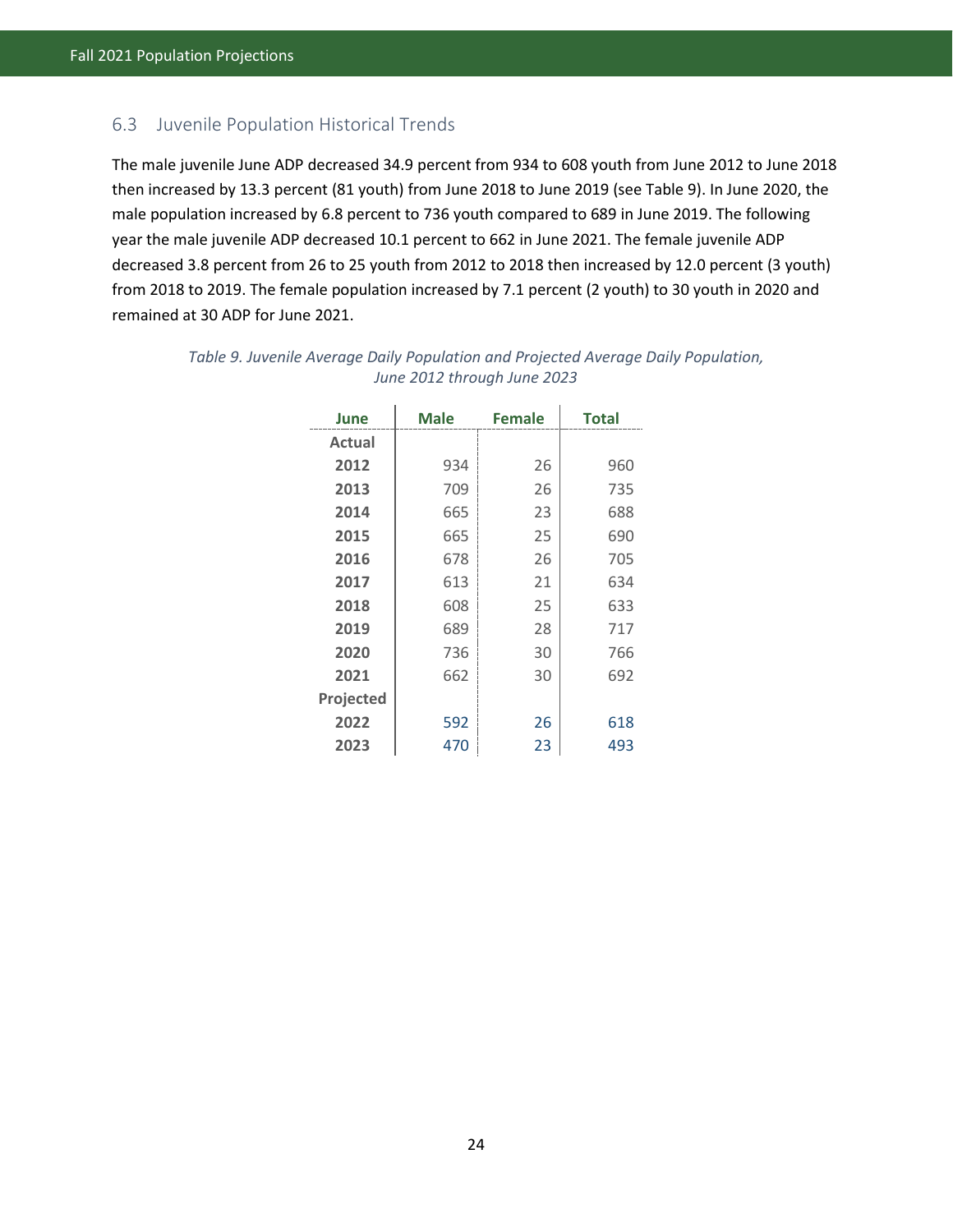# <span id="page-33-0"></span>Appendix A – Methodology, Technical Notes, and Limitations

## <span id="page-33-1"></span>Methodology and Technical Notes

Most corrections population experts agree that projections beyond two- to three-year time horizons are difficult to model with precision.<sup>[12](#page-33-2)</sup> Due to the need to prepare longer-term projections for planning purposes, this report presents up to five years of projections for some populations. CDCR's Office of Research uses the most current data available to produce its population projections. Routine database updates may cause some reported values to differ from previously reported values.

The adult population projections use historical trend data and a simulation model that projects individual offender movements for the population in custody at the start of the projections and projected future court commitments. The model forecasts anticipated changes in housing levels over the incarceration period and releases from the institution to parole or county post release community supervision. The timing of the projected actions is based on trend data entered into the model.

Juvenile population projections were developed using historical trend data and time series forecasting techniques. Juvenile forecasts were constructed based on weekly average daily populations of all juvenile facilities and juvenile offenders who are the responsibility of DJJ but not physically housed in a DJJ facility. The juvenile population, however, does not include juveniles housed in adult institutions or juveniles under county supervision in accordance with Assembly Bill (AB) 1628.<sup>[13](#page-33-3)</sup>

Beginning with the Spring 2014 Population Projections, the active parole population excludes parolees on non-revocable parole. Parole population values reported in earlier reports included parolees on nonrevocable parole.

Beginning with the Fall 2015 Projections, CDCR adopted a new court commitment forecasting procedure that relies solely on data observed after the implementation of 2011 Realignment legislation (October 2011) for determinately sentenced offenders. This approach was employed because sufficient data became available at that point to conduct robust analyses of the predictive power of pre-Realignment compared to post-Realignment data. These analyses have revealed predictions using only data collected after the implementation period are more accurate than predictions using both pre and post-Realignment commitment data.

Additionally, beginning with the Fall 2015 Projections, CDCR utilized offender classification data collected in the Strategic Offender Management System (SOMS). This change resulted in shifts of projected housing placement needs compared to past projections, primarily in housing Levels II and III. The deployment of SOMS in 2013 coincided with a revised classification scoring structure that changed

l

<span id="page-33-2"></span><sup>12</sup> See *Limitations* below.

<span id="page-33-3"></span><sup>&</sup>lt;sup>13</sup> More information on AB 1628 is available in Appendix B.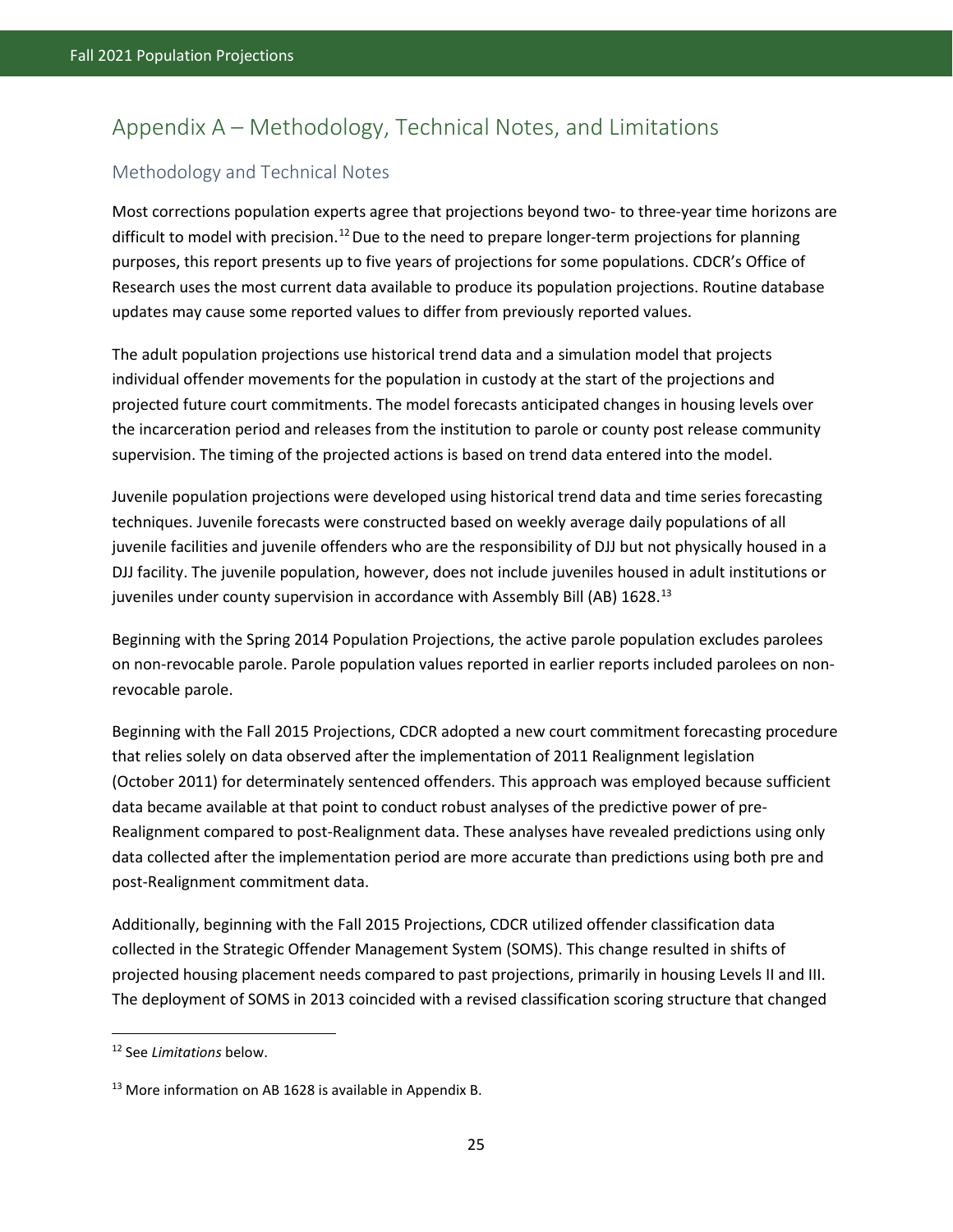the cut points for determining housing placements.<sup>[14](#page-34-1)</sup> As inmates were rescored under the new classification structure, there was a data entry lag for some offender information into the legacy Inmate Classification Scoring System. The SOMS data provide a more complete and accurate account of current offender placement needs.

Beginning with the Spring 2016 Projections, the adult institution population includes offenders in alternative custody and community re-entry programs, as well as offenders on medical parole. CDCR made this change to create a more comprehensive view of the adult offender population serving an institution term. The authors of this report recommend exercising caution when comparing projections published in past reports.

The California population data used to calculate the commitment rates to an institution are based on demographic data obtained from the California Department of Finance.<sup>[15](#page-34-2)</sup> These population data are provided for calendar year midpoints (July 1). For this report, data for two points in time were averaged to afford a closer fit to the state fiscal year.

#### <span id="page-34-0"></span>Limitations

 $\overline{a}$ 

Although CDCR's population projections are designed to be as accurate as possible, it is difficult to model projections beyond a two- to three-year time horizon with precision. Nevertheless, this report provides up to five years of projections for some populations.

The projections do not currently incorporate any assumptions about the individuals awaiting trial and/or sentencing due to COVID-19 related court closures and related backlogs. These individuals could generate a temporary increase in admissions to CDCR in the future. As additional data become available, future projections may include an adjustment to account for these groups. The impact of COVID-19 and recent policy changes on CDCR's populations are still developing, and the authors of this report suggest using caution when interpreting these projection results.

<span id="page-34-1"></span><sup>&</sup>lt;sup>14</sup> A summary of the findings by the related study is available at[: https://www.cdcr.ca.gov/news/2012/03/09/new](https://www.cdcr.ca.gov/news/2012/03/09/new-study-makes-recommendations-for-cdcrs-inmate-classification-score-system)[study-makes-recommendations-for-cdcrs-inmate-classification-score-system](https://www.cdcr.ca.gov/news/2012/03/09/new-study-makes-recommendations-for-cdcrs-inmate-classification-score-system)

<span id="page-34-2"></span><sup>15</sup> State of California, Department of Finance, Report P-3: State and County Population Projections by Race/Ethnicity, Detailed Age, and Gender, 2010-2060, Sacramento, California, July 2021.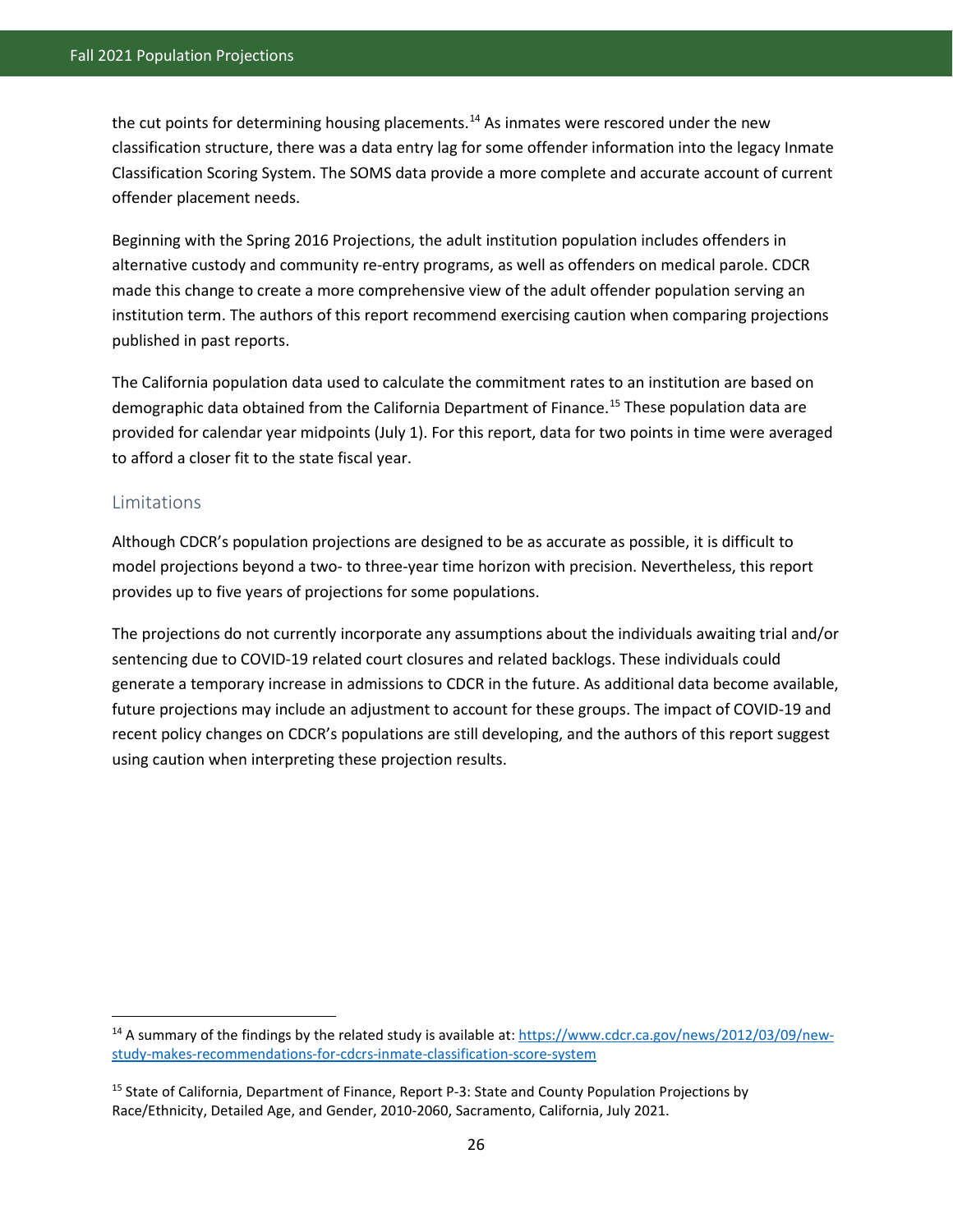# <span id="page-35-0"></span>Appendix B – Significant Chaptered Legislation, Initiatives, and Policy Changes $16$

#### <span id="page-35-1"></span>Adults

#### <span id="page-35-2"></span>Legislation

#### **Chapter 334, Statutes of 2020,** [Assembly Bill (AB) 3234]

Signed by Governor and chaptered on September 30, 2020. Modified the minimum age limitation for the elderly parole Program to 50 years of age and requires the person to have served a minimum of 20 years of continuous incarceration in order to be eligible for elderly parole. Under the previous law, AB 1448, inmates were eligible for elderly parole review once they turned 60 and had served 25 continuous years of incarceration. Persons who were previously ineligible for elderly parole because they were convicted of 1<sup>st</sup> degree murder of a peace officer or convicted under the Three Strikes Law, are now eligible for elderly parole once they turn 60 and have served 25 continuous years of incarceration.

The Board of Parole Hearings (BPH) has until December 31, 2022, to complete hearings for all persons immediately eligible for hearing under AB 3234 and it is assumed that hearings will begin in July 2022. *The estimated impact of this legislation is factored into the Population Projections with an assumed implementation date of July 1, 2022.*

#### **Chapter 590, Statutes of 2019,** [Senate Bill (SB) SB 136]

Signed by Governor and chaptered on October 8, 2019. Removed from the law is a one-year enhancement for prior non-violent institution terms. *The estimated impact of this legislation is factored into the Population Projections with an assumed effective date of January 1, 2020.* 

#### **Chapter 577, Statutes of 2019,** (AB 965)

Signed by Governor and chaptered on October 8, 2019. Allows Educational Merit Credits to be applied to an offender's Youth Eligibility Parole Date. *The estimated impact of this legislation is factored into the Population Projections with an assumed effective date of January 1, 2020.*

#### **Chapter 471, Statutes of 2015,** (SB 261)

 $\overline{a}$ 

Required the Board of Parole Hearings (BPH) to conduct youth offender parole hearings to consider the release of offenders who committed specified crimes when they were under 23 years of age and subsequently sentenced to a state institution. *The impact of this legislation is factored into the Population Projections to the extent the impact is in trend.*

<span id="page-35-3"></span><sup>&</sup>lt;sup>16</sup> Information about Significant Legislation, Initiatives, and Policy Changes implemented prior to 2014 may be found in earlier population projections reports available at [https://www.cdcr.ca.gov/research/population-reports.](https://www.cdcr.ca.gov/research/population-reports)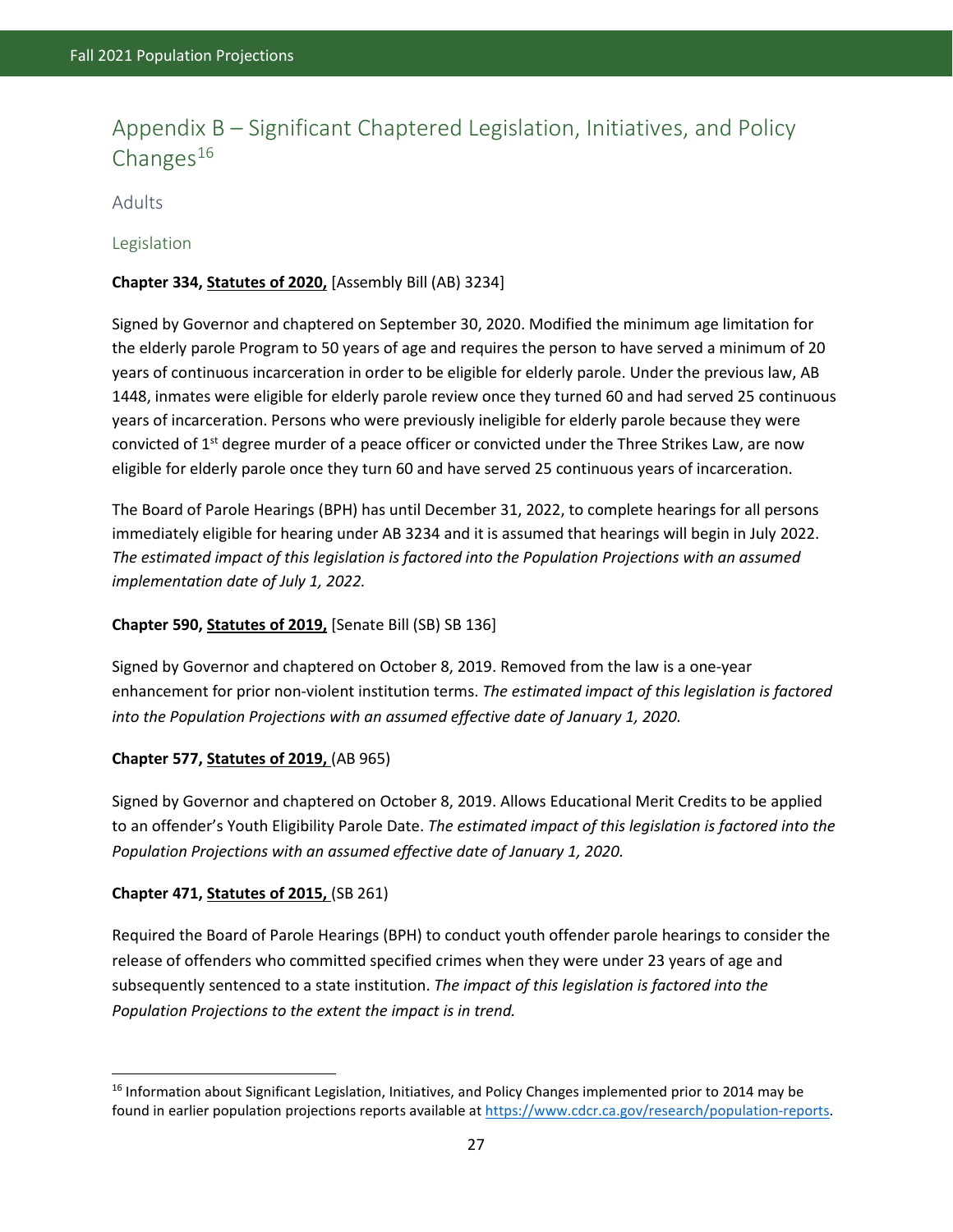#### <span id="page-36-0"></span>Initiatives

**Proposition 57** – Public Safety and Rehabilitation Act of 2016.

The proposition 1) increased the number of non-violent offenders eligible for parole consideration and allowed parole consideration after serving the full term of the sentence for their primary offense; 2) authorized CDCR to award sentence credits for rehabilitation, good behavior, or educational achievements; and 3) provided juvenile court judges authority to decide whether juveniles age 14 and older should be sentenced as adults for specified offenses. *This proposition was passed into law on November 8, 2016, and is factored into the Population Projections.*

**Proposition 47** – Criminal Sentences, Misdemeanor Penalties, Initiative Statute.

Required misdemeanor instead of felony sentence for certain drug possession offenses. Required misdemeanor instead of felony sentence for the following crimes when the amount involved is \$950 or less: petty theft, receiving stolen property and forging/writing bad checks. Allowed felony sentence for these offenses if a person has had a previous conviction for crimes such as rape, murder, or child molestation or is a registered sex offender. Required resentencing for persons serving felony sentences for these offenses unless the court finds unreasonable public safety risk.

The proposition resulted in fewer commitments to state institutions from the court. Proposition 47 related decreases in the institution population include the effect of resentencing avoided court commitments. The impact of avoided court commitments is assumed to continue indefinitely. *This proposition was passed into law on November 4, 2014, and is factored into the Population Projections.*

#### <span id="page-36-1"></span>Policy Changes

#### *Changes to the Non-Violent Offender Parole Process (NVPP)*

Effective January 29, 2021, the California Supreme Court in the case of In re Gadlin, held that under Proposition 57, individuals required to register as a sex offender (Penal Code section 290) based on a prior conviction could no longer be categorically excluded from non-violent parole consideration. The Court also held that the Department's regulations cannot exclude inmates for a current offense unless defined by the regulations as a violent felony. This means inmates both previously and currently convicted of a registerable sex offense are now eligible for the non-violent parole process after serving the full term of their primary offense, as long as their current term is non-violent.

All persons who became eligible for parole consideration as a result of the Gadlin decision and who otherwise meet the eligibility requirements for parole consideration under Proposition 57 will be referred to the BPH by July 1, 2021.

*The estimated impact of this change is factored into the Population Projections with an assumed effective date of July 1, 2021.*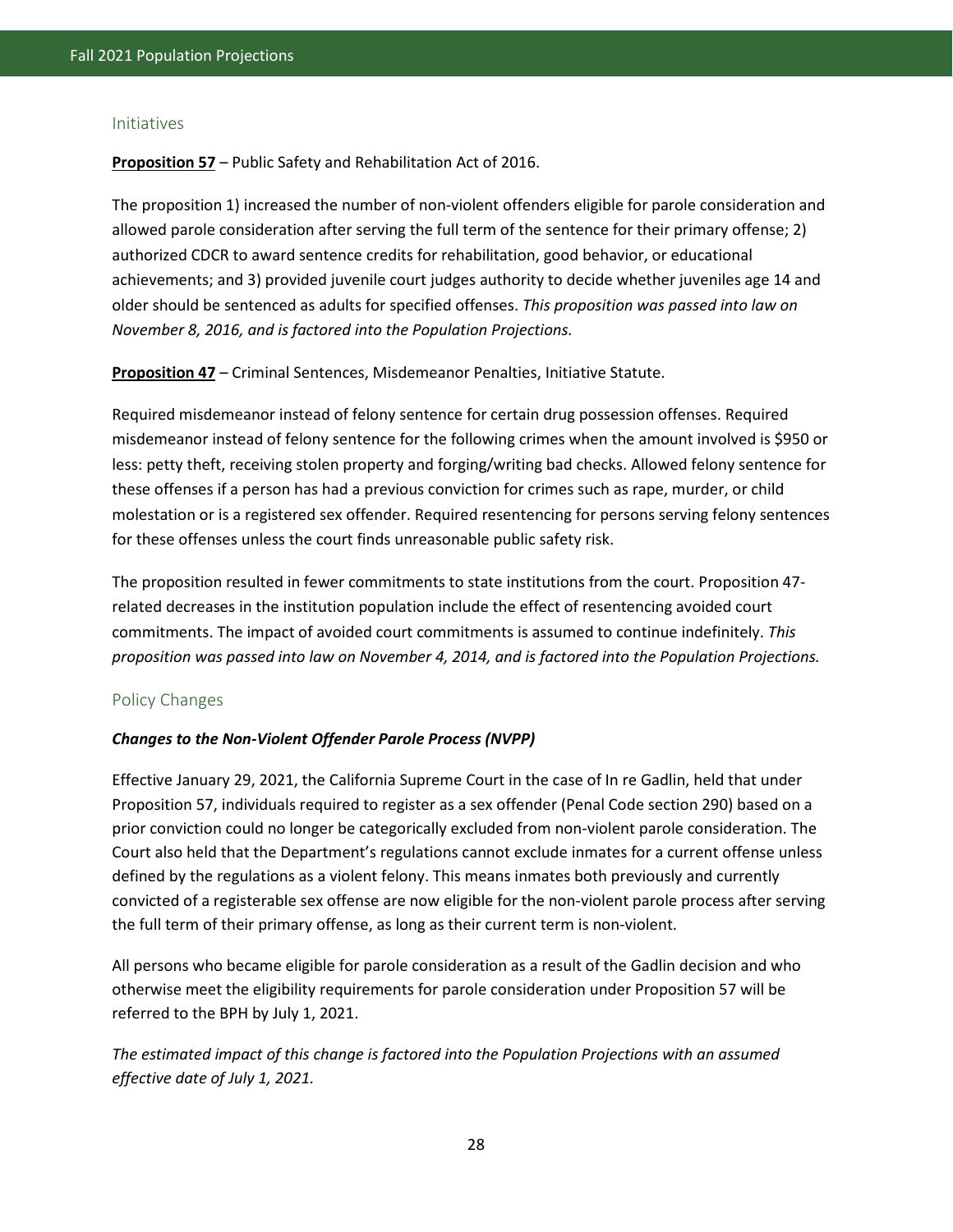#### *Change in Credit-earning for Violent Offenders and All Non-Violent Second Strikers*

CDCR will implement changes to good conduct credits with a planned effective date of May 2021. Based on the changes, a violent offenders' credit-earning rate will increase from 20 percent to 33.3 percent. For all non-violent second strikers, the credit-earning rate will increase from 33.3 percent to 50 percent. These changes will advance the offender's release dates and provide greater incentives for offenders to engage in good conduct. The policy will result in a decrease in the institution population.

*The estimated impact of this change is factored into the Population Projections with an operationally effective date of May 1, 2021.*

#### *Reduced Time in Reception Center*

Effective September 2020, CDCR implemented changes to the Reception Center process that may shorten the time in the Reception Center from historical levels of 90 to 120 days to 30 days. However, due to current transfer restrictions in place surrounding the COVID-19 pandemic, the Fall 2021 Population Projections assume that the Reception Center process may take up to 60 days to complete through the calendar year 2021. Shorter time in Reception Centers would result in population decreases in Reception Centers and would allow offenders to begin earning enhanced good conduct credits faster as these credits are not earned while offenders are pending classification in the Reception Center.

*The estimated impact of this change is factored into the Population Projections with an assumed effective date of September 1, 2020, and additionally incorporates an assumption that the process may take up to 60 days process through the end of the 2021 calendar year.*

#### *Changes to Lengths of Parole Terms and Earned Discharge Process*

A change made in the Fiscal Year 2020-21 Budget process<sup>[17](#page-37-0)</sup> allows offenders released to parole on or after July 1, 2020, to serve a maximum two-year parole period as long as they are non-sex registrant determinately sentenced parolees. A three-year cap would apply to parolees who were indeterminately sentenced. These changes require the Division of Adult Parole Operations to review parolees for possible discharge no later than 12 months after release from prison.

Additionally, parolees who started their parole period prior to July 1, 2020, would be reviewed for discharge under an updated discharge review policy.

*The estimated impact of this change is factored into the Population Projections with an operationally effective date of October 1, 2020.*

l

<span id="page-37-0"></span><sup>&</sup>lt;sup>17</sup> Reflected in statutory changes Chapter 29, Statutes of 2020, (SB 118).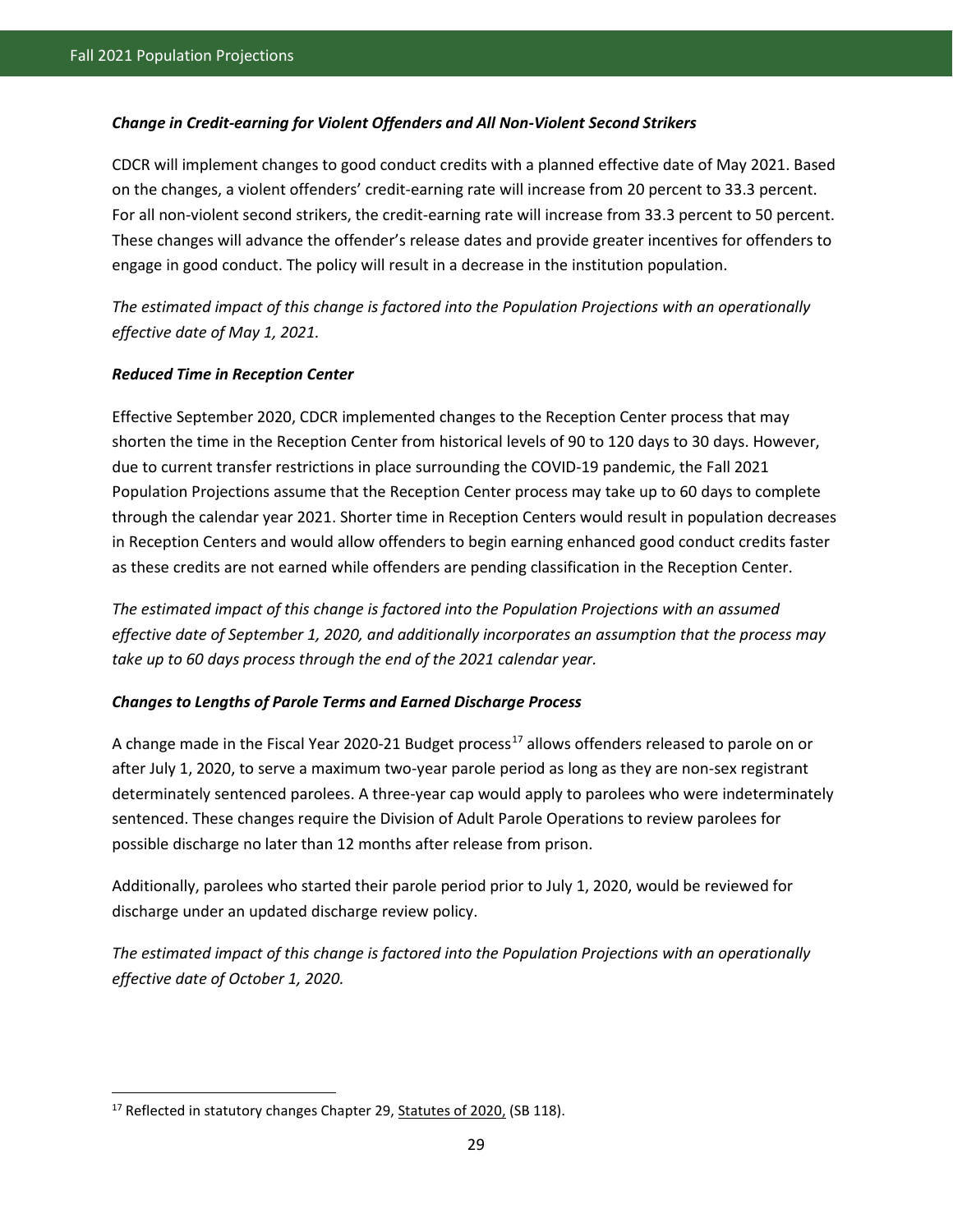#### *Actions to Reduce Population and Maximize Space in response to COVID-19:*

- $\triangleright$  CDCR expedited the release of incarcerated persons serving a sentence for non-violent offenses, who do not have to register as a sex offender and had 60 days or less to serve in April 2020.
- $\triangleright$  In July 2020 CDCR announced an additional series of release actions in an effort to further reduce the population to maximize space for physical distancing and isolation/quarantine efforts. CDCR expedited the release of non-violent and non-sex registrant offenders with 180 days or less remaining on their sentences on a rolling basis beginning in July 2020. The last list of potentially eligible people was created in July 2021.<sup>[18](#page-38-0)</sup>
- $\triangleright$  CDCR implemented a one-time Positive Programming Credit that provided 12 weeks of credit to eligible offenders as of July 9, 2020, who did not have any serious rule violations between March 1 and July 5, 2020. $19$

*The impacts of these actions are factored into the Population Projections.*

#### *Supplemental Reforms to Credit-Earning*

 $\overline{a}$ 

Implemented to enhance the credits made available under Proposition 57. These policy changes became operationally effective in May 2019.

- $\triangleright$  Rehabilitative Achievement Credit: Prospectively increased credit-earning from 7 days to 10 days per 52 hours of participation, up to a maximum of 40 days of credit per year.
- $\triangleright$  Educational Merit Credit: Increased credit-earning from 90 days to 180 days for General Equivalency Diplomas (GED), High School Diploma, or equivalent.
- $\triangleright$  Changes to 60-day release restriction for certain offenders unless otherwise required by statute.

#### *Parole Determination Process for Indeterminately-sentenced Non-violent Offenders*

Created a process for certain indeterminately-sentenced non-violent offenders to be reviewed for parole consideration by BPH after serving the full term of their primary offense effective January 2019.

<span id="page-38-0"></span><sup>&</sup>lt;sup>18</sup> More information about expedited releases is available at [https://www.cdcr.ca.gov/covid19/frequently-asked](https://www.cdcr.ca.gov/covid19/frequently-asked-questions-expedited-releases/)[questions-expedited-releases/.](https://www.cdcr.ca.gov/covid19/frequently-asked-questions-expedited-releases/) 

<span id="page-38-1"></span><sup>&</sup>lt;sup>19</sup> More information about Positive Programming Credits is available a[t https://www.cdcr.ca.gov/covid19/memo](https://www.cdcr.ca.gov/covid19/memo-positive-programming-credits/)[positive-programming-credits/.](https://www.cdcr.ca.gov/covid19/memo-positive-programming-credits/)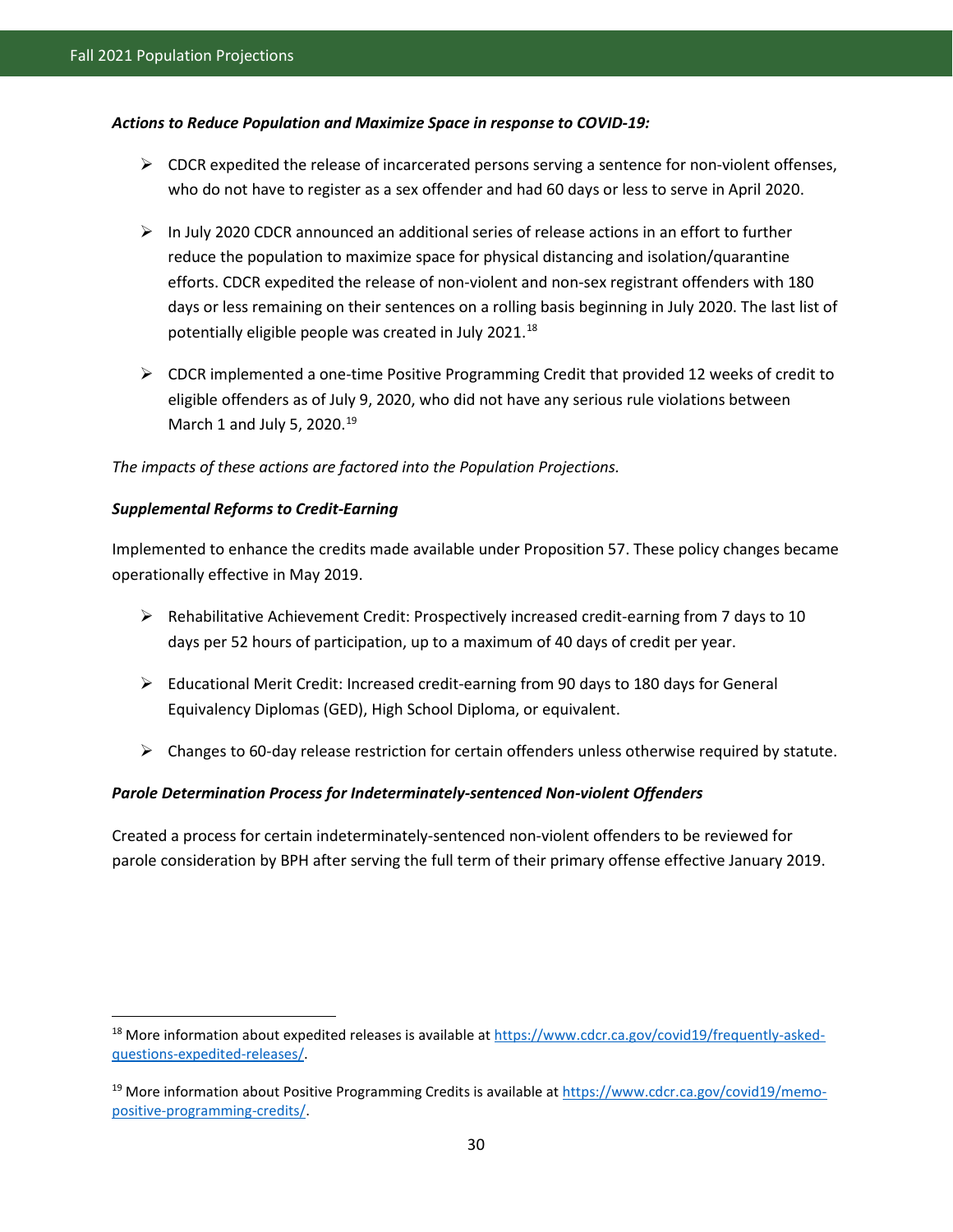#### *Automatic Restoration of Forfeited Credits*

Effective on April 3, 2019, California Code of Regulations, Title 15, section 3329.5 allows for Good Conduct Credits forfeited by Rules Violation Reports (RVR) to be automatically restored. Previously, offenders were required to apply for restoration once eligible. *This change is expected to increase restored credits and a consequent decrease in length of stay for impacted offenders. However, the impact of the change was not able to be quantified and is not included in the population projections.*

#### *Penal Code Section 1170(d) Recall and Resentencing Changes*

Changed Penal Code section 1170(d) authorizing the resentencing of an offender to a lesser sentence under certain circumstances. *These changes were made as part of the FY 2018-19 Budget.*

#### *Court-ordered Measures Subsequently Enacted with the Implementation of Proposition 57*

CDCR implemented the following policies and programs subsequently enacted with the implementation of Proposition 57. *The impact is assumed to continue indefinitely and is factored into the Population Projections.*

- $\triangleright$  Credit-earning change for specific offenders: Prospectively increased credit-earning for nonviolent, non-sex-registrant Second Strike offenders from 20 percent to 33.3 percent, and allowed these offenders to earn milestone credits for rehabilitative programs. *This policy became operationally effective in February 2014.* Prospectively increased credit-earning for all offenders designated Minimum Custody who were eligible to earn day-for-day (50 percent) credits to two days of credit for each day served (2-for-1). *This policy became effective by court order on January 1, 2015.*
- $\triangleright$  Parole determination process for certain Second-Strike offenders: Created a process for certain non-violent, non-sex-registrant Second Strike offenders to be reviewed for parole consideration by BPH once 50 percent of their sentence has been served. *This policy became effective by court order on January 1, 2015.*

#### *Utilization of Administrative Determinants and Increased Access to Rehabilitative Programs*

The California Code of Regulations, Title 15, sections 3375 and 3375.2, allows for the placement of offenders in facilities with higher or lower security levels than indicated by offender placement scores. In order to expand access to rehabilitative programs for offenders who have demonstrated positive programming, CDCR clarified its application of these regulations in July 2016. *This policy change is factored into the Population Projections and is expected to result in an overall decreased need for male Level IV housing and a corresponding net increased need for male Level II and III housing.*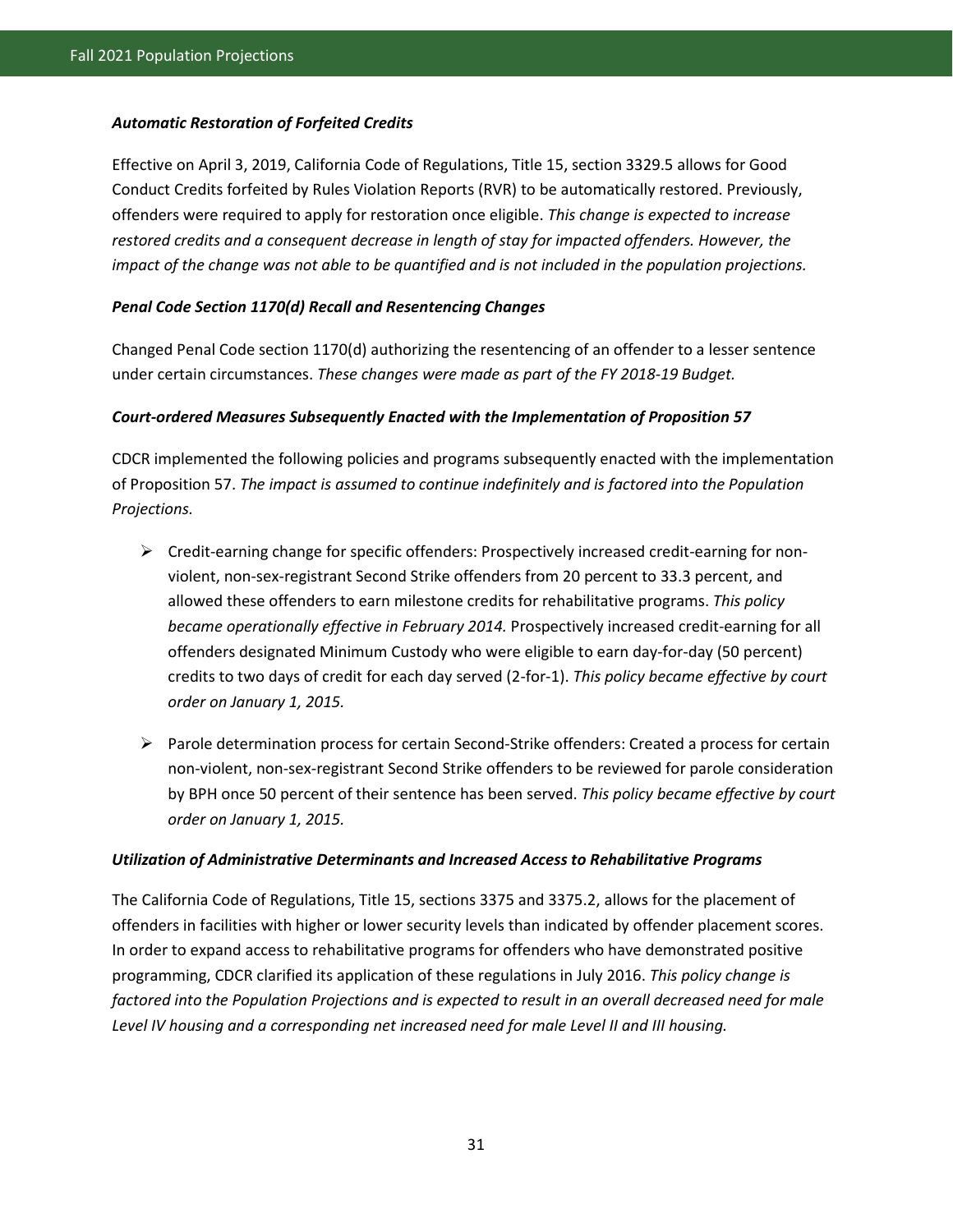#### *Segregated Housing*

Effective in June 2015, the regulations provided for shorter segregated housing unit stays based on offender behavior and reduced the number of offenses that may result in Security Housing Unit (SHU) terms. *The projections incorporate the effects of the Ashker settlement, which outlined a process for ending indeterminate SHU terms.*

#### <span id="page-40-0"></span>Juveniles

#### <span id="page-40-1"></span>Legislation

#### **Chapter 337, Statutes of 2020,** (SB 823)

The legislation will realign the Division of Juvenile Justice to local systems. As a result of the changes, commitments to DJJ will end July 31, 2021. *This change is factored into the Population Projections.*

#### **Chapter 18, Statutes of 2021,** (SB 92)

This legislation will, commencing July 1, 2021, allow counties to establish secure youth treatment facilities for wards who are 14 years of age or older who have been adjudicated and found to be a ward of the court based on an offense that would have resulted in a commitment to the Division of Juvenile Justice, as provided. This bill also sets a defined closure date of June 30, 2023 for all DJJ facilities. *This change is factored into the Population Projections.*

#### <span id="page-40-2"></span>Initiatives

**Proposition 57** – Public Safety and Rehabilitation Act of 2016.

Provided juvenile court judges authority to decide whether juveniles age 14 and older should be sentenced as adults for specified offenses. *This proposition was passed into law on November 8, 2016, and is factored into the Population Projections.*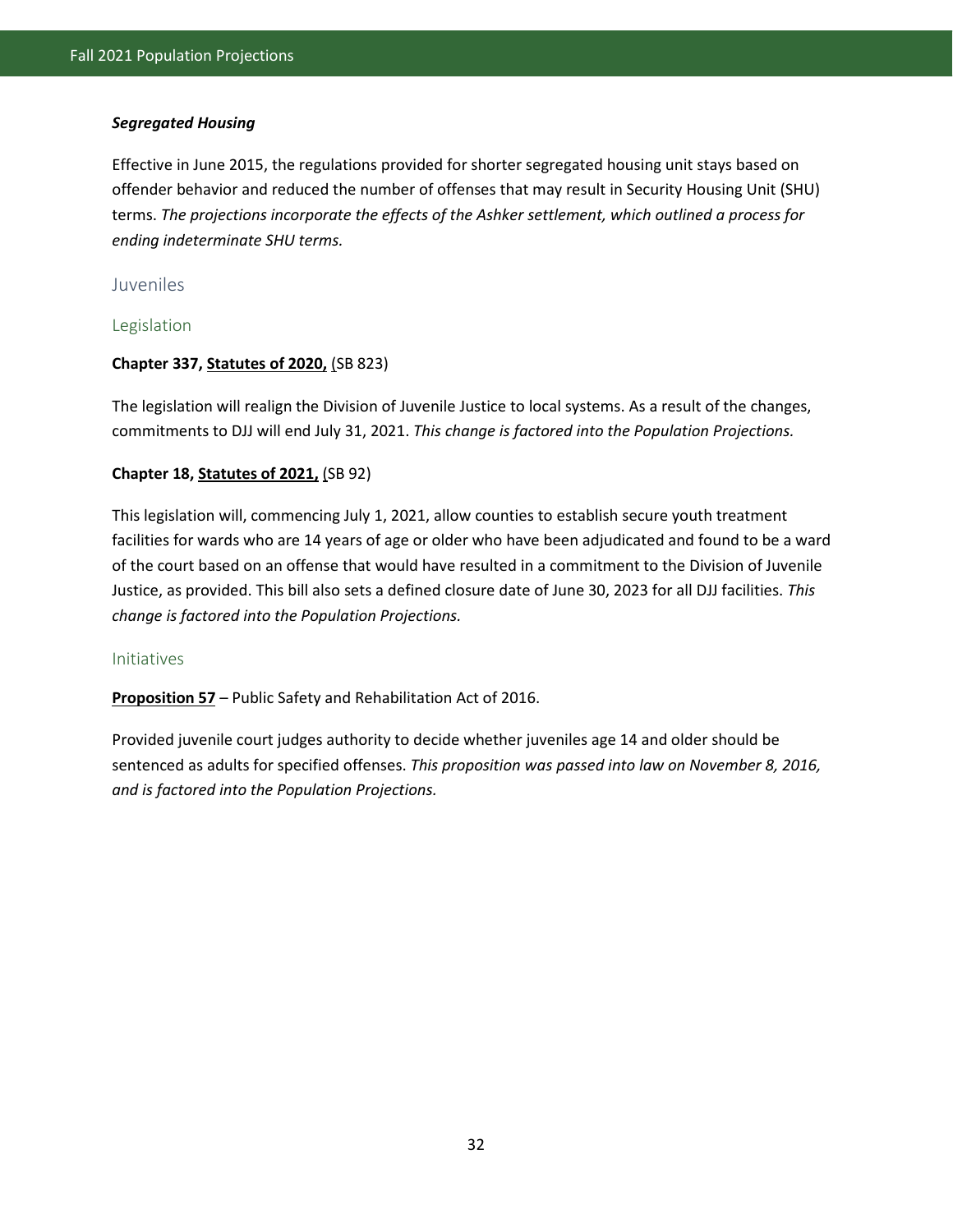# <span id="page-41-0"></span>Appendix  $C - G$  lossary of Terms<sup>[20](#page-41-1)</sup>

ADP (Average Daily Population): The average population per day for a stated population for a specified time period, usually one year.

DJJ 290: Juvenile sex registrants.

DJJ 707(b): Serious and violent juvenile offenders.

DJJ AB 1628: Youth who leave DJJ but are not put on parole, rather they are released back to communities for probation supervision.

DJJ Contract Cases (P): Youth held under a contract agreement for alternative county placement courtordered by the Juvenile Court to DJJ. They have been previously housed by DJJ and have been released to the county for probation supervision under AB 1628, and are now returning to custody.

DJJ "E" Cases: Youth sentenced to adult institution but sent to DJJ if under 18 years of age regardless of educational status. They will transfer to adult facilities at age 18 unless they can serve their time and be eligible to be out on parole prior to reaching age 21.

DJJ "M" Cases: Youth committed to adult institution and court-ordered to DJJ for housing. They are housed at DJJ until they reach age 21 at which time they are transferred to adult facilities.

DOF: Department of Finance.

DISCHARGE: When an offender is no longer under the jurisdiction of CDCR.

DSL: Cases that fall under the Determinate Sentencing Law.

FELON: A person convicted of a felony offense and sentenced to state institution by the court.

IN FACILITY: A juvenile offender who is physically located and housed in a DJJ facility.

LEVEL I, II, III, IV: The security level, and therefore the facility level, assigned to offenders based on their classification score ranges. The higher the score, the higher the security level.

OFF FACILITY: Any juvenile offender who is the responsibility of DJJ but is not physically in a DJJ facility. This could include juvenile offenders who are in a medical facility, out to court, or being housed in an adult facility.

PAL (Parolee-At-Large): A felon parolee who absconds (hides) from parole supervision.

l

<span id="page-41-1"></span><sup>&</sup>lt;sup>20</sup> Some terms may not be used in this report.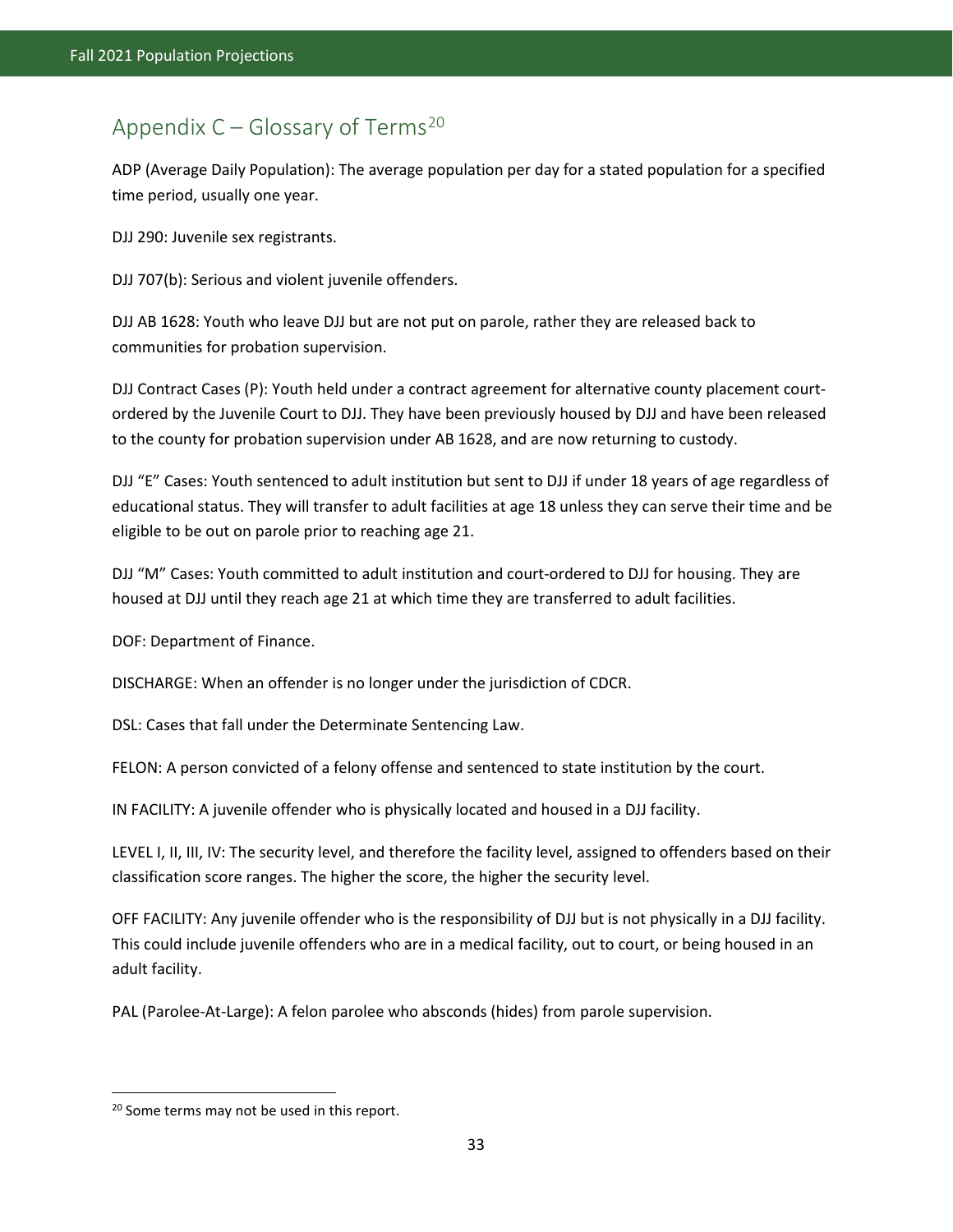PAROLE: After the institution term is served, offenders are supervised in the community by CDCR for an established period up to the statutory maximum.

PAROLEE: A felon released from confinement in a state institution to supervision in the community by CDCR, as defined in Penal Code section 3000.08.

PENDING REVOCATION: A parolee who has been charged with violating a condition of parole and placed in CDCR custody pending investigation to determine if revocation time will be assessed.

PHU: Protective Housing Unit.

POST RELEASE COMMUNITY SUPERVISION (PRCS): Felons released from confinement in a state institution who do not meet the criteria for state parole supervision are released to PRCS for community supervision at the local level.

PV-RTC (Parole Violator-Returned to Custody): A parolee who has violated the conditions of parole and has been returned to the institution.

PV-WNT (Parole Violator-Returned with a New Term): A parolee who has received a court sentence for a new crime and has been returned to the institution.

RECEPTION CENTER: An institution designated as a center for the reception of prisoners newly committed to CDCR.

SERIOUS/VIOLENT: Serious, as defined in Penal Code (PC) sections 1192.7(c) and 1192.8, and Violent as defined in PC section 667.5(c).

SHU: Security Housing Unit.

SOMS: Strategic Offender Management System.

SUSPENSION: The interruption of a parole period, usually by absconding. Time on suspension is not credited to the period of parole.

TOTAL RESPONSIBLE POPULATION: All individuals in the juvenile population regardless of status or place of residence, for whom the DJJ is responsible. This includes all off facility, AB 1628, parole detainees, and youth responsible to DJJ but housed in adult institutions.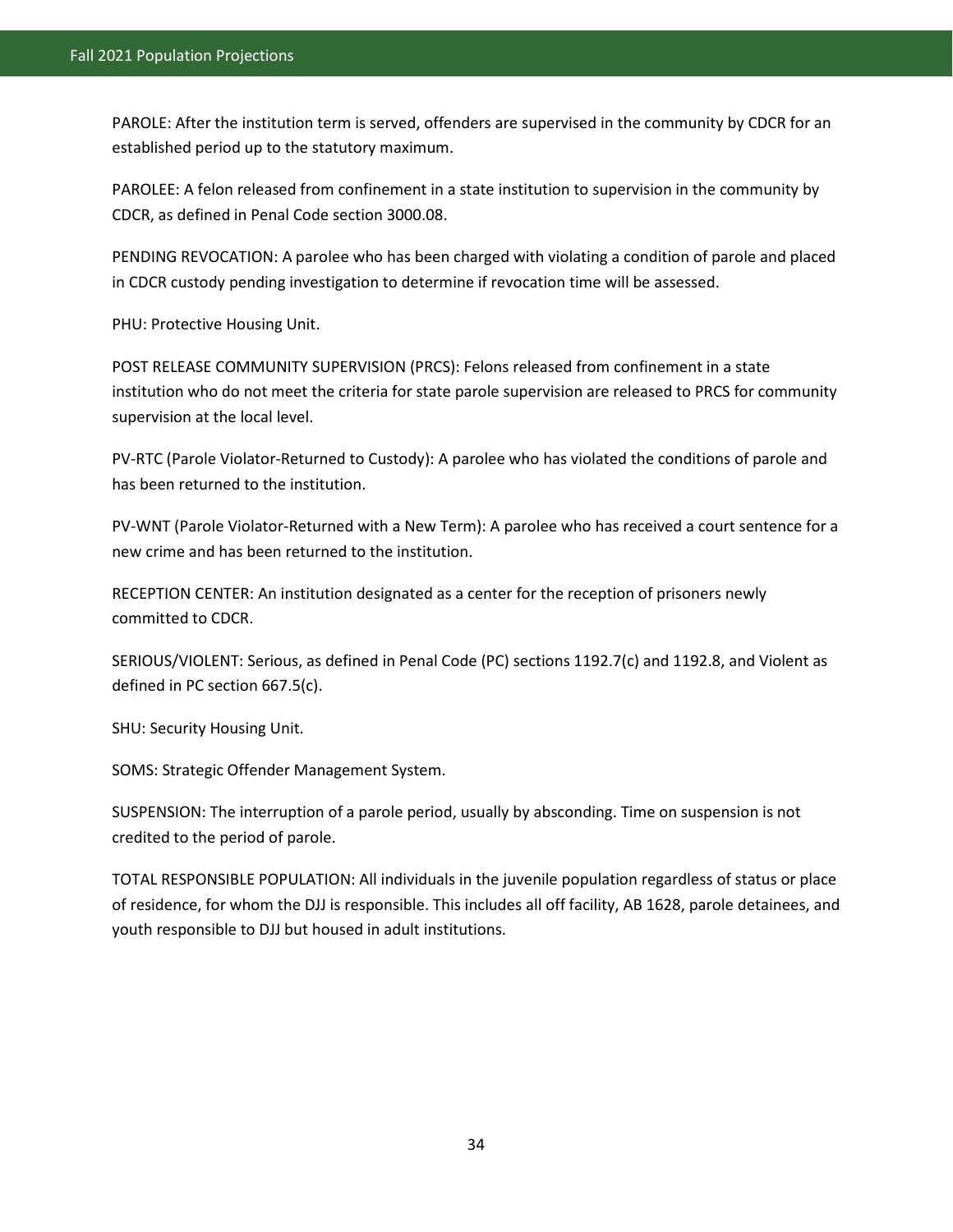# <span id="page-43-0"></span>Appendix D – Population Projections Tables 10 to 21

Tables 10 through 15 display actual and projected court commitments as rates relative to the California state population ages 18 to 49, for the total population and by gender. Actual rates are displayed for Fiscal Years (FY) 2011-12 through 2020-21 and projected rates are displayed for FY 2021-22 through 2025-26.

| <b>Fiscal Year</b> | <b>Felon Court</b><br><b>Commitments</b> | <b>State</b><br><b>Population</b><br><b>Ages 18-49</b><br>(in Thousands)* | <b>Commitment</b><br>Rate |
|--------------------|------------------------------------------|---------------------------------------------------------------------------|---------------------------|
| 2011-12            | 39,001                                   | 17,187                                                                    | 226.9                     |
| 2012-13            | 35,997                                   | 17,208                                                                    | 209.2                     |
| 2013-14            | 38,853                                   | 17,220                                                                    | 225.6                     |
| 2014-15            | 35,547                                   | 17,231                                                                    | 206.3                     |
| 2015-16            | 35,637                                   | 17,230                                                                    | 206.8                     |
| 2016-17            | 36,556                                   | 17,230                                                                    | 212.2                     |
| 2017-18            | 36,204                                   | 17,226                                                                    | 210.2                     |
| 2018-19            | 34,932                                   | 17,193                                                                    | 203.2                     |
| 2019-20            | 24,742                                   | 17,104                                                                    | 144.7                     |
| 2020-21            | 17,068                                   | 17,035                                                                    | 100.2                     |

<span id="page-43-1"></span>*Table 10. Actual Felon Court Commitments, Fiscal Years 2011-12 through 2020-21* 

<span id="page-43-2"></span>*Table 11. Actual Male Felon Court Commitments, Fiscal Years 2011-12 through 2020-21* 

| <b>Fiscal Year</b> | <b>Felon Court</b><br><b>Commitments</b> | <b>State</b><br><b>Population</b><br><b>Ages 18-49</b><br>(in Thousands)* | <b>Commitment</b><br>Rate |
|--------------------|------------------------------------------|---------------------------------------------------------------------------|---------------------------|
| 2011-12            | 35,855                                   | 8,759                                                                     | 409.4                     |
| 2012-13            | 33,660                                   | 8,778                                                                     | 383.5                     |
| 2013-14            | 36,085                                   | 8,795                                                                     | 410.3                     |
| 2014-15            | 33,080                                   | 8,811                                                                     | 375.4                     |
| 2015-16            | 33,263                                   | 8,821                                                                     | 377.1                     |
| 2016-17            | 33,958                                   | 8,832                                                                     | 384.5                     |
| 2017-18            | 33,526                                   | 8,842                                                                     | 379.2                     |
| 2018-19            | 32,293                                   | 8,833                                                                     | 365.6                     |
| 2019-20            | 22,852                                   | 8,789                                                                     | 260.0                     |
| 2020-21            | 15,694                                   | 8,756                                                                     | 179.2                     |

*\*Source of state population data is the California Department of Finance. See Appendix A, Methodology and Technical Notes.*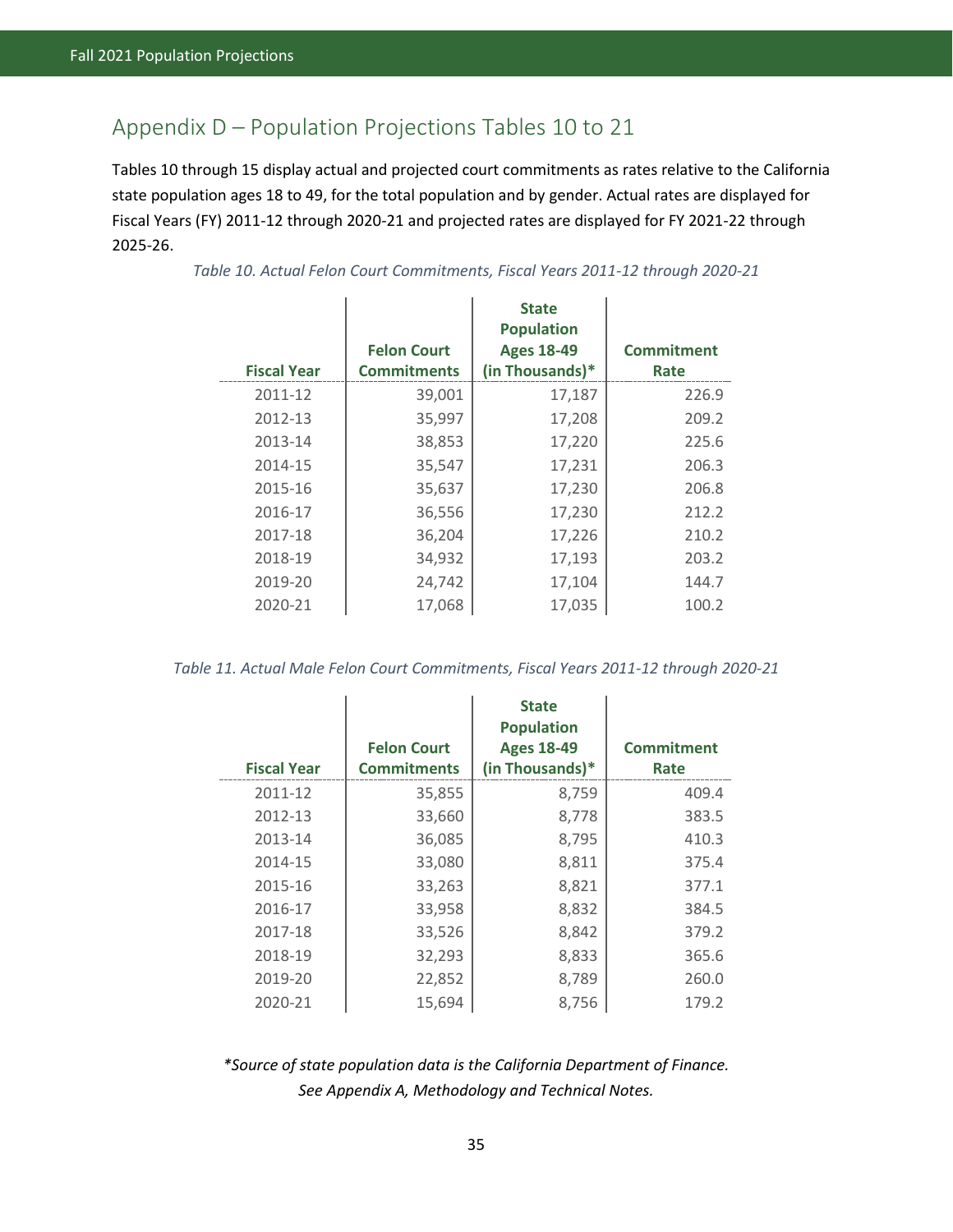<span id="page-44-0"></span>

|  |  |  | Table 12. Actual Female Felon Court Commitments, Fiscal Years 2011-12 through 2020-21 |
|--|--|--|---------------------------------------------------------------------------------------|
|  |  |  |                                                                                       |

|                    |                    | <b>State</b><br><b>Population</b> |                   |
|--------------------|--------------------|-----------------------------------|-------------------|
|                    | <b>Felon Court</b> | <b>Ages 18-49</b>                 | <b>Commitment</b> |
| <b>Fiscal Year</b> | <b>Commitments</b> | (in Thousands)*                   | Rate              |
| 2011-12            | 3,146              | 8,428                             | 37.3              |
| 2012-13            | 2,337              | 8,430                             | 27.7              |
| 2013-14            | 2,768              | 8,425                             | 32.9              |
| 2014-15            | 2,467              | 8,420                             | 29.3              |
| 2015-16            | 2,374              | 8,410                             | 28.2              |
| 2016-17            | 2,598              | 8,398                             | 30.9              |
| 2017-18            | 2,678              | 8,384                             | 31.9              |
| 2018-19            | 2,639              | 8,361                             | 31.6              |
| 2019-20            | 1,890              | 8,315                             | 22.7              |
| 2020-21            | 1,374              | 8,279                             | 16.6              |

<span id="page-44-1"></span>*Table 13. Fall 2021 Projected Felon Institution Court Commitments, Fiscal Years 2021-22 through 2025-26* 

| <b>Fiscal Year</b> | <b>Felon Court</b><br><b>Commitments</b> | <b>State</b><br><b>Population</b><br><b>Ages 18-49</b><br>(in Thousands)* | <b>Commitment</b><br>Rate |
|--------------------|------------------------------------------|---------------------------------------------------------------------------|---------------------------|
| 2021-22            | 35,100                                   | 17,033                                                                    | 206.1                     |
| 2022-23            | 33,925                                   | 17,063                                                                    | 198.8                     |
| 2023-24            | 33,950                                   | 17,114                                                                    | 198.4                     |
| 2024-25            | 33,947                                   | 17,178                                                                    | 197.6                     |
| 2025-26            | 33,970                                   | 17,250                                                                    | 196.9                     |

\**Source of state population data is the California Department of Finance. See Appendix A, Methodology and Technical Notes.*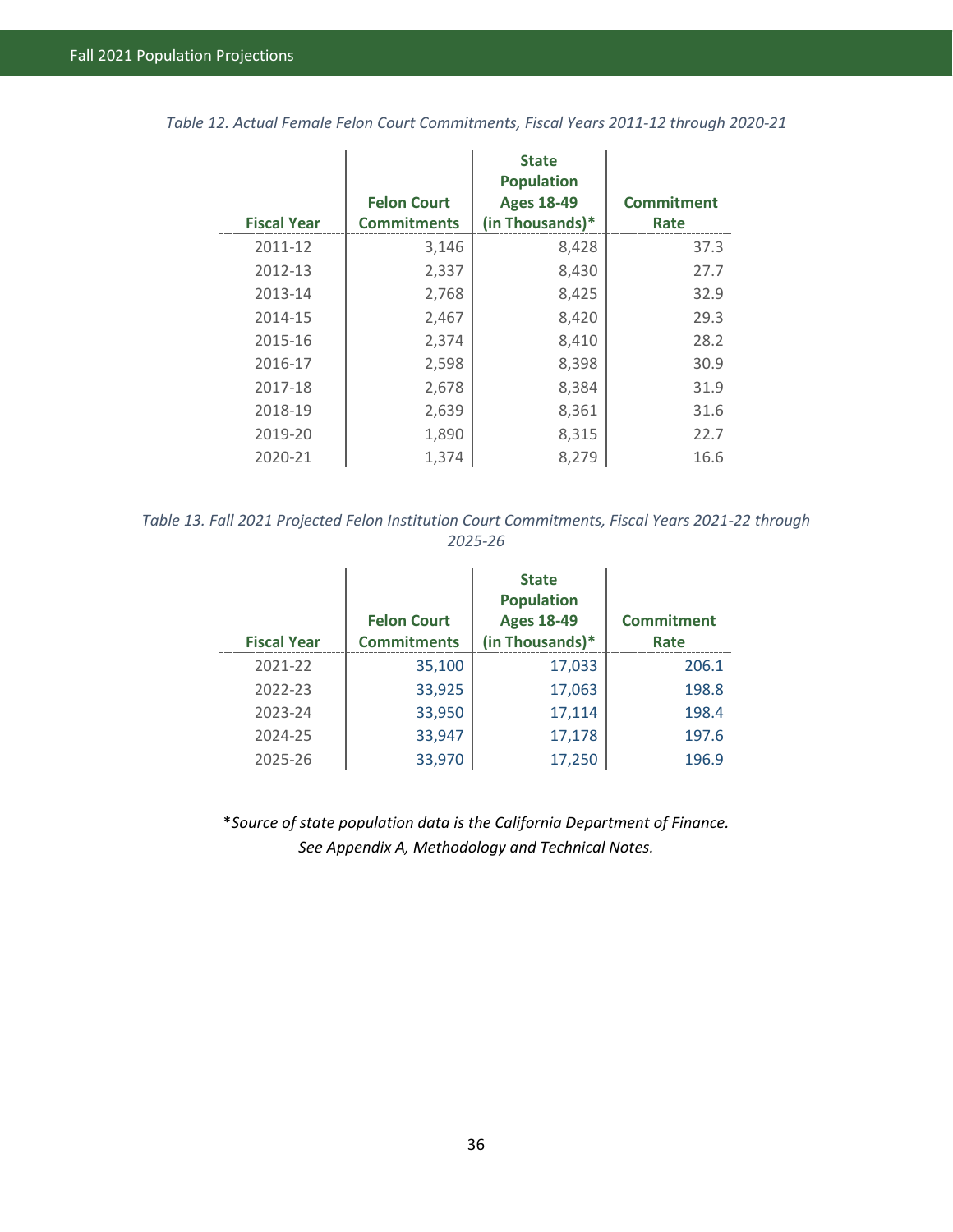<span id="page-45-0"></span>*Table 14. Fall 2021 Projected Male Felon Institution Court Commitments, Fiscal Years 2021-22 through 2025-26* 

| <b>Fiscal Year</b> | <b>Felon Court</b><br><b>Commitments</b> | <b>State</b><br><b>Population</b><br><b>Ages 18-49</b><br>(in Thousands)* | <b>Commitment</b><br>Rate |
|--------------------|------------------------------------------|---------------------------------------------------------------------------|---------------------------|
| 2021-22            | 32,314                                   | 8,761                                                                     | 368.8                     |
| 2022-23            | 31,179                                   | 8,783                                                                     | 355.0                     |
| 2023-24            | 31,248                                   | 8,815                                                                     | 354.5                     |
| 2024-25            | 31,293                                   | 8,852                                                                     | 353.5                     |
| 2025-26            | 31,357                                   | 8,892                                                                     | 352.7                     |

<span id="page-45-1"></span>*Table 15. Fall 2021 Projected Female Felon Institution Court Commitments, Fiscal Years 2021-22 through 2025-26* 

| <b>Fiscal Year</b> | <b>Felon Court</b><br><b>Commitments</b> | <b>State</b><br><b>Population</b><br><b>Ages 18-49</b><br>(in Thousands)* | <b>Commitment</b><br>Rate |
|--------------------|------------------------------------------|---------------------------------------------------------------------------|---------------------------|
| 2021-22            | 2,786                                    | 8,272                                                                     | 33.7                      |
| 2022-23            | 2,746                                    | 8,280                                                                     | 33.2                      |
| 2023-24            | 2,702                                    | 8,300                                                                     | 32.6                      |
| 2024-25            | 2,654                                    | 8,327                                                                     | 31.9                      |
| 2025-26            | 2,613                                    | 8,358                                                                     | 31.3                      |

\**Source of state population data is the California Department of Finance. See Appendix A, Methodology and Technical Notes*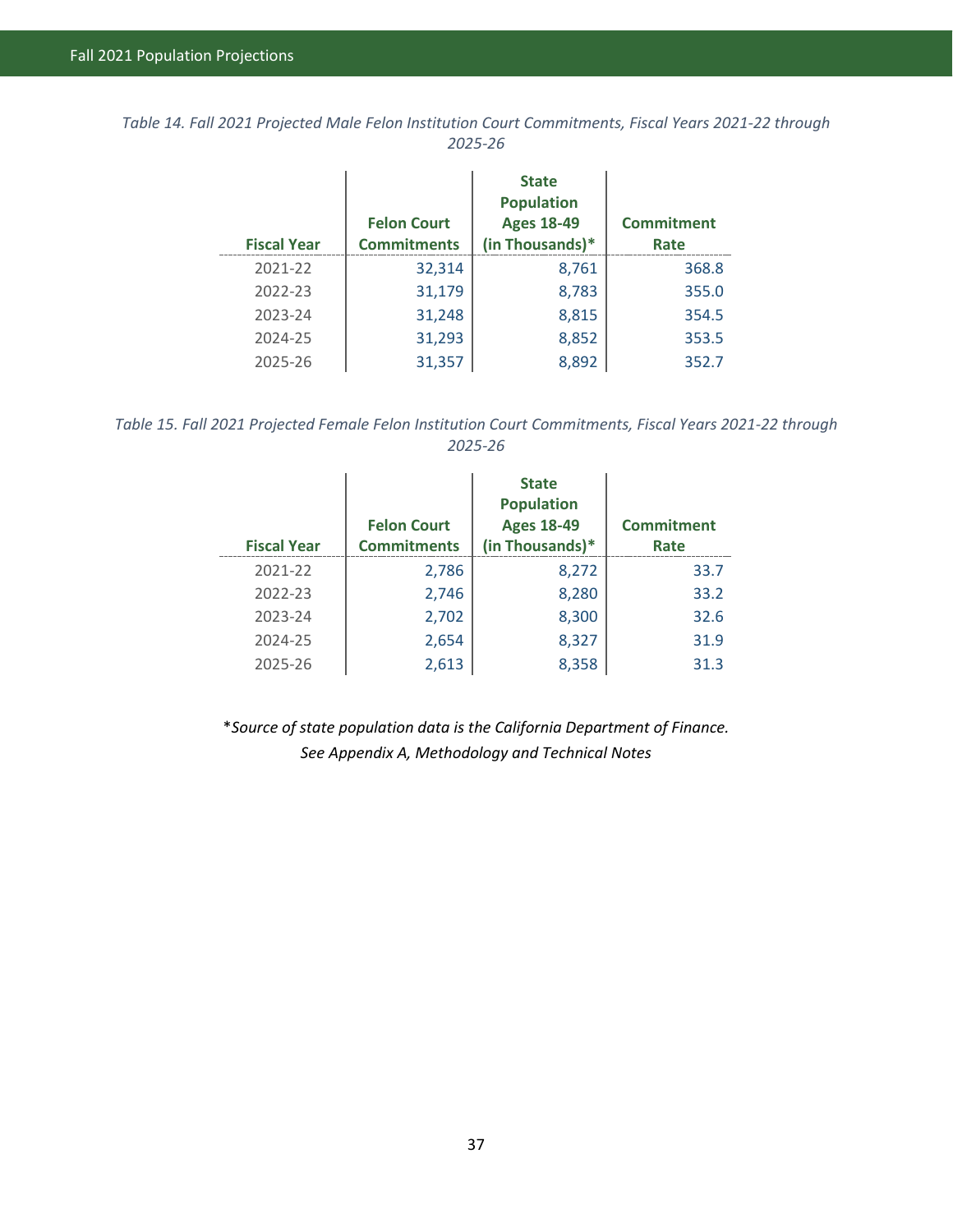|                              | <b>Actual</b>   |         | Fiscal Year 2021-22 |               |               |         |               | <b>Fiscal Year 2022-23</b> |               |  |
|------------------------------|-----------------|---------|---------------------|---------------|---------------|---------|---------------|----------------------------|---------------|--|
|                              | <b>June 30.</b> |         |                     |               |               |         |               |                            |               |  |
|                              | 2021            | Sep 30  | <b>Dec 31</b>       | <b>Mar 31</b> | <b>Jun 30</b> | Sep 30  | <b>Dec 31</b> | <b>Mar 31</b>              | <b>Jun 30</b> |  |
| <b>Total Male Population</b> | 94,562          | 96,718  | 100,454             | 103,432       | 106,683       | 106,475 | 109,472       | 108,411                    | 110,082       |  |
| <b>Total Female</b>          |                 |         |                     |               |               |         |               |                            |               |  |
| <b>Population</b>            | 3,910           | 4,060   | 4,210               | 4,360         | 4,510         | 4,660   | 4,810         | 4,885                      | 4,886         |  |
| <b>Total Population</b>      | 98,472          | 100,778 | 104,664             | 107,792       | 111,193       | 111,135 | 114,282       | 113,296                    | 114,968       |  |

*Table 16. Institution Population by Quarter and Gender, Fiscal Years 2021-22 through 2022-23* 

*Table 17. Average Daily Institution Population by Quarter and Gender, Fiscal Years 2021-22 through 2022-23* 

<span id="page-46-1"></span><span id="page-46-0"></span>

|                              | Fiscal Year 2021-22 |               |              |               |               | Fiscal Year 2022-23 |         |              |               |         |
|------------------------------|---------------------|---------------|--------------|---------------|---------------|---------------------|---------|--------------|---------------|---------|
|                              |                     |               |              |               | <b>Fiscal</b> |                     |         |              |               |         |
|                              | <b>First</b>        | <b>Second</b> | <b>Third</b> | <b>Fourth</b> | Year          | First               | Second  | <b>Third</b> | <b>Fourth</b> | Year    |
|                              | Quarter             | Quarter       | Quarter      | Quarter       | Average       | Quarter             | Quarter | Quarter      | Quarter       | Average |
| <b>Total Male Population</b> | 95,889              | 98,714        | 101,807      | 104,964       | 100,344       | 106,323             | 108,543 | 108,731      | 108,708       | 108,076 |
| <b>Total Female</b>          |                     |               |              |               |               |                     |         |              |               |         |
| <b>Population</b>            | 3,985               | 4,135         | 4,285        | 4,435         | 4,210         | 4,585               | 4,735   | 4,873        | 4,960         | 4,788   |
| <b>Total Population</b>      | 99,874              | 102,849       | 106,092      | 109,399       | 104,554       | 110,908             | 113,278 | 113,603      | 113,668       | 112,864 |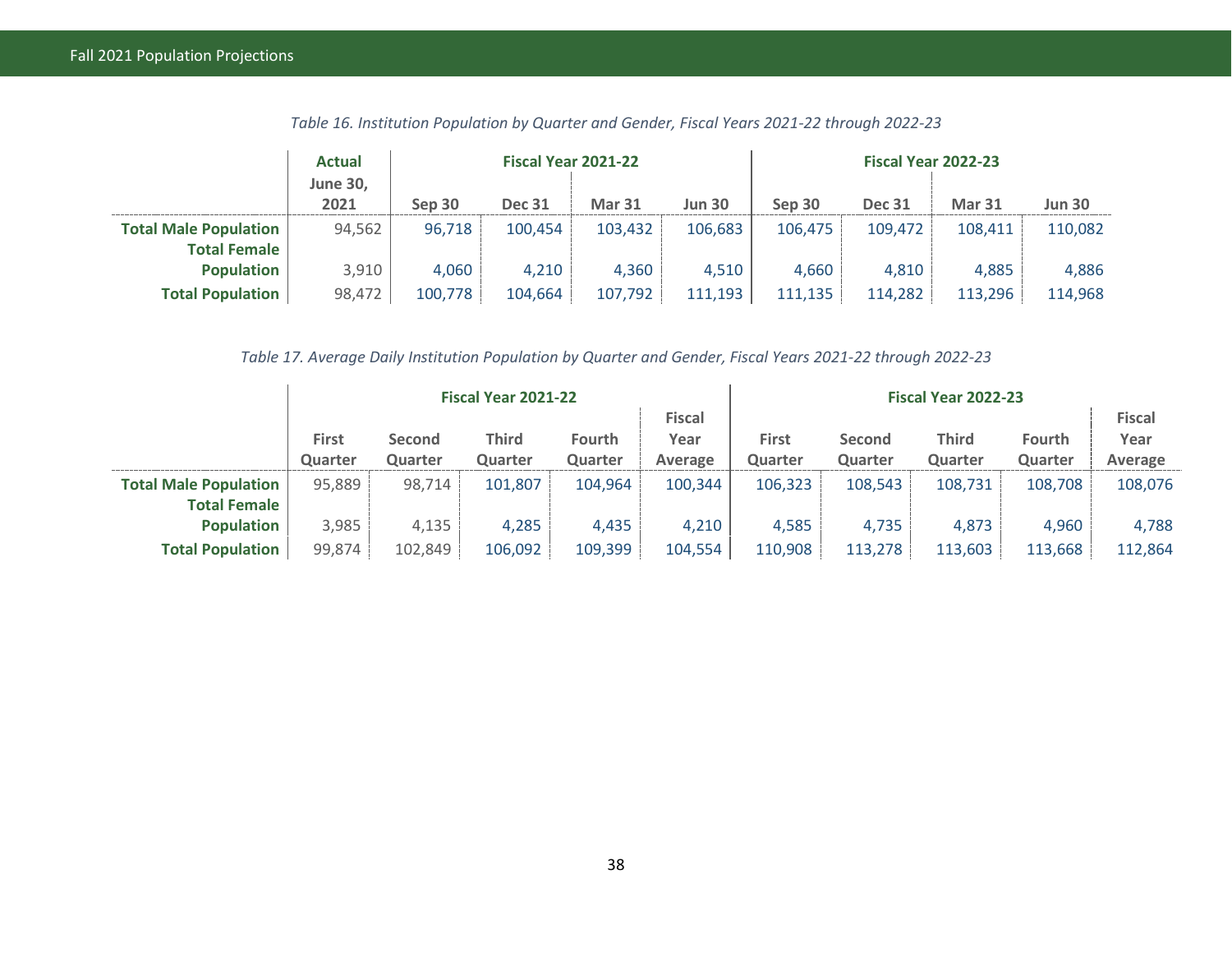|                       |                                 |                                   | <b>Security Level</b> |                 |                  |                 |            |            |             |        |                                   |
|-----------------------|---------------------------------|-----------------------------------|-----------------------|-----------------|------------------|-----------------|------------|------------|-------------|--------|-----------------------------------|
| <b>Fiscal</b><br>Year | <b>Quarter</b><br><b>Ending</b> | <b>Reception</b><br><b>Center</b> | Level I               | <b>Level II</b> | <b>Level III</b> | <b>Level IV</b> | <b>PHU</b> | <b>SHU</b> | <b>Male</b> | Female | <b>Total</b><br><b>Population</b> |
| 2021-22               | Sep 30                          | 5,705                             | 8,128                 | 41,968          | 16,382           | 23,829          | 6          | 700        | 96,718      | 4,060  | 100,778                           |
|                       | Dec 31                          | 5,563                             | 8,477                 | 43,771          | 17,085           | 24,852          | 6          | 700        | 100,454     | 4,210  | 104,664                           |
|                       | Mar 31                          | 6,738                             | 8,637                 | 44,597          | 17,408           | 25,321          | 6          | 725        | 103,432     | 4,360  | 107,792                           |
|                       | <b>Jun 30</b>                   | 7,442                             | 8,861                 | 45,758          | 17,861           | 25,980          | 6          | 775        | 106,683     | 4,510  | 111,193                           |
|                       |                                 |                                   |                       |                 |                  |                 |            |            |             |        |                                   |
| 2022-23               | Sep 30                          | 7,775                             | 8,813                 | 45,506          | 17,763           | 25,837          | 6          | 775        | 106,475     | 4,660  | 111,135                           |
|                       | Dec 31                          | 7,321                             | 9,123                 | 47,110          | 18,389           | 26,748          | 6          | 775        | 109,472     | 4,810  | 114,282                           |
|                       | Mar 31                          | 6,679                             | 9,086                 | 46,915          | 18,313           | 26,637          | 6          | 775        | 108,411     | 4,885  | 113,296                           |
|                       | <b>Jun 30</b>                   | 7,526                             | 9,160                 | 47,298          | 18,462           | 26,855          | 6          | 775        | 110,082     | 4,886  | 114,968                           |

*Table 18. Projected Institution Population by Quarter and Housing Level, Fiscal Years 2021-22 through 2022-23* 

*Table 19. Projected Institution Population by Housing Level, June 30, 2021 through June 30, 2026* 

<span id="page-47-1"></span><span id="page-47-0"></span>

|                      | <b>Security Level</b>             |         |                 |           |                 |            |            |             |        |                                   |
|----------------------|-----------------------------------|---------|-----------------|-----------|-----------------|------------|------------|-------------|--------|-----------------------------------|
| June 30              | <b>Reception</b><br><b>Center</b> | Level I | <b>Level II</b> | Level III | <b>Level IV</b> | <b>PHU</b> | <b>SHU</b> | <b>Male</b> | Female | <b>Total</b><br><b>Population</b> |
| <b>2021 (Actual)</b> | 5,044                             | 8,383   | 41,317          | 15,910    | 23,348          |            | 553        | 94,562      | 3,910  | 98,472                            |
| 2022                 | 7,442                             | 8,861   | 45,758          | 17,861    | 25,980          | 6          | 775        | 106,683     | 4,510  | 111,193                           |
| 2023                 | 7,526                             | 9,160   | 47,298          | 18,462    | 26,855          | 6          | 775        | 110,082     | 4,886  | 114,968                           |
| 2024                 | 7,521                             | 8,223   | 42,459          | 16,573    | 24,108          | 6          | 775        | 99,665      | 4,385  | 104,050                           |
| 2025                 | 7,536                             | 7,708   | 39,803          | 15,536    | 22,599          | 6          | 775        | 93,963      | 4,361  | 98,324                            |
| 2026                 | 7,679                             | 7,519   | 38,823          | 15,154    | 22,043          | 6          | 775        | 91,999      | 4,379  | 96,378                            |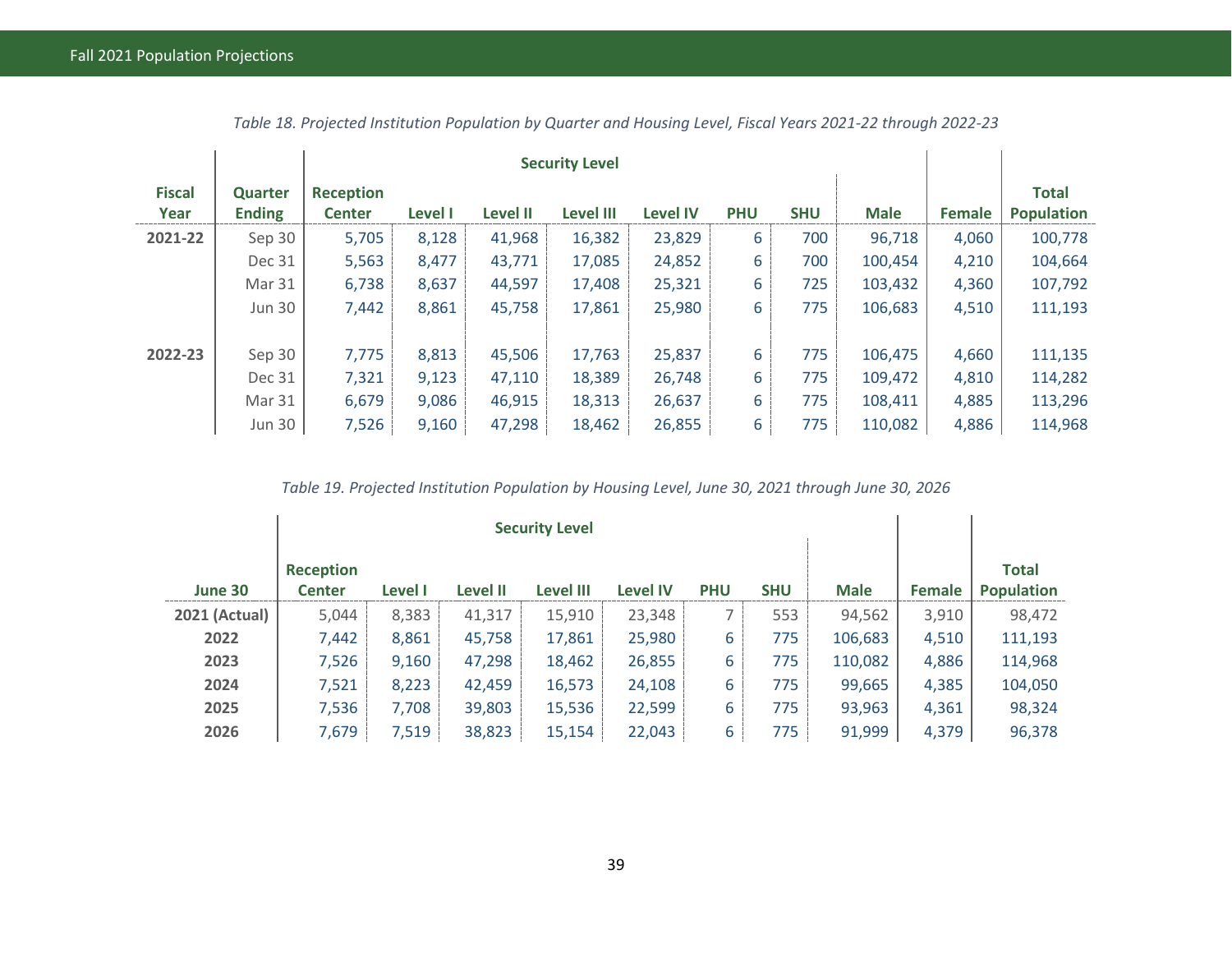|                         | <b>Actual</b>           |        | Fiscal Year 2021-22 |               |               | <b>Fiscal Year 2022-23</b> |               |               |               |  |
|-------------------------|-------------------------|--------|---------------------|---------------|---------------|----------------------------|---------------|---------------|---------------|--|
|                         | <b>June 30,</b><br>2021 | Sep 30 | <b>Dec 31</b>       | <b>Mar 31</b> | <b>Jun 30</b> | Sep 30                     | <b>Dec 31</b> | <b>Mar 31</b> | <b>Jun 30</b> |  |
| <b>Total Population</b> | 50,322                  | 49,379 | 48,349              | 45,985        | 43,440        | 42,124                     | 42,850        | 43,932        | 43.599        |  |

*Table 20. California Active Parole Population by Quarter, Fiscal Years 2021-22 through 2022-23* 

*Table 21. California Average Daily Active Parole Population by Quarter, Fiscal Years 2021-22 through 2022-23* 

<span id="page-48-1"></span><span id="page-48-0"></span>

|                         | Fiscal Year 2021-22 |               |         |               |               | Fiscal Year 2022-23 |               |         |               |               |  |
|-------------------------|---------------------|---------------|---------|---------------|---------------|---------------------|---------------|---------|---------------|---------------|--|
|                         |                     |               |         |               | <b>Fiscal</b> |                     |               |         |               | <b>Fiscal</b> |  |
|                         | First               | <b>Second</b> | Third   | <b>Fourth</b> | Year          | <b>First</b>        | <b>Second</b> | Third   | <b>Fourth</b> | Year          |  |
|                         | Quarter             | Quarter       | Quarter | Quarter       | Average       | Quarter             | Quarter       | Quarter | Quarter       | Average       |  |
| <b>Total Population</b> | 49,676              | 49,035        | 47,269  | 44,536        | 47,629        | 42,533              | 42.591        | 43,330  | 43.114        | 42.892        |  |